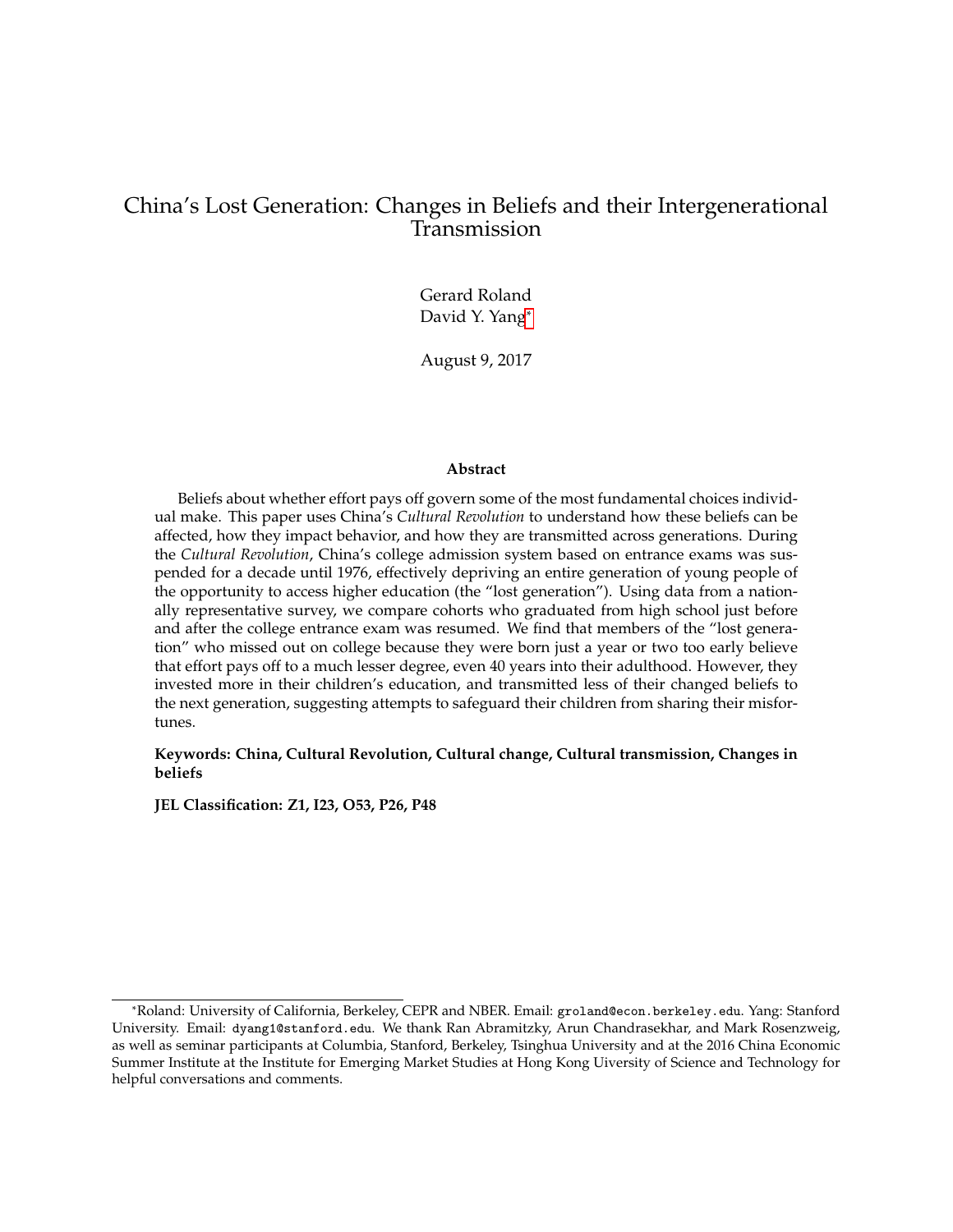### **1 Introduction**

Beliefs about whether effort pays off in life outcomes play an important role in the fundamental choices individuals make. They determine work-leisure choices and in general the intensity of effort individuals put in their professional activities (see e.g. [Alesina, Glaeser, and Sacerdote](#page-23-0) [\(2005\)](#page-23-0)). They affect parents' investment choices in their children's education (see e.g. [Alesina and](#page-23-1) [Angeletos](#page-23-1) [\(2005\)](#page-23-1)), and they also determine the extent of support for redistributive policies (see e.g. [Bowles and Gintis](#page-23-2) [\(2002\)](#page-23-2), [Corneo and Gruner](#page-23-3) [\(2002\)](#page-23-3), [Alesina and Glaeser](#page-23-4) [\(2005\)](#page-23-4), [Alesina and](#page-23-5) [La Ferrara](#page-23-5) [\(2005\)](#page-23-5), [Alesina and Giuliano](#page-23-6) [\(2011\)](#page-23-6)).

Where do these beliefs come from? Economists who have studied the endogenous formation of beliefs emphasize three main channels: *(i)* vertical transmission via parents (see e.g. [Bisin and](#page-23-7) [Verdier](#page-23-7) [\(2001\)](#page-23-7)), *(ii)* horizontal transmission via peers, and *(iii)* learning and updating from personal experiences [\(Piketty, 1995\)](#page-24-0).

A challenge in research on this topic, especially in relation to the third channel, is that it is empirically difficult to credibly identify causal factors that lead to changes in beliefs. Experiences that may shape people's beliefs are often chosen according to their prior beliefs, leading them to confirm these beliefs. Such concern is particularly relevant when trying to establish a causal relationship between beliefs on whether effort pays off and individuals' corresponding experiences. For example, one cannot infer that experiencing failure in school (e.g. receiving bad grades at exams) induces students to believe that effort does not pay off. Indeed, students who already believe that effort does not pay off are less likely to study hard than students who believe in the virtue of effort, and are therefore less likely to receive good grades in the first place. As in this example, we are typically faced with many self-fulfilling prophecies where particular actions and events are endogenously chosen on the basis of prior beliefs, which then become self-enforcing.

In this paper, we study a particularly interesting historical episode – the *Cultural Revolution* in China (1966-1976) – that has induced abrupt changes in the experiences of certain groups of individuals, which may have subsequently profoundly affected their beliefs on whether effort pays off. The *Cultural Revolution* suspended regular higher education for the entire decade, creating the so-called "lost generation" (or "delayed generation", e.g. [Chen](#page-23-8) [\(2007\)](#page-23-8)) that grew up during that period and was thus deprived of higher education opportunities at an age when youths would typically consider attending college. The universities reopened and a merit-based admission system resumed in 1977, immediately after the end of the *Cultural Revolution*. However, the decadelong disruption generated significant opportunity costs of going to college, especially for those who graduated from high school earlier. For example, many of the college-aspiring high school graduates would have to give up the jobs that they had already started in order to attend college. In other words, the *Cultural Revolution* induced an abrupt shock on high school graduating cohorts' opportunity costs of going to college for reasons largely outside of their control. Therefore, many who graduated before the end of the *Cultural Revolution* simply chose not to compete for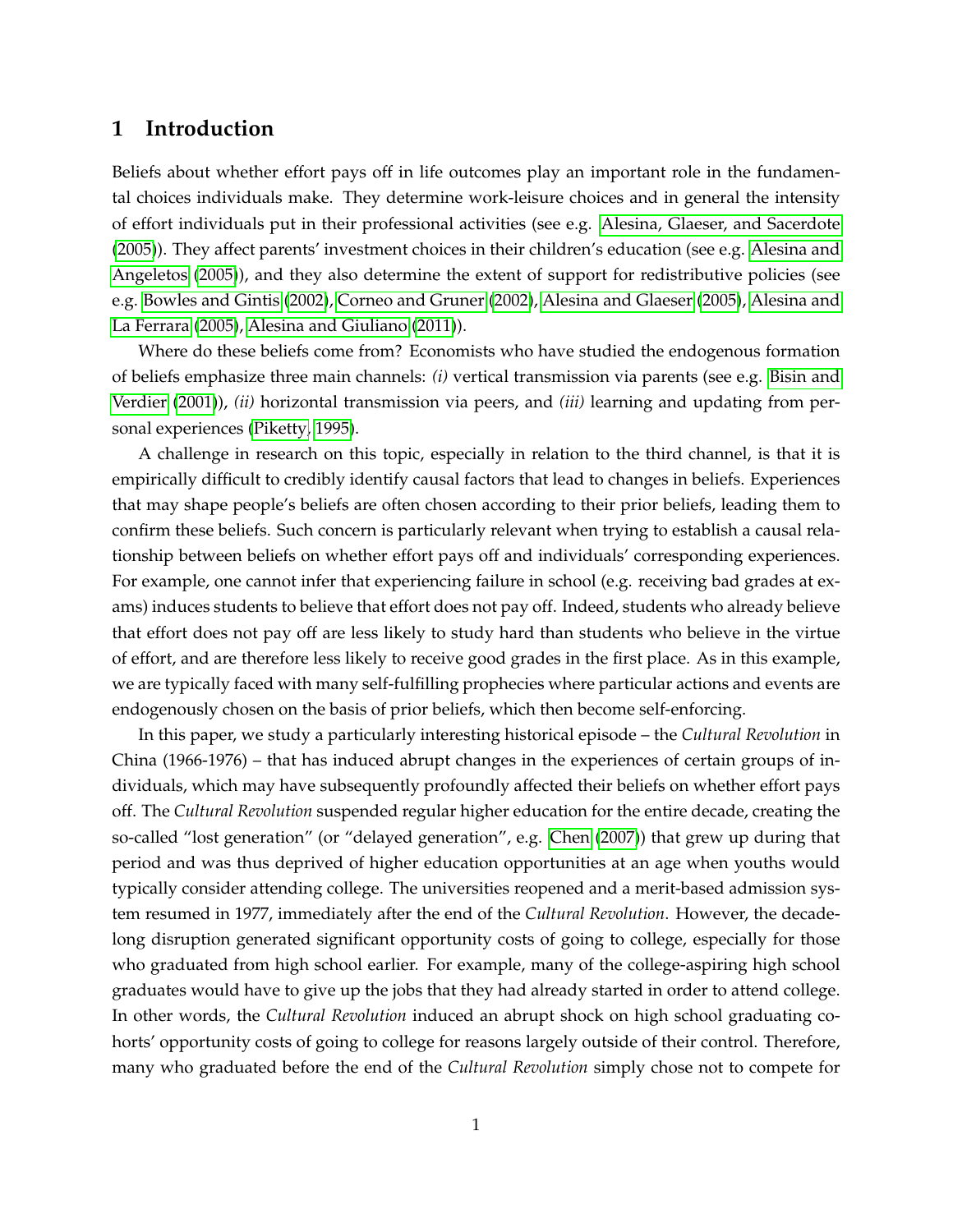entering college. This shock allows us to examine whether differences in the opportunity cost of attending university (at a time when college degrees were considered a rare privilege) persistently shaped citizens' beliefs on whether effort pays off in determining success. Moreover, we investigate to what extent the changed beliefs may affect citizens' behavior, particularly their decisions to invest in their children's education and to transmit such beliefs to the next generation.

Using data from the China Family Panel Study (CFPS), we compare the beliefs and corresponding behavior of high school graduates who did not go on to obtain university degrees versus those who did, across the cohorts who graduated just before and just after the *Cultural Revolution* ended and college admission resumed. Specifically, the "lost generation" consists of those who would have gone to college (and hence becoming educated elites) but in reality could not since college admission was still abolished when they graduated from high school. Had they been born just a year or two afterwards, they would have graduated from high school just in time to compete in the college admission exam. In reality, many of them never even tried to compete for admission because they had already started jobs and it simply became too costly to go back to school.<sup>[1](#page-2-0)</sup> When we zoom in to the narrow window of cohorts graduating from high school just before and just after the end of the *Cultural Revolution*, the exogenous loss of opportunities due to the suspension of higher education remains arguably the only difference between those who missed out on higher education and those who did not across the pre- and post-*Cultural Revolution* high school graduat-ing cohorts, prior to their high school graduation.<sup>[2](#page-2-1)</sup> This allows us to attribute differences in beliefs and behaviors that we observe among these individuals much later in their lives to the differences in higher education opportunities that they experienced at youth due to the suspension of higher education.

We find that high school graduates among the "lost generation" who have missed out on college education are significantly less likely to believe that effort pays off relative to luck, even well into their 60s. They hold persistent grudges against the government for these lost opportunities, as they report significantly higher mistrust of government compared to later cohorts. Interestingly, this is especially true among those who are unsatisfied with their current income. It is not surprising to observe such persistent changes in beliefs. Adolescence and early adulthood are often considered to be formative years (or, impressionable years) in an individual's life: experiences

<span id="page-2-0"></span><sup>1</sup>Although we do not know precisely who among the "lost generation" would have gone to college if the *Cultural Revolution* had not taken place, based on college attainment rates from the younger cohorts whose education schedule was uninterrupted by the *Cultural Revolution*, they might have constituted in the range of up to ten percent of the high school graduates.

<span id="page-2-1"></span><sup>2</sup>We decide to focus on the end of the *Cultural Revolution* rather than the beginning for several reasons. First, those who were admitted just before the beginning of the *Cultural Revolution* still had their regular college studies disrupted. Second, even those who finished college just before the beginning of the *Cultural Revolution* faced significant career disruption due to the decade-long chaos. Third, college admission system was disrupted at the beginning of the *Cultural Revolution* in a manner that was much more gradual comparing to how it was resumed after the *Cultural Revolution*. Hence, the discontinuity was not nearly as sharp. Fourth, focusing on early cohorts would significantly constrain the sample size in the surveys that elicit respondents' relevant beliefs.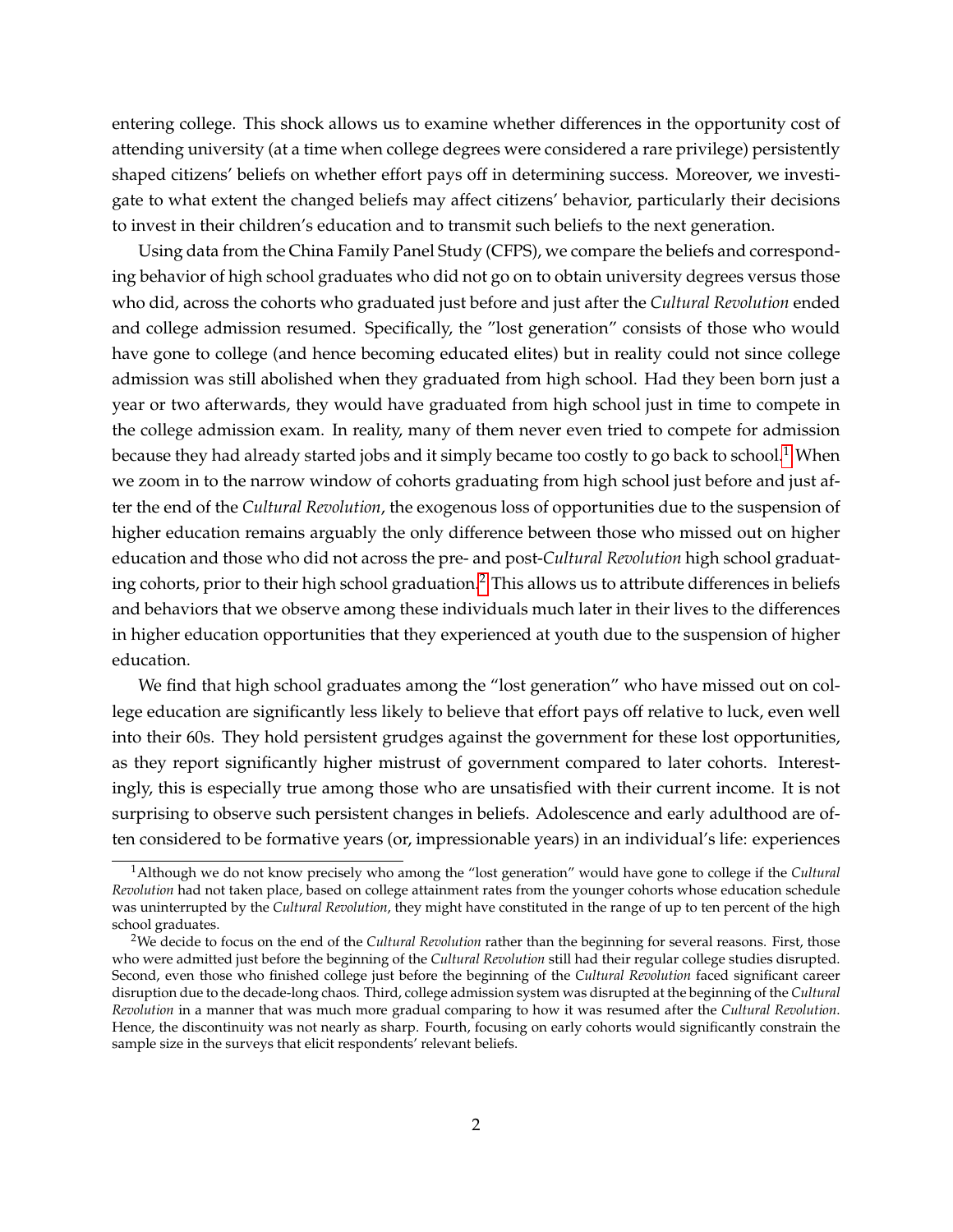during this period can induce effects that last for a lifetime.<sup>[3](#page-3-0)</sup> The experience of lost access to university for millions of young Chinese adults due to the *Cultural Revolution* would thus likely have quite a transformative impact on their beliefs.

Interestingly, however, this does *not* readily imply that the impact of the *Cultural Revolution* persists to the next generation. In fact, we find suggestive evidence of systematic reversal across generations. High school graduates from the "lost generation" who missed out on college education spend more on their children's education expenditures compared to immediately younger cohorts. In addition, while their acquired larger mistrust towards the government has been passed down to their children, the "lost generation"'s changed beliefs on the role of effort versus luck are transmitted to the next generation to a much lesser degree. This pattern of intrageneratinal persistence and intergenerational reversal suggests that when we study the endogenous formation of people's beliefs and preferences, it is important to distinguish between those that persist over time and are transmitted across generations, and those that only have a transitory character (namely, that are determined only by direct personal experiences but are not transmitted across generations). Whether given events and experiences lead to a persistent or a transitory change across generations has critical implications for the dynamic evolution of the corresponding beliefs and preferences. We still know very little about which events and experiences lead to permanent or transitory changes in beliefs and values. In the conclusion, we will offer some speculative thoughts about this issue.

These findings contribute to a growing literature that investigates the endogenous formation of preferences, beliefs, and attitudes. A first strand of the literature focuses on how experiences affect beliefs and preferences of individuals. Many factors have been explored so far: for example, being raised during the Great Depression made people more risk-averse, less optimistic [\(Malmendier](#page-24-1) [and Nagel, 2011\)](#page-24-1) and more pro-redistribution [\(Giuliano and Spilimbergo, 2014\)](#page-24-2); social mobility or property ownership makes people less favorable towards redistribution [\(Alesina and La Ferrara,](#page-23-5) [2005;](#page-23-5) [Di Tella, Galiant, and Schargrodsky, 2007\)](#page-23-9); experiences of living in democratic regimes may foster democratic support (Fuchs-Schündeln and Schündeln, [2015\)](#page-24-3); experiences of civil war make people more violent [\(Miguel, Saiegh, and Satyanath, 2010\)](#page-24-4); experience of violence affects people's risk preferences [\(Callen et al., 2014\)](#page-23-10); trust increases with age [\(Guiso, Sapienza, and Zingales,](#page-24-5) [2008\)](#page-24-5); slave trade persistently affected trust in Africa [\(Nunn and Wantchekon, 2011\)](#page-24-6); living under the welfare state decreases incentives of parents to instill in their children the value of hard work [\(Lindbeck and Nyberg, 2006\)](#page-24-7); and traumatic experiences of policy-induced famine persistently affected citizens' political trust and attitudes [\(Chen and Yang, 2015\)](#page-23-11). We add to this literature by studying the formation of beliefs on whether effort pays off, one critical dimension of beliefs that has received relatively less attention so far. In addition, by simultaneously observing father-son

<span id="page-3-0"></span> $3$ For example, [Krosnick and Alwin](#page-24-8) [\(1989\)](#page-24-8) demonstrate that individuals are highly susceptible to attitude change during late adolescence and early adulthood. More recently, [Giuliano and Spilimbergo](#page-24-2) [\(2014\)](#page-24-2) find that individuals are much more likely to be affected by experiences of economic recessions if these downturns occurred during their formative years, as compared to those that happened later in life.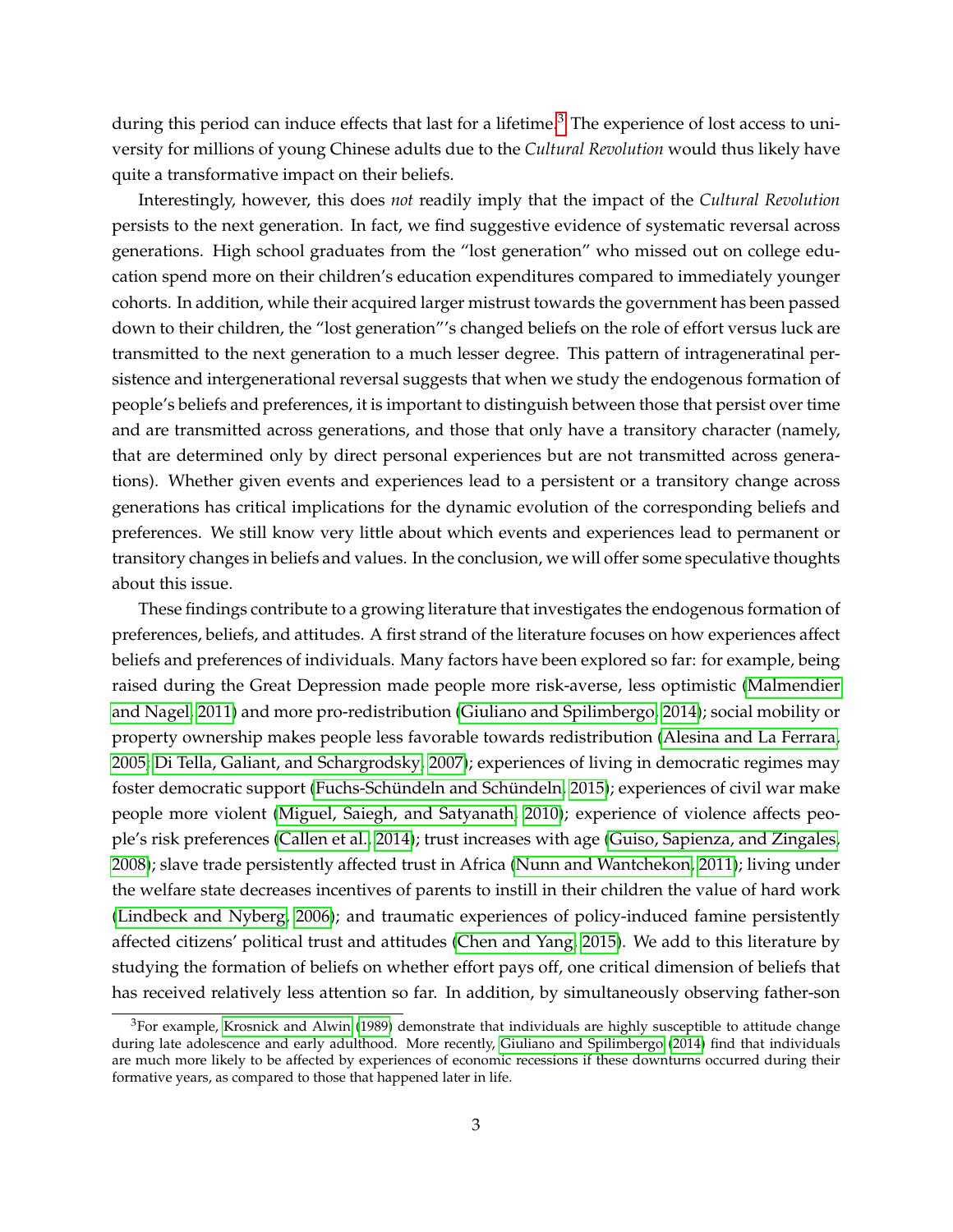pairs, our paper explicitly examines the transmission of such beliefs across generations. [Gong, Lu,](#page-24-9) [and Xie](#page-24-9) [\(2015\)](#page-24-9), in a paper closely related to ours, analyze how being sent to the countryside during the Cultural Revolution affected the non cognitive skills of the adolescents involved. Compared to the slightly older cohort that did not get sent to the countryside, those who did go developed less external locus of control, i.e. less belief in the importance of circumstances external to the individual in shaping success. They argue that the reason is that adolescents sent to the countryside had to work very hard in order to survive in the harsh environment they were placed. $4$ 

Our study also contributes to a second strand of the literature on the endogenous formation of preferences, beliefs, and attitudes that focuses on documenting their intergenerational transmission. For example, [Dohmen et al.](#page-24-10) [\(2012\)](#page-24-10) find strong evidence supporting the transmission of willingness to take risks and willingness to trust others from parents to children. [Fernandez,](#page-24-11) [Fogli, and Olivetti](#page-24-11) [\(2004\)](#page-24-11) show that men who grew up in households where their mothers worked favor strong female labor force participation . More recently, [Houser et al.](#page-24-12) [\(2015\)](#page-24-12) find that parents tend to suppress their children's propensity to act dishonestly, but they do so significantly more with respect to daughters than to sons. While a majority of the literature documents persistence via intergenerational transmission of individuals preferences, beliefs, and attitudes, our findings provide one of the rare pieces of evidence showing that certain beliefs can persist within individuals' own life time, and reverse (potentially strategically so) across generations. These findings on intergenerational reversal in beliefs echo the theoretical work on strategic transmission of preferences and beliefs when parents are altruistic yet "imperfectly empathetic" towards their children [\(Bisin and Verdier, 2001\)](#page-23-7).

Lastly, we contribute to a growing empirical literature examining the consequences of government policies in China on its citizens. For example, [Li, Rosenzweig, and Zhang](#page-24-13) [\(2010\)](#page-24-13) show that the "Mass Sent-Down Movement" during the *Cultural Revolution* triggered the revelation of favoritism and guilt within households, and affected intra-household transfers. [Cantoni et al.](#page-23-12) [\(2017\)](#page-23-12) show that the "moral and politics" curriculum effectively shapes contemporary high school students' political and economic ideology, making them more aligned with the state's agenda. Per-haps more closely related in theme, [Bai and Jia](#page-23-13) [\(2016\)](#page-23-13) show that abolishing the civil service exam in late Qing Dynasty led the would-be educational elites to revolt against the imperial regime. Our study examines a historical episode that similarly terminated (temporarily in the case of *Cultural Revolution*) the mobility channel via higher education, and the grudges that we identify among the "lost generation" echo the anger and even desperation caused by the abolition of the imperial exam system in the early 20th century.

The rest of the paper proceeds as follows: in Section [2,](#page-5-0) we describe the disruption of higher education during the *Cultural Revolution*; in Section [3,](#page-7-0) we present a simple model to help frame thoughts on various forces at play in the empirical context we study; in Section [4,](#page-11-0) we describe our empirical strategy and discuss the threats to identification; in Section [5,](#page-16-0) we present results;

<span id="page-4-0"></span> $^4$ Interestingly, they use the same data on beliefs that we are using but interpret them as non cognitive skills instead.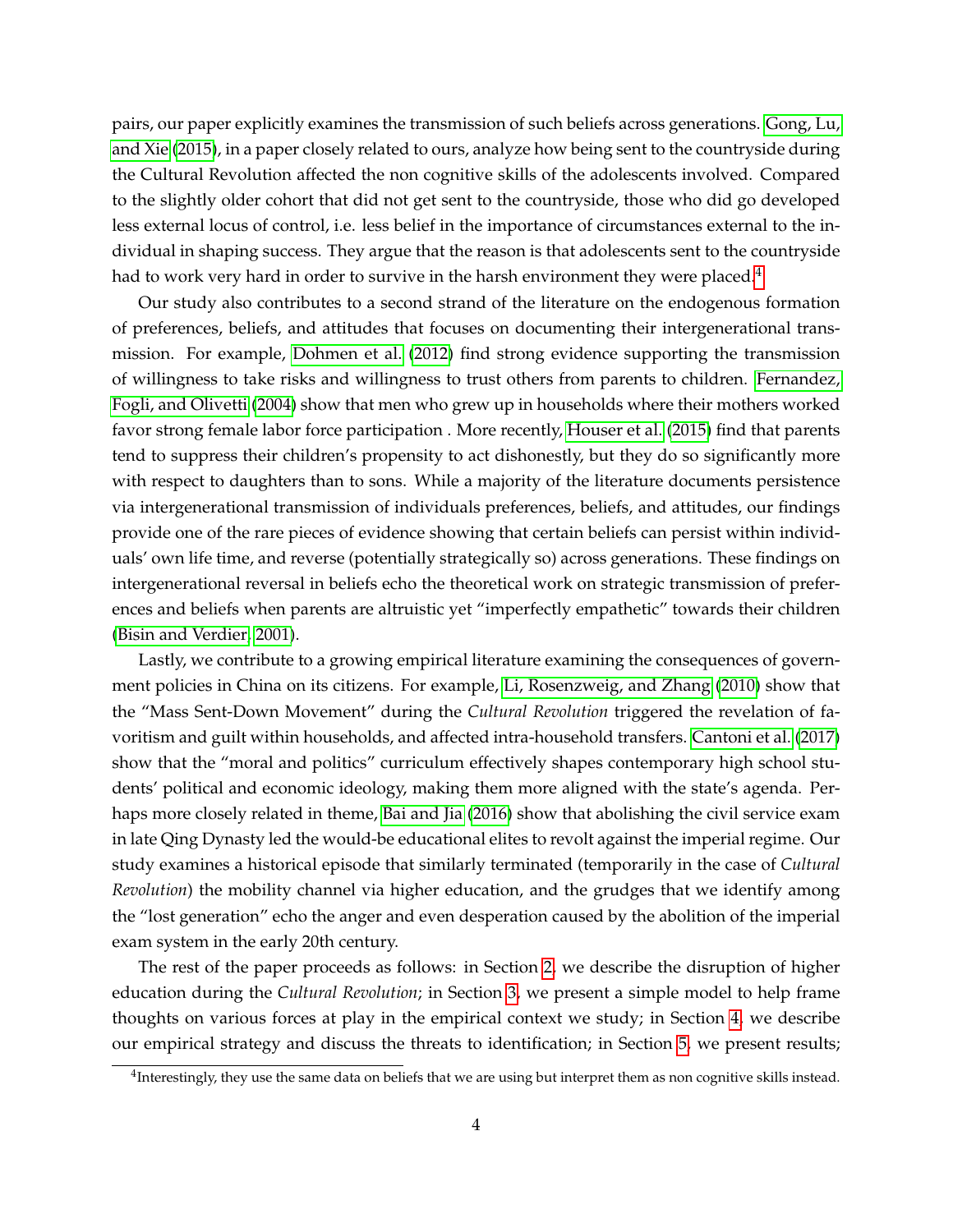in Section [6,](#page-19-0) we test the robustness and discuss various aspects of our results; and finally we conclude in Section [7,](#page-21-0) discussing what we can learn from these results.

# <span id="page-5-0"></span>**2 The** *Cultural Revolution* **(1966-1976) and the disruption of higher education**

#### **2.1 Massive socio-political movement**

The *Cultural Revolution* in China was a nationwide mass movement launched by Mao Zedong in 1966.[5](#page-5-1) Having been partly sidelined inside the party after the disastrous policy of the *Great Leap Forward*, Mao called on the "masses" to revolt against the "bourgeois" headquarters and the bureaucrats inside the Chinese Communist Party (CCP) as well as against the government officials who had abandoned the "pure" revolutionary ideology and adapted bourgeois thinking and behavior. Mao encouraged the Red Guards, militias formed among students and young people, to go all over the country to spread the Cultural Revolution. The whole country was supposed to "remodel their world view" and abandon non-revolutionary ideas and practices.

All this led to a decade-long chaos in the country. Parts of the government and the CCP were paralyzed, millions of cadres were demoted and denounced in mass trials. Competing groups of Red Guards fought each other. Although scholars disagree on the exact estimates, few would oppose the fact that hundreds of thousands of individuals died during the *Cultural Revolution* because of the violence and mayhem it has caused (see, among others, [Harding](#page-24-14) [\(1987\)](#page-24-14)). Economic development was brought to a halt due to the chaos and disruption. Ancient Chinese culture was denounced as counterrevolutionary and Red Guards destroyed large parts of the rich Chinese cultural patrimony: monuments, paintings, books, etc.

#### **2.2 Disruption of higher education**

Higher education was disrupted because it was suspected of transmitting bourgeois values. Universities closed down since the beginning of the *Cultural Revolution*. While some gradually reopened starting from 1970, many remained closed until the end of the *Cultural Revolution*. Among those universities that were open during the *Cultural Revolution*, no regular college degrees were granted during that period. The *Gaokao*, the meritocratic entrance exam to universities was abolished in 1966. Entrance to universities was reserved to working class children upon grassroots recommendation, i.e. was reserved to those who had shown activism in the *Cultural Revolution* and were of the right "class origin." Education was disrupted as the professors had been demoted and sent to the countryside to be "reeducated." Most traditional classes were replaced by "revolutionary" classes. For example, traditional medicine was considered bourgeois and was abandoned

<span id="page-5-1"></span><sup>5</sup>Formally, the movement is named the "Great Proletarian Cultural Revolution."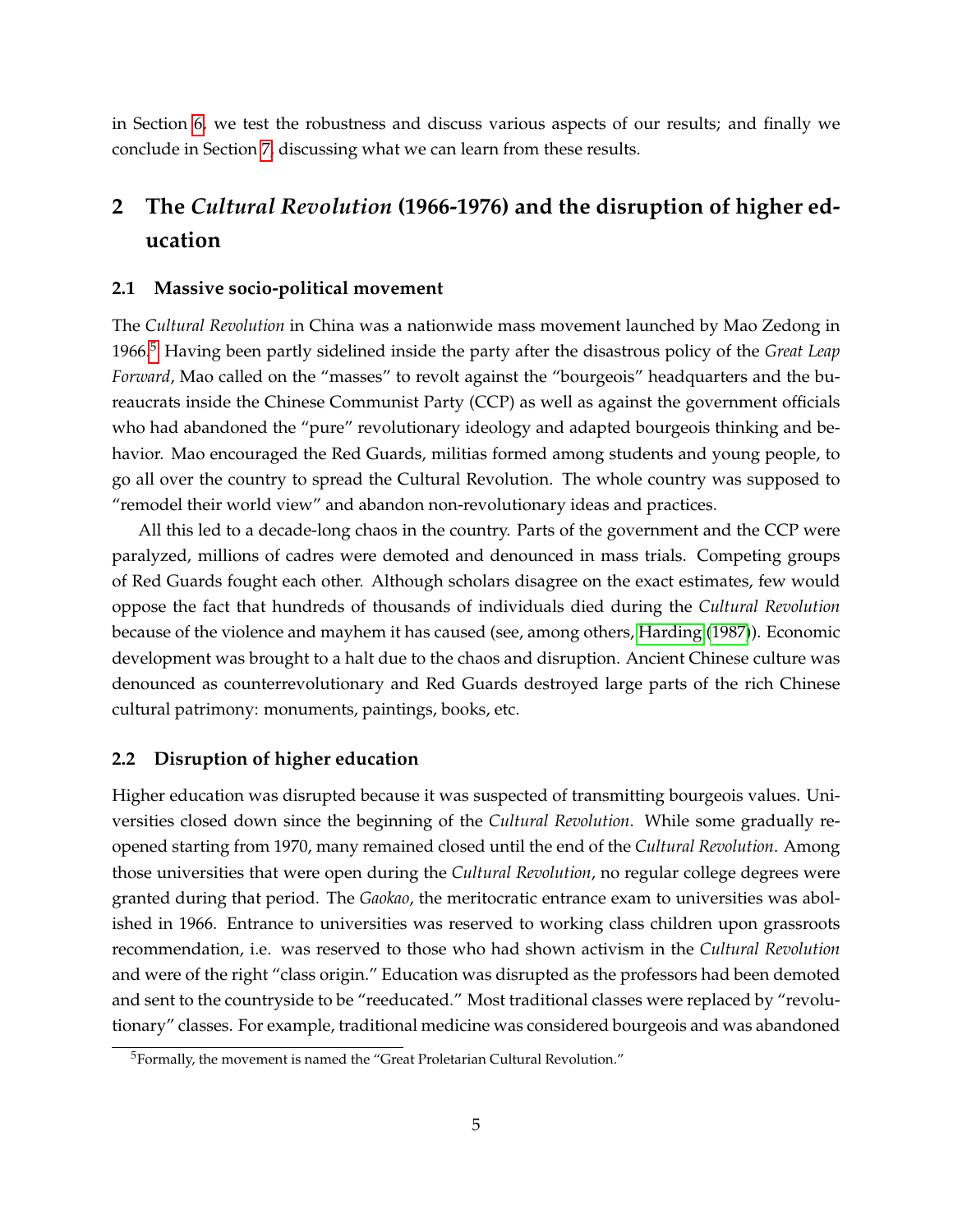in universities. Doctors were replaced by "barefoot doctors" with minimum education performing traditional Chinese medicine based on acupuncture. Figure [1](#page-26-0) shows that there was a sharp drop of university students between 1966 and 1970. The number started picking up again during the last years of the *Cultural Revolution*, as the universities gradually started to operate again (although merit-based admission system remained absent).

#### **2.3 Resumption of college admission in 1977**

The *Cultural Revolution* ended abruptly with the death of Mao Zedong in October 1976. The Gang of Four (it included Jiang Qing, Mao's wife) who had led the CCP during that period were immediately arrested after Mao's death. Among the first policies that were enacted immediately following the end of the *Cultural Revolution*, was the college entrance exam (*Gaokao*) that was reintroduced in 1977 after a ten year interruption.

Considering the timing of high school graduation and college admission, which cohorts were affected by the disruption of regular higher education due to the *Cultural Revolution*? The first cohort affected was the 1948 birth cohort supposed to enter university in 1966. The last cohort affected was the 1958 birth cohort of age to enter university in 1976. The resumption of the *Gaokao* in 1977 set the path to undo the disruptions brought to higher education by the *Cultural Revolution*, and the cohorts born in 1959 and after were hence able to experience the regular educational schedule without any delay. Those born between 1948 and 1958 who would have gone to university immediately after they graduated from high school (if they wished to) were thus negatively affected by the *Cultural Revolution*, due to the increased opportunity cost. In fact, it has been argued that many of the misfortunes this generation experienced during the later parts of their lives can be attributed to their lost opportunities for higher education [\(Chen, 2007\)](#page-23-8).

It is important to note that older high school graduating cohorts were allowed to take the exam after 1977. Hence, while the opportunity cost to attend college dramatically increased, it was not infinite. Figure [2](#page-27-0) shows the admission rate of each year's *Gaokao* since its resumption in 1977. One can see that the 1977 *Gaokao* was particularly competitive, largely due to the fact that test-takers during that year not only came from the 1977 high school graduating cohorts, but also partly from previous cohorts who were determined enough to try to go back to school. In fact, many of the older cohorts did not attend the *Gaokao* at all, as it had been too many years since they had finished high school. They may have become discouraged or had lost too much of the knowledge acquired in high school to become competitive in the *Gaokao*. [6](#page-6-0) In addition, and arguably more critically, many had a job, or even had already started a family, so that going back to college became unfeasible as they could not afford to lose their income for a number of years.

<span id="page-6-0"></span><sup>&</sup>lt;sup>6</sup>There, however, are no exact figures on the number of members of older cohorts who successfully passed the *Gaokao*.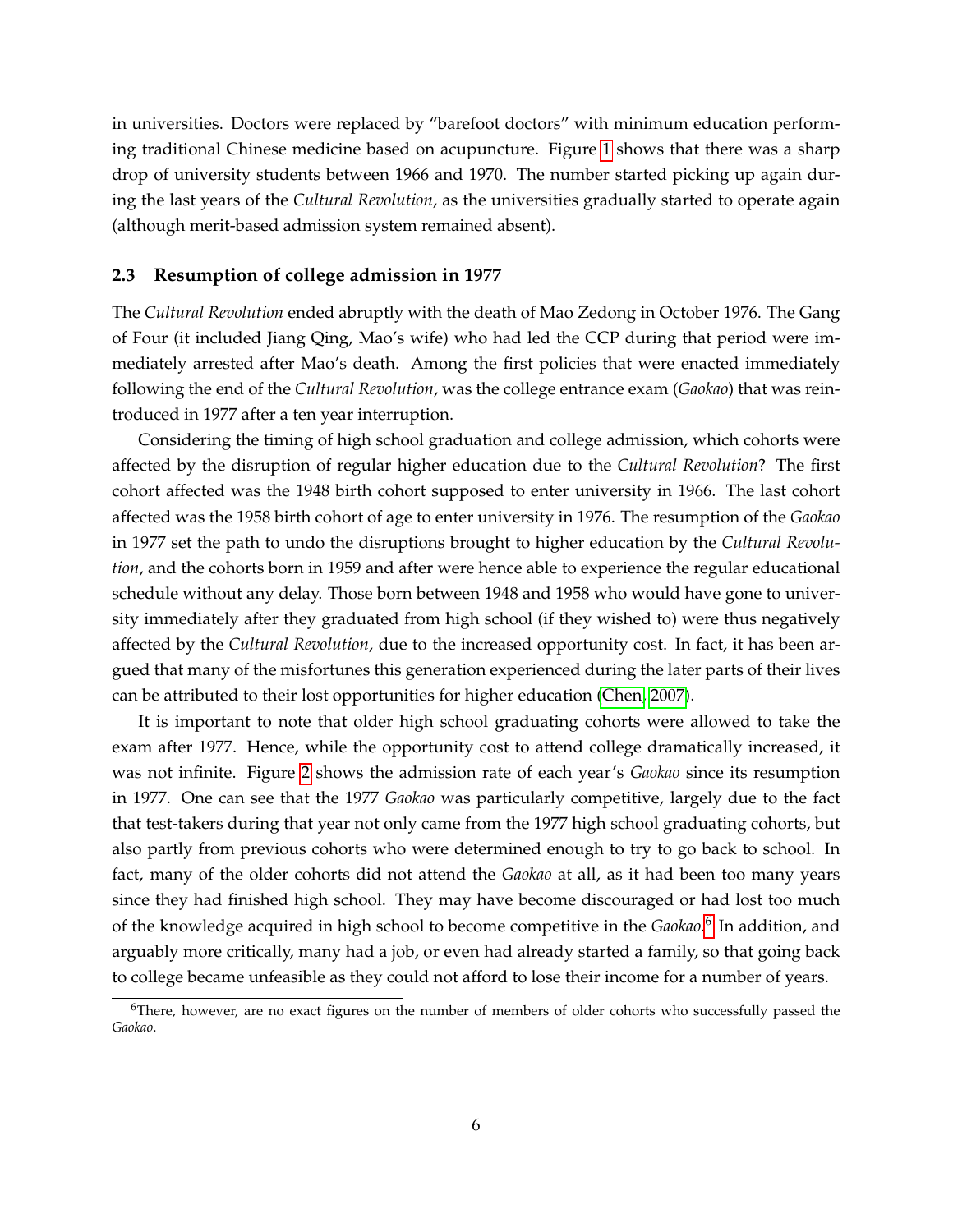## <span id="page-7-0"></span>**3 Conceptual framework**

In this section, we build a very simple model of college admission in China that incorporates the main features we are interested in for our empirical analysis. In particular, the model captures the effect on various cohorts of suspending and then restarting the college admission exam. Having such a model clarifies the discussion for our empirical strategy to analyze how the experience of the "lost generation" affected their posterior beliefs on whether effort pays off. We start by analyzing the optimization choice of individual students in preparing for college admission, as a function of their ability, prior beliefs on whether effort pays off, the years lost after high school and the competition for admission.

#### **3.1 Setup**

The model is comprised of the following key elements:

- Call *R* the expected return from going to college. It can be seen as the expected net present value of all future income. Since our paper is not about returns to education, we keep that part of the model as simple as possible.
- Call *p* the perceived probability of successfully passing the *Gaokao*. Assume that this probability, and accordingly the expected gross return from preparing for the exam, depends on three key factors, denoted  $e$ ,  $b$  and  $\gamma$ . First, the probability of success depends positively on effort provided *e*, which is the choice variable of the individual. We assume that  $p(e, b, \gamma)$ is a concave function of effort. Effort here should be understood broadly. It is not just the time and investment spent on preparing the *Gaokao*, but includes all choices made by the individual that affect the probability of being admitted. Second, we assume that the perceived probability of success depends positively on the *prior* belief in effort versus luck, *b*. *We* assume in particular that  $\frac{\partial^2 p}{\partial \epsilon \partial b}$  > 0. In other words, when an individual holds a higher prior belief that effort pays off (higher *b*), the higher is her effort's (*e*) perceived marginal impact on the probability of successful admission. This aspect of our model is important to understand the effect of selection on prior beliefs in the admission process, a key feature in the empirical analysis. Third, we assume that *p* depends on the level of competition for admission, called *γ*. This is important because the first years after the college admission exam was resumed, the competition became more severe (as is evident in Figure [2\)](#page-27-0). In particular, students eligible that year had to compete with people from previous cohorts who were willing to take the exam but had been prevented from doing so. We assume that  $\frac{\partial^2 p}{\partial e \partial \gamma} < 0$ . i.e. holding everything else equal, higher competition reduces the marginal impact of effort.<sup>[7](#page-7-1)</sup>

<span id="page-7-1"></span><sup>&</sup>lt;sup>7</sup>We assume individuals to be atomistic so that the degree of competition for college admission appears exogenous to their individual choices. This is a realistic assumption given the size of China.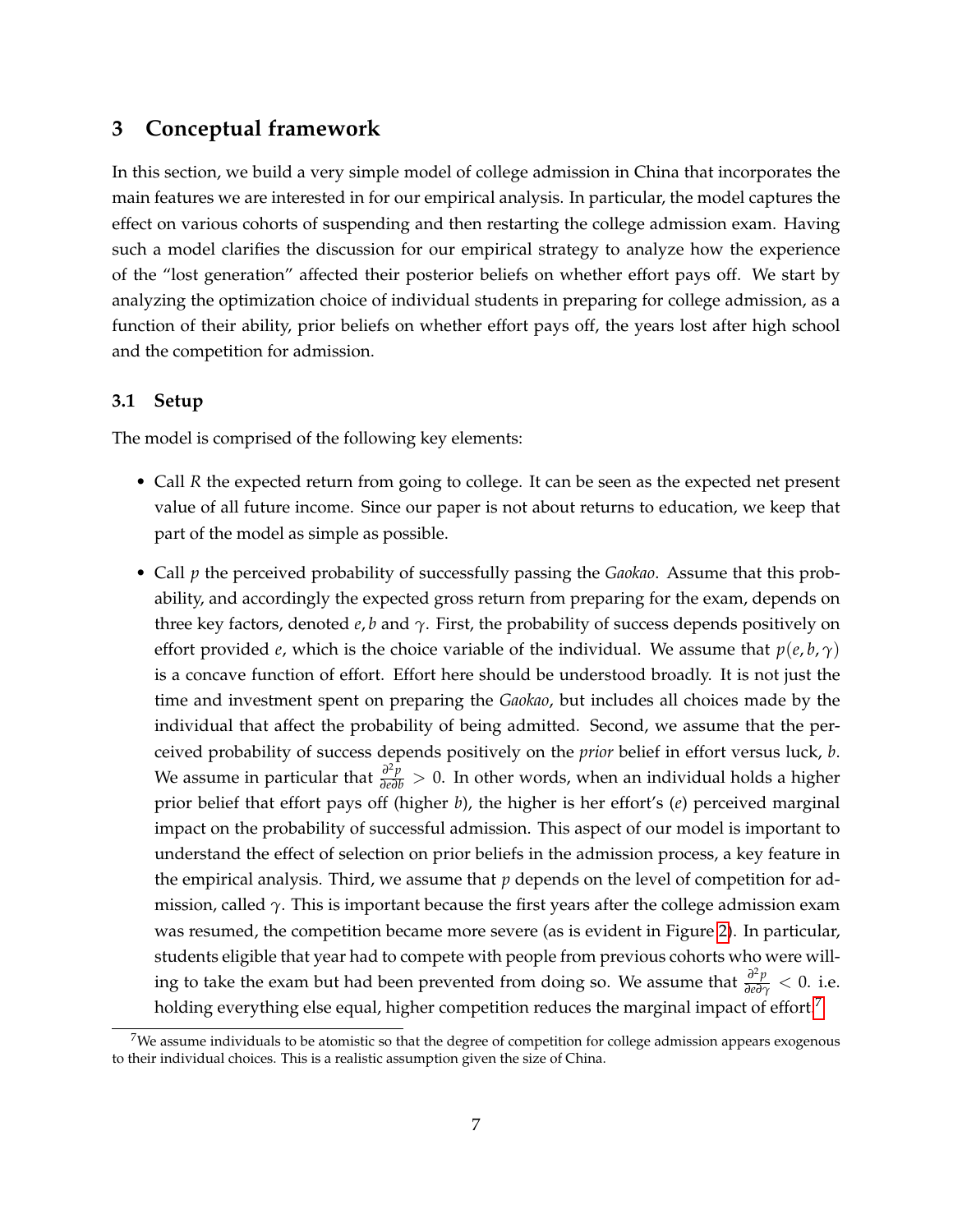• Call *c* the cost of effort. Assume that  $c(e, a, \theta)$  is convex, where *a* is ability and  $\theta$  is the delay in being eligible to take the *Gaokao*. We assume that *<sup>∂</sup>* 2 *c <sup>∂</sup>e∂<sup>a</sup>* < 0, namely, the cost of effort for a given level of effort decreases with ability. This is a reasonable assumption since higher ability people have more facility with studying, and thus face a lower cost of effort. We assume that *c* increases with  $\theta$  and also that  $\frac{\partial^2 c}{\partial e \partial \theta} > 0$ . In other words, those born before 1959 face a much higher marginal cost of effort in preparing for the *Gaokao*. This is also very reasonable. Stopping to study for a number of years makes it harder to start again. Moreover, many people from those cohorts already had jobs, some had started families and had children to take care of. Accordingly, the cost of effort in preparing for the *Gaokao* was much higher for those cohorts. In addition, we assume that *a* and *b* are distributed independently, which seems to be the most natural assumption to make.

#### **3.2 Equilibrium choice of effort and comparative statics**

High school student *i* eligible for the *Gaokao* thus faces the following maximization problem:

$$
\max_{e} p(e, b, \gamma)R - c(e, a, \theta)
$$

The optimal choice of effort  $e^*$  for student *i* thus solves the following first order condition:

$$
\frac{\partial p(e,b,\gamma)}{\partial e}R = \frac{\partial c(e,a,\theta)}{\partial e}
$$

Given that *p* is concave in *e*, and *c* is convex in *e*, we know a maximum will exist and satisfy the above first order condition.

Before doing some comparative statics, note first that it might be optimal not to put any effort in the *Gaokao*, and thus not to participate. This will be the case if at the optimum level of effort *e* ∗  $\geq 0$ ,  $p(e, b, \gamma)R - c(e, a, \theta) \leq 0$ . In particular, suppose that for each student *i*,  $s(e, a, b, \gamma, \theta, R)$  is the indicator regarding whether he decides to skip the *Gaokao* and not participate at all. We hence have *<sup>∂</sup>* <sup>∑</sup> *<sup>s</sup><sup>i</sup> ∂θ* > 0. This means that the proportion of students who would decide not to participate in the *Gaokao* at all increases if these students experienced longer delay in being eligible to take the *Gaokao*.

**Proposition 1:** Call  $\tilde{b}$ ,  $\tilde{\gamma}$ ,  $\tilde{a}$  and  $\tilde{\theta}$ , the values of  $b$ ,  $\gamma$ ,  $a$ ,  $\theta$  at which  $p(e, b, \gamma)R = c(e, a, \theta)$  at  $e^*$  $\geq 0$ . Everything else equal, those with  $b \leq \tilde{b}$ ,  $a \leq \tilde{a}$ ,  $\gamma \geq \tilde{\gamma}$ ,  $\theta \geq \tilde{\theta}$ , will not participate in the *gaokao*.

These conditions are quite intuitive. Note that these are sufficient conditions. Indeed, at  $p(e, b, \gamma)R = c(e, a, \theta)$  at  $e^* \geq 0$ , there are tradeoffs between beliefs, ability, competition and delay.

For those who decide to participate in the *gaokao* and for which  $e^* > 0$ , several simple comparative statics results follow.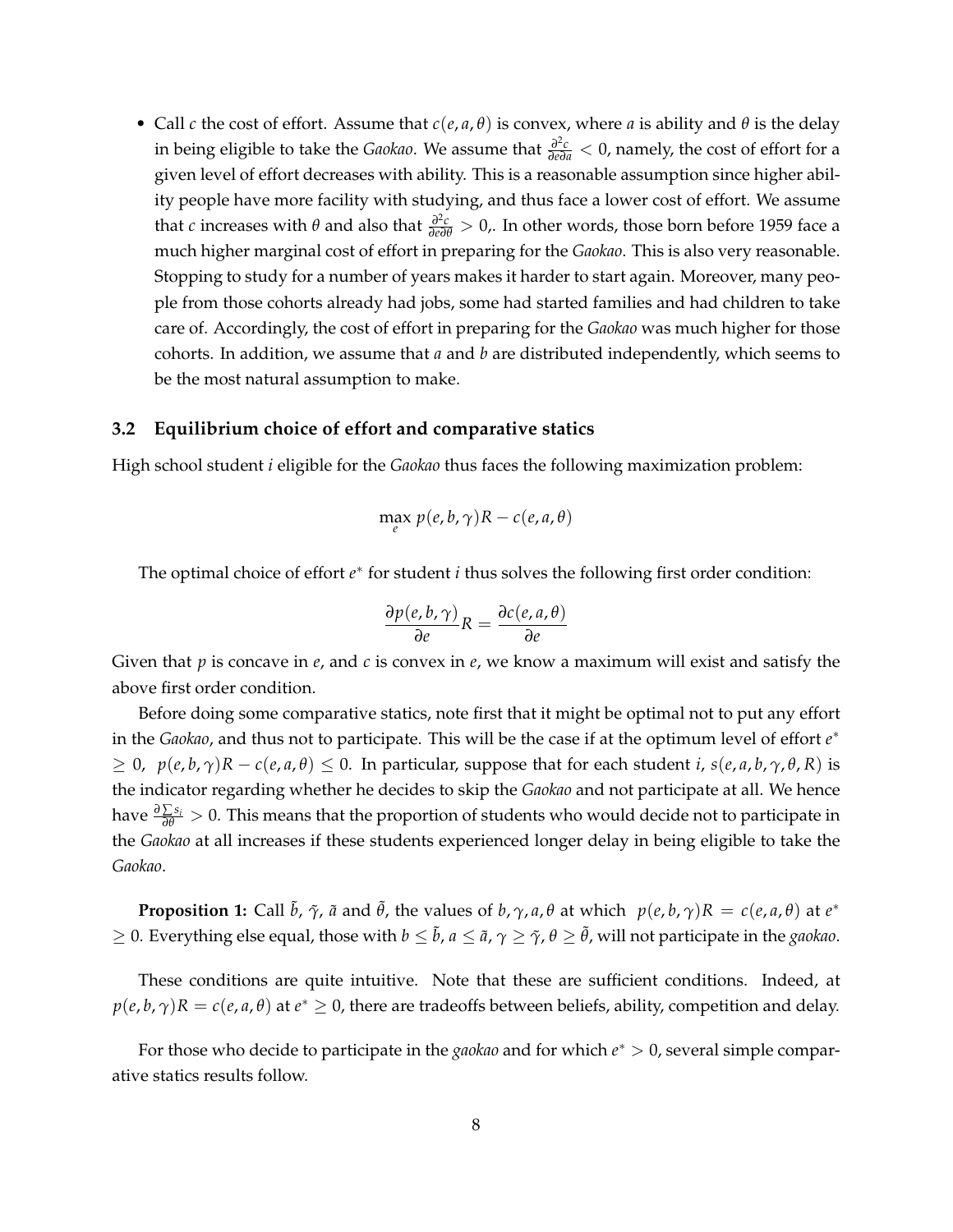- First, given that *<sup>∂</sup>* 2 *c <sup>∂</sup>e∂<sup>a</sup>* < 0, *e* ∗ increases monotonically with ability. The marginal cost of effort will be higher for people of lower ability, thus leading to a lower equilibrium effort for the less able. If ability is normally distributed, there will be a higher proportion of students admitted among the more able, thus leading to a higher mean level of ability among those admitted compared to those who were not admitted. Formally,  $\frac{de^*}{da} > 0$ . At the optimum, for the marginal cost to be unchanged, a change in *e*<sup>∗</sup> and *a* must satisfy  $\frac{\partial^2 c}{\partial t \partial t}$ *∂e∂a da* + *<sup>∂</sup>* 2 *c ∂* 2*e de*<sup>∗</sup> = 0. We thus have  $\frac{de^*}{da} = \frac{-\frac{\partial^2 c}{\partial e \partial a}}{\frac{\partial^2 c}{\partial^2 e}}$ *∂* , which is positive because of our assumptions on the cost function.
- Second, given that  $\frac{\partial^2 p}{\partial \phi \partial b}$  > 0, a higher *b* will lead to a higher  $\frac{\partial p(e,b,\gamma)}{\partial e}$ . This must be matched by an increase in  $\frac{\partial c(e, a, \theta)}{\partial e}$ . This means that a higher equilibrium level of effort is chosen. Indeed, people with a higher *b* will think there is a higher probability of return on effort for a similar effort level, and will thus choose a higher *e* ∗ . Formally, varying *e* and *b* at the first order condition, we have  $\frac{\partial^2 p}{\partial e \partial l}$ *∂*<sup>2</sup>*p*</sup><sub>*∂*<sup>2</sup>*p*</sub> *Rdb* + <sup>*∂*2</sup>*p*<sup>2</sup>  $\frac{\partial^2 p}{\partial^2 e} Rde^* = \frac{\partial^2 c}{\partial^2 e}$  $\frac{\partial^2 c}{\partial^2 e}de^*$ . We thus have $\frac{de^*}{db} = \frac{\frac{\partial^2 p}{\partial e \partial b}R}{\frac{\partial^2 c}{\partial^2 e} - \frac{\partial^2 l}{\partial^2 e}}$ *∂*<sup>2</sup>*c*</sub> *−*  $\frac{\partial^2 p}{\partial^2 e}$ expression is positive since the numerator is assumed positive and the denominator is also  $\frac{2p}{2e}R$  This positive by convexity of  $c(e, a, \theta)$  and concavity of  $p(e, b, \gamma)$  with respect to *e*. An immediate but important implication follows from this. Since those with a higher *b* will choose a higher level of effort, this will increase their chance of being admitted. The mean level of *prior* belief *b* will thus be higher among those admitted than among those non admitted. Remember that we assume that *a* and *b* are distributed independently. Calling  $E(b_A)$  the expected level of *b* for those admitted, and  $E(b_{NA})$  the expected level of *b* for those non admitted, we have  $E(b_A) > E(b_{NA}).$
- Third, an individual with a higher *θ* will choose a lower level of equilibrium effort compared to somebody of similar ability with a lower  $\theta$  or with  $\theta = 0$  (those who suffer no delay in admission). Formally,  $\frac{de^*}{d\theta} = \frac{\frac{\partial^2 c}{\partial e \partial \theta}}{\frac{\partial^2 p}{\partial R}}$ *∂ ∂* a higher *θ* who are admitted must thus have a higher mean level of ability and prior beliefs  $\frac{2p}{2e}R-\frac{\partial^2 c}{\partial^2 e}$ , which is negative given our assumptions. Those with than those with a lower *θ*. Therefore the pool of admitted among those with a higher *θ* must be of higher mean ability (or higher prior beliefs).  $E(a_A)$  and  $E(b_A)$  thus increase with  $\theta$ . Since ability and *θ* are independent, a higher mean ability for those admitted means that less of those with a high *θ* are admitted compared with those of lower *θ*. There are thus high ability individuals with a higher *θ* who are left out compared to those with a similar ability and with a lower  $\theta$ . The mean level of ability for those left out is thus also higher for those with a high *θ* than for those with a lower *θ*. The same reasoning holds for *prior* beliefs. Those admitted with a higher *θ* will have a higher mean level of *b*. Importantly, this implies thus also that the mean level of *b* among those left out will be higher for those with a higher *θ*.
- Fourth, an increase in *γ* will lead to a lower level of *e* ∗ for all levels of *a* and *b*, which will reinforce the selection on ability and prior beliefs for those with a higher *θ*.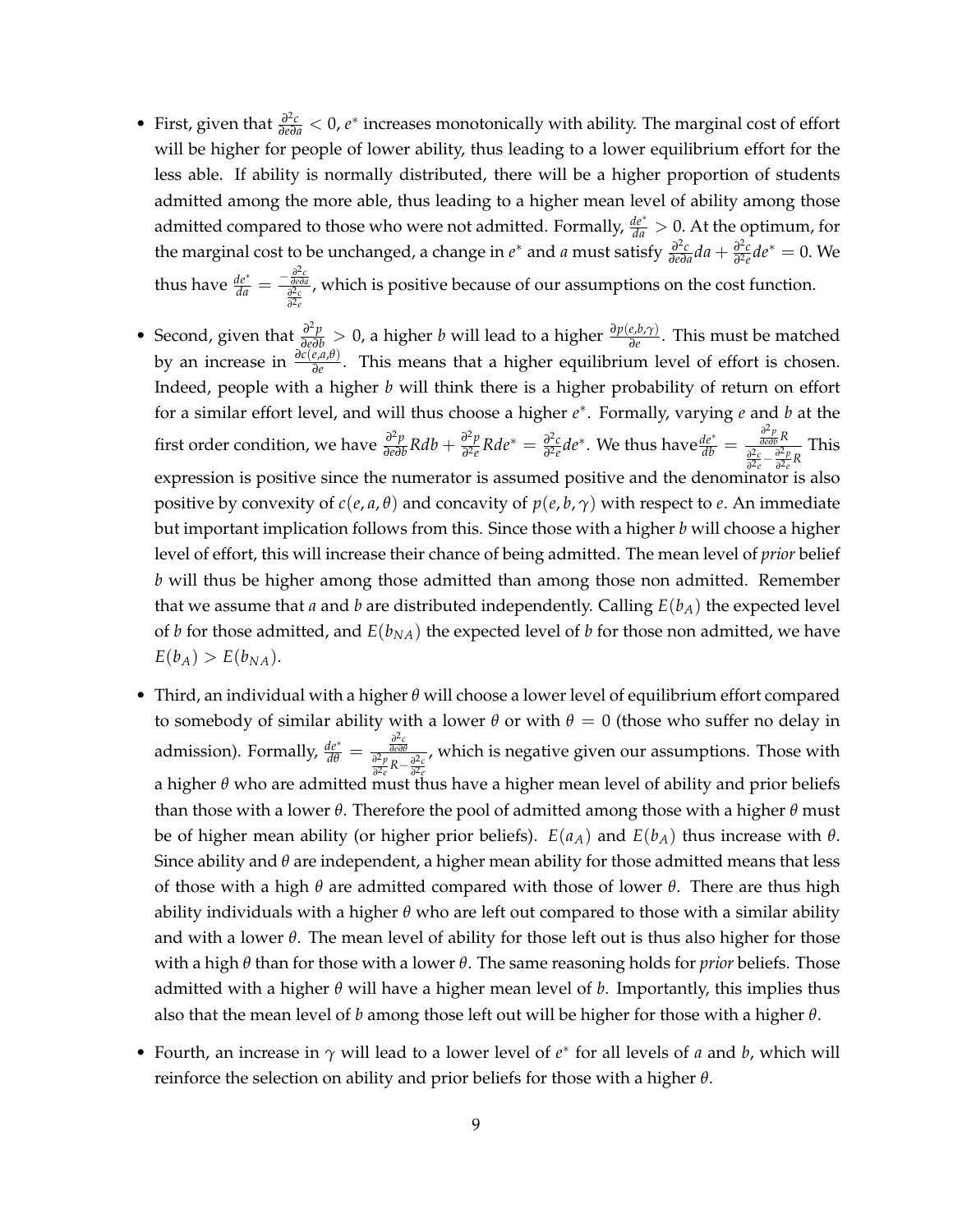• Finally, given our discussion, call  $F_{\theta A}(a)$  and  $G_{\theta A}(b)$  the c.d.f. of those admitted as a function of *a* and *b*, respectively, for a given level of *θ*. Remember that these two are assumed to be independently distributed. Then it follows that for all  $\theta'' < \theta'$ ,  $F_{\theta''A}(a)$  and  $G_{\theta''A}(b)$  stochastically dominate  $F_{\theta' A}(a)$  and  $G_{\theta' A}(b)$ . Calling  $P_{\theta A}$  the proportion of admitted in cohort  $\theta$ , it also follows that  $P_{\theta''A} > P_{\theta'A}$ .

This discussion can be summarized by the following proposition:

**Proposition 2:** (*i*) Equilibrium effort  $e^*$  in preparation for admission increases with *a* and *b* and decreases with *θ* and *γ*; *(ii)*  $E(b_A) > E(b_{NA})$  and  $E(a_A) > E(a_{NA})$ , and given that the distribution of ability and beliefs are assumed to be the independent of *θ*,  $E(a<sub>NA</sub>)$  and  $E(b<sub>NA</sub>)$  increase with *θ*; (iii) for all  $\theta'' < \theta'$ ,  $F_{\theta''A}(a) \leq F_{\theta'A}(a)$  ,  $G_{\theta''A}(b) \leq G_{\theta'A}(b)$ , and  $P_{\theta''A} > P_{\theta'A}$ .

**Selection into college based on prior beliefs** Importantly, the result that  $E(b_{NA})$  increases with *θ* will be particularly useful for our empirical analysis. Since the members of the "lost generation" experience delay in entering college (*θ*) compared to later cohorts by definition, the model implies that those among the "lost generation" who chose not to go to college or did not get admitted to college have a higher  $E(b_{NA})$ . The basic intuition is that a higher  $\theta$  increases the cost of effort. This can only be compensated by a combination of higher ability and a higher level of prior beliefs. Given that ability and prior beliefs are assumed to be the same across cohorts, i.e. to be independent of *θ*, it means that those admitted, who are less numerous are selected on *a* and *b*. *Mutatis mutandis*, the mean level of *a* and *b* among those not admitted is also higher. In other words, both  $E(a_{NA})$  and  $E(b_{NA})$  increase with  $\theta$ . This suggests that if we find that members of the lost generation who were not admitted to college have lower average beliefs in the payoff of effort, it cannot be due to a selection effect of *prior* beliefs (*b*) and the corresponding equilibrium probability of admission into college  $(p)$ , since the selection effect goes in the other direction. It is hence likely due to changes in *posterior* beliefs, and this is what we examine next.

#### **3.3 Posterior belief on whether effort pays off**

Next, we examine how people may adapt their (posterior) beliefs based on their college admission experience.<sup>[8](#page-10-0)</sup> Assume that people adapt their beliefs on whether effort pays off or not as a function of the *actual* outcomes of their college education attainment, and the *expected* outcome that they would consider as "fair." Specifically, in the context of the *Cultural Revolution* and the "lost generation," we consider a *fair* expected outcome given a certain level of effort to be the counterfactual probability of getting into college if the cohorts had faced no disruption in the higher education schedule.

<span id="page-10-0"></span><sup>8</sup>Note that we are *not* modeling explicitly the process of Bayesian belief updating on the payoff function of effort.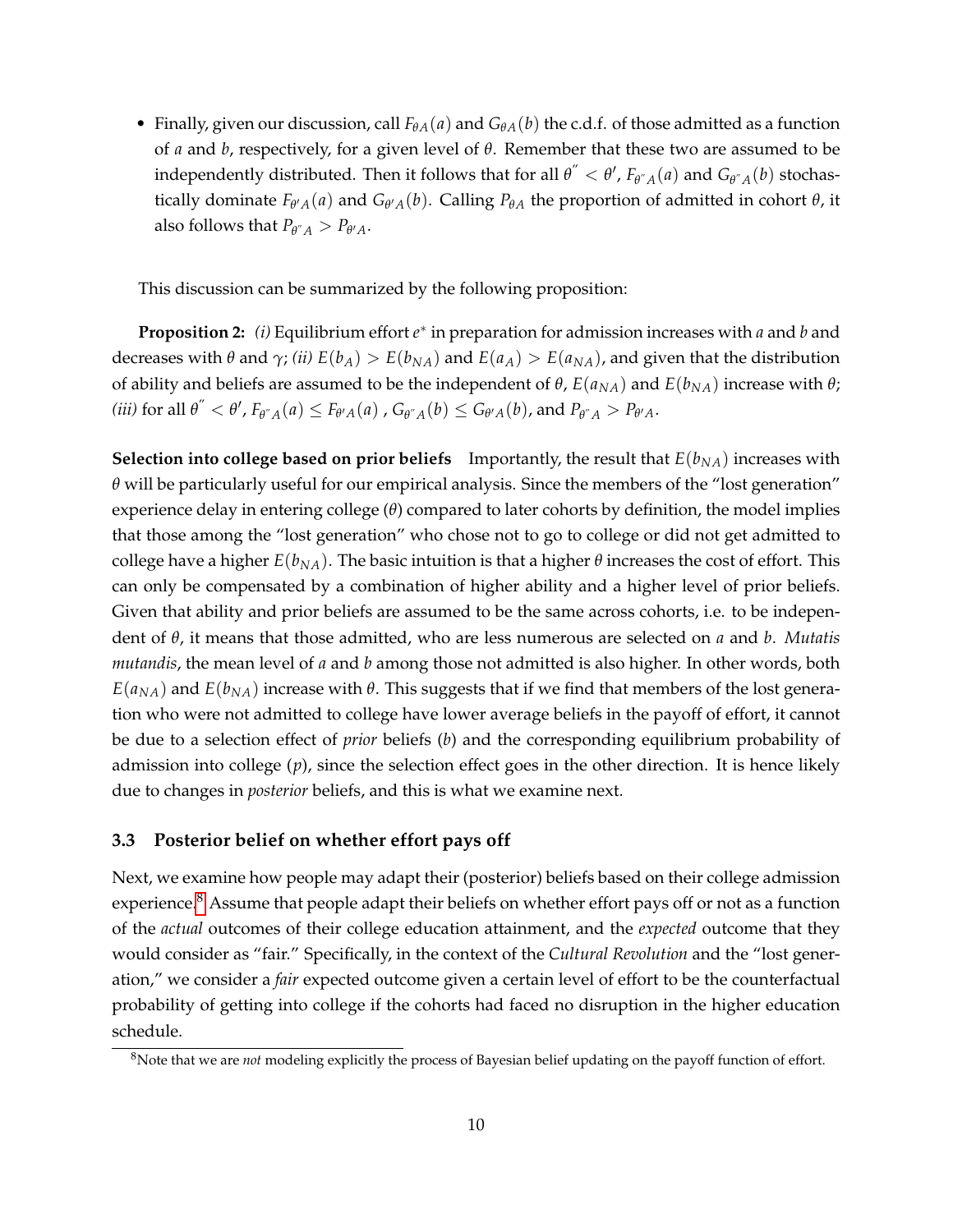Assume that changes in beliefs depend on the following function *F* that compares actual out-come with the expected fair outcome:<sup>[9](#page-11-1)</sup>

$$
\Delta b = F(y - \widetilde{y})
$$

where *y* is an observed experienced outcome and  $\tilde{y}$  is an expected outcome.

In particular, we assume the expected "fair" outcome  $\tilde{y}$  is the equilibrium expected probability of getting into college when perceived *θ* and  $\tilde{\gamma}$  are under "fair" conditions – when there is no delay  $(\theta = 0)$  and when admission competition is at the level of normal years.

If *y* is close or equal to  $\tilde{y}$ , then the outcome will be perceived to be fair to the effort, and hence *posterior* beliefs on whether effort pays off or not will not change from the *prior* beliefs: ∆*b* = 0. If *y* is larger than  $\tilde{y}$ , then  $\Delta b > 0$ , as people adjust their beliefs upward, relatively more likely to think that effort pays off (than what is previously expected). On the contrary, if  $y$  is smaller than  $\tilde{y}$ , then ∆*b* < 0, since people observe an outcome level lower than what they have previously expected (in equilibrium).

If we adapt this framework to our model, then we can consider the perception of an individual eligible for the admission exam with ability *a*. Under "fair" (or normal) circumstances, there is no perceived delay, i.e.  $\theta = 0$  and competition is at the corresponding expected level  $\tilde{\gamma}$ . Assuming that that individual knows his ability *a* and prior beliefs *b*, he can estimate his level of effort input as  $\tilde{e}^*$  as a function of  $\tilde{\theta} = 0$  and  $\tilde{\gamma}$ . This would lead to an estimate of the "fair" return of effort, namely, the probability of college admission  $\widetilde{p} = \widetilde{p}(\widetilde{e}^*, b, \widetilde{\gamma})$ .

In reality, a member in the "lost generation" faced  $\theta > 0$  and  $\gamma > \tilde{\gamma}$ . He would hence choose  $e^* = e(a, b, \gamma, \theta) < \tilde{e}^*$ , and experience the *actual* college admission with lower likelihood ( $p < \tilde{p}$ ). Given our assumptions on belief adaptation, this leads to  $\Delta b = F(p - \tilde{p}) < 0$ . We thus have the following proposition:

**Proposition 3:** An increase in  $\theta$  above  $\theta = 0$  and an increase in  $\gamma$  above  $\tilde{\gamma}$  lead to  $\Delta b < 0$ .

This result is quite straightforward but goes in the opposite direction of the selection on beliefs among non-admitted students discussed above. We will thus see in the empirical analysis to what extent it is relevant.

### <span id="page-11-0"></span>**4 Empirical strategy**

In this section, we first describe our data sources. We then introduce our empirical strategy, and discuss the identification assumption and threats to identification.

<span id="page-11-1"></span> $9$ This follows the same structure on the perception of fairness as in, for example, [Fehr and Schmidt](#page-24-15) [\(2003\)](#page-24-15), and [Alesina and Angeletos](#page-23-1) [\(2005\)](#page-23-1).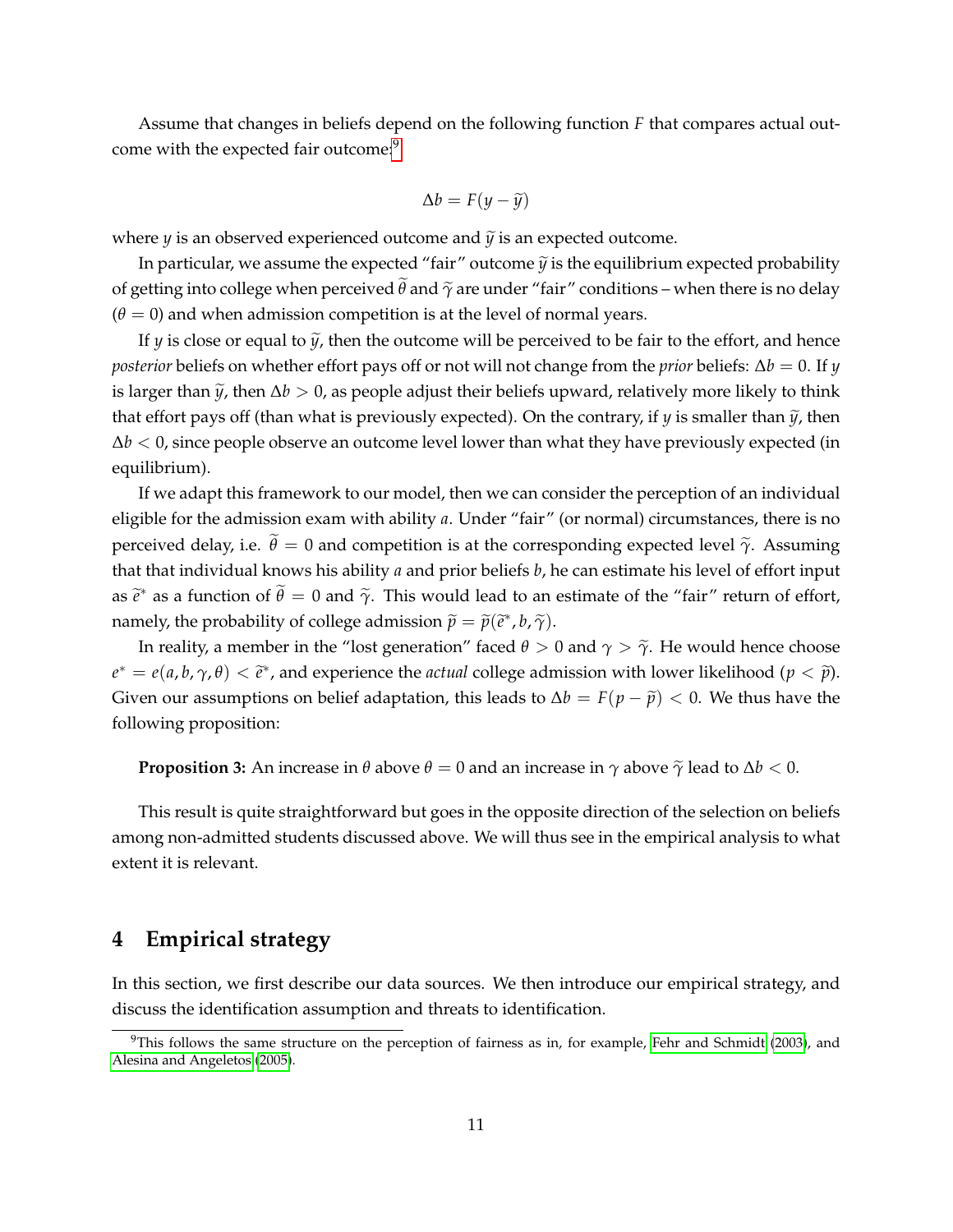### **4.1 China Family Panel Study (CFPS)**

For the main analyses of this paper, we use data from the China Family Panel Study (CFPS). Key demographic characteristics are measured in the baseline wave conducted in 2010, and the 2nd wave in 2012 elicits various beliefs of interest, such as whether effort pays off as well as trustworthiness of the local government.

**Overview of CFPS** CFPS is a large-scale, almost nationally representative panel survey project conducted by the Institute of Social Science Survey at Peking University.<sup>[10](#page-12-0)</sup> The 25 provinces of China covered by CFPS represent about 95% of the Chinese population in mainland China, with only Inner Mongolia, Xinjiang, Tibet, Hainan, Ningxia, and Qinghai excluded from the overall sample. Through a multistage probability sampling procedure, CFPS completed interviews with a total of 14,798 sampled households and all individuals living in these households, amounting to 36,000 completed adult observations. Crucially, parents and co-resident children are independently surveyed, making it possible to observe the beliefs and attitudes of both parents and children elicited in the same physical environment around the same time.

**Baseline sample restrictions** For our baseline estimations, we restrict the sample to individuals who have completed at least high school, and were born between 1957 and 1960. These restrictions allow us to focus on individuals who were eligible to apply for college (or, take the *Gaokao)*, and graduated from high school up to two years before the resumption of the college admission exam in 1977, or two years after. This is our preferred sample frame because the two year window width ensures that the abrupt changes in college admission policy in 1977 occurred *during* students' course of study at high school. In other words, the two year window width rules out the possibility that students could foresee the changes in college admission opportunities, and adjust their high school attendance decisions accordingly.<sup>[11](#page-12-1)</sup> Overall, we have 509 observations: 21 pre-1959 cohorts with college degree or above, 238 without; and 30 post-1959 cohorts with college degree or above, and 220 without. This is not a large number of observations, but if we find significant effects with that relatively small sample, this should be indicative of significant belief changes for the "lost generation".

**Key outcome of interest** The CFPS elicits citizens' belief on the payoff of effort in the following way: "On a scale of 1-5, to what extent do you agree that 'effort and hard work pays off'," where 1 indicates strong agreement and 5 strong disagreement.

<span id="page-12-0"></span><sup>&</sup>lt;sup>10</sup>Detailed information about the CFPS project can be found at <www.isss.edu.cn/cfps>.

<span id="page-12-1"></span> $11$  We test the sensitivity of this empirical design with a variety of sample window width in Section [4.4.](#page-15-0)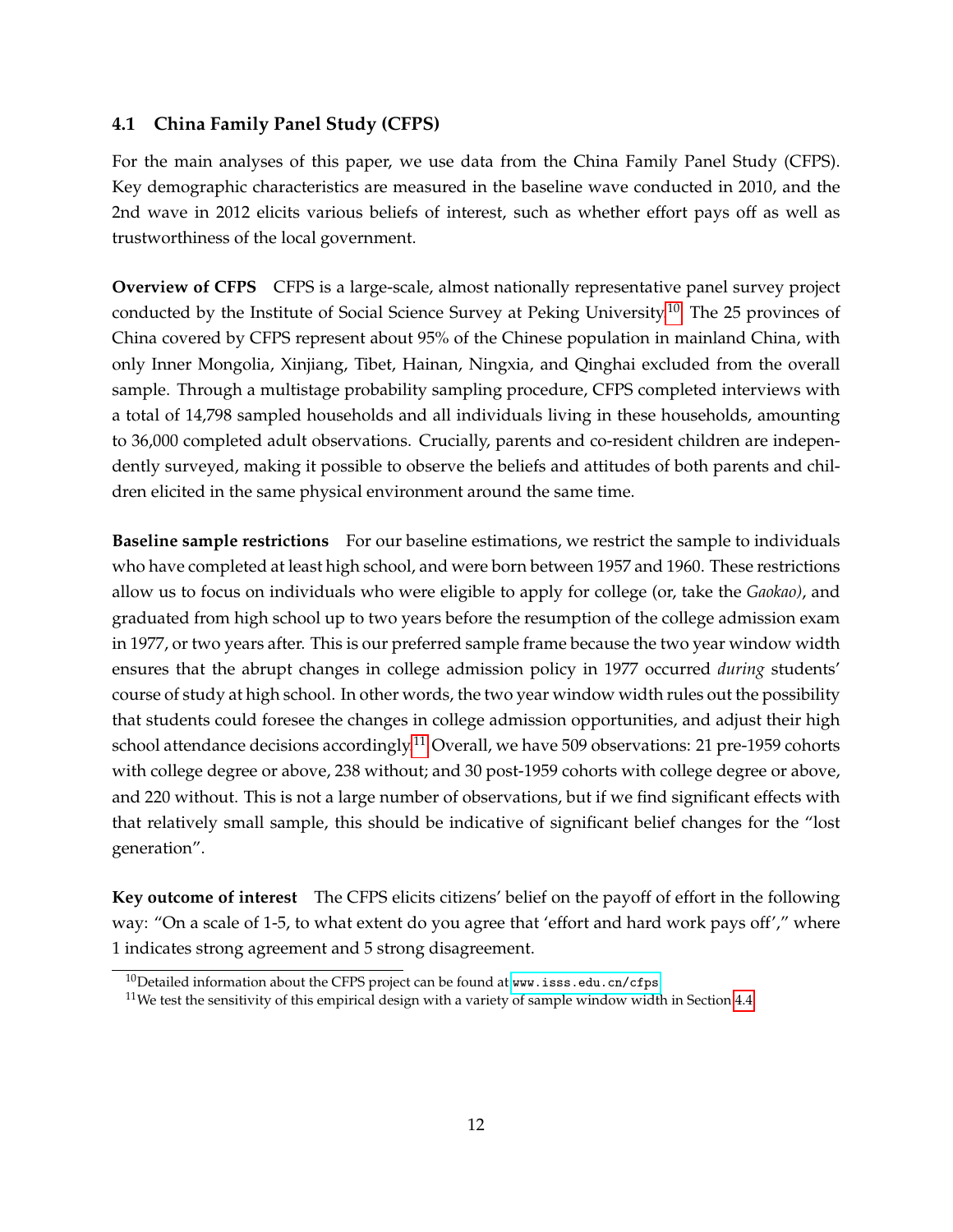#### **4.2 Pseudo regression discontinuity design**

In order to identify the impact of the *Cultural Revolution* and its suspension of higher education on the beliefs and behaviors among the "lost generation," we compare individuals born just before 1959 who missed out on college (but were eligible) with those born in 1959 and just after, whose college education schedule was uninterrupted since they graduated from high school in or after 1977.

Specifically, we estimate the following pseudo-regression discontinuity model:

 $y_{ic} = \alpha$   $NoCollect<sub>i</sub> + \beta$   $BirthYear<sub>c</sub> + \delta$   $Pre1959Cohort<sub>c</sub>$  $+ \gamma$  *Pre*1959*Cohort<sub>c</sub>* × *NoCollege<sub>i</sub>* +  $\epsilon_{ic}$ 

where  $y_i$ <sup>*c*</sup> is the dependent variable (individual beliefs and corresponding behaviors) (*i* stands for individual and *c* for cohort); *NoCollege<sup>i</sup>* : is a dummy variable taking a value of 1 for those who did not attend college. We control for linear cohort trend (*BirthYearc*), and introduce a fixed effect for the two cohorts born before 1959 (*Pre*1959*Cohortc*).

The parameter of interest for our estimation is  $\gamma$ , which captures the differential effect from the lack of college education, among pre-1959 cohorts that were eligible for college (compared to post-1959 cohorts). It is important to note that the *Pre*1959*Cohort<sup>c</sup>* × *NoCollege<sup>i</sup>* indicator includes high school graduates who would have chosen to go to college if they were able to take college admission exam right after high school graduation, but in reality could not due to the *Cultural Revolution*. Since the *Pre*1959*Cohort<sup>c</sup>* × *NoCollege<sup>i</sup>* indicator also includes individuals who would not have gone to college *even* if they graduated after the *Cultural Revolution*, [12](#page-13-0) if we find that *γ* is significantly different from zero, this suggests that the effect among those who were actually hurt by the *Cultural Revolution* is quite strong.

Note that the education attainment indicator itself does not distinguish between those individuals who started college during the *Cultural Revolution* when admission was not meritocratic but politicized and those who started afterwards. Nevertheless, this would only downwardly bias our estimate, since our model suggests that the college admission exam positively selects students who have higher prior beliefs on the payoff of effort. In other words, we have a type-II error where we "mistakenly" identify some people with low prior beliefs (and who attended college not through the merit-based exam) as individuals who exert effort and pass the exam. As a result of that type-II error, the sample of those that did not attend college may have on average higher *prior* beliefs in the payoff of effort relative to those that did attend.

**Features of the pseudo-RD design** By focusing on the cohorts graduating from high school close to the 1977 cutoff (namely, birth cohorts close to the 1959 cutoff), we eliminate many potential

<span id="page-13-0"></span><sup>&</sup>lt;sup>12</sup>This is because only a minority (roughly 10 percent) of high school graduates choose to take the college admission exam in any given year.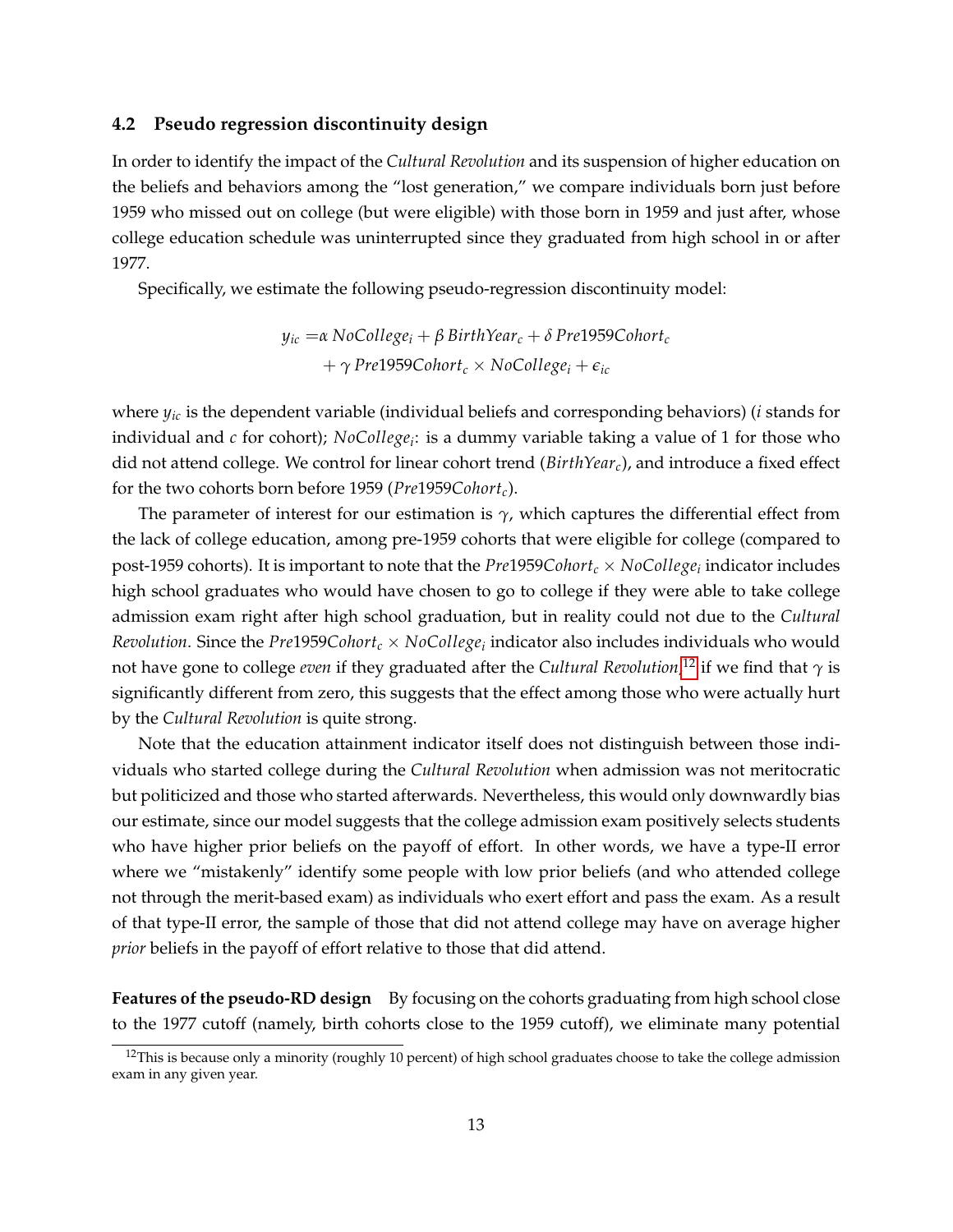confounding factors that are affecting the "lost generation" other than the suspension of higher education (see the following section for detailed discussions). In particular, our empirical design exploits variation in *birth* cohorts almost two decades prior to the end of *Cultural Revolution*, which assuages concerns that other profound changes in the political, economic, and social landscape of China at the end of the *Cultural Revolution* may be correlated with the identified effects.

In addition, the narrow window of comparison brings three advantages to our identification. First, it allows us to focus on cohorts for whom having been born in the "right" or "wrong" years with respect to college admission opportunities was highly salient (arguably a lifetime experience). The "lost generation" faced an exogenously imposed sharp shock in the prospect of higher education, which they would have avoided if they were born just a year or two later. Second, while the pre-1959 birth cohorts could choose to go back to college by taking the 1977 college admission exam, the narrow window comparison enables us to hold fixed the college entrance exam competitiveness (conditional on taking the exam), since all the relevant cohorts took either the 1977 or 1978 exam to enter college after the *Cultural Revolution*. This means that differences in competitiveness of the admission exam after 1977-78 will not affect our estimates. Third, as we briefly discussed previously, *all* 4 cohorts of students entered high school without the expectation that by the time they graduated, they could enter college via a merit-based exam. In other words, there is no differential selection due to expected prospect post graduation among those who decided to attend high school.<sup>[13](#page-14-0)</sup>

#### **4.3 Identification assumption and threats to identification**

Our identification via the pseudo-RD design relies on the standard RD assumption that all relevant factors besides "treatment" must vary smoothly at the cutoff boundary. More specifically, the empirical identity strategy assumes that among 1957 to 1960 birth cohorts, the ability to take college admission exam right after high school graduation is the *only* relevant abrupt change that occurred to the post-1959 cohorts of high school graduates, due to the resumption of the exam in 1977.

Our pseudo-RD design readily rules out several confounding factors that might drive the results. First, differences in beliefs between the "lost generation" that missed out on college education and the younger cohorts may be due to gradual changes in broad socioeconomic conditions over time, such as for example economic development and political changes. Our comparison of cohorts born very closely around the 1959 cutoff year rules out such concerns. Second, factors that may affect beliefs but are *not* cohort-specific cannot drive the results, because our empirical design identifies the abrupt break in cohort trend around the 1959 cutoff. Third, factors that are cohortspecific but orthogonal to higher education attainment cannot drive our results, as we make it explicit in the empirical design that the abrupt change in 1959 birth year cutoff is also particularly

<span id="page-14-0"></span> $13$ However, this also indicates that these might not be the "regular" high school students that one may expect after the college admission exam was resumed.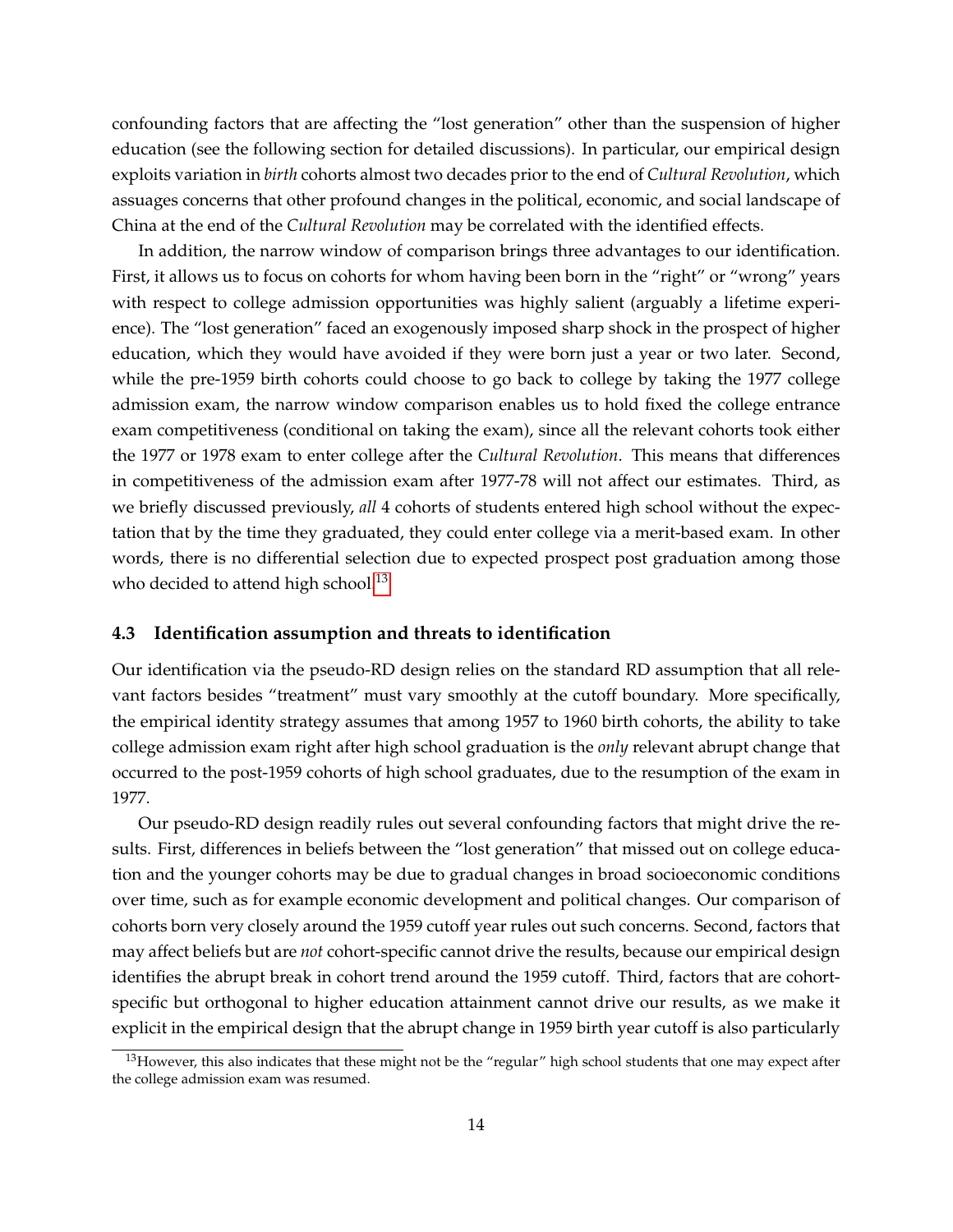related to higher education opportunities.

Our identification would be threatened by additional abrupt changes at the level of *Pre*1959  $Cohort_c \times NoCollege_i$  that are *not* the resumption of the college admission exam in 1977. To the best of our knowledge, there is no other known major historical episodes that affected particularly the pre-1959 cohorts who missed out on college education. In particular, note that by restricting our sample to high school graduates, we effectively focus on the urban population during the period of the *Cultural Revolution*, that remained largely unaffected by the fatal *Great Chinese Famine* (1959-1961) that was prevalent among the rural population, which indeed represented a major disruption for the rural population. We next go on to demonstrate that a wide range of observable characteristics are "balanced" at the level of *Pre*1959*Cohort<sup>c</sup>* × *NoCollege<sup>i</sup>* .

#### <span id="page-15-0"></span>**4.4 Balance checks**

In order to make sure there were no trend-breaking shocks around the 1959 birth year cutoff that did not attend college, we check the balance of characteristics across that cutoff year.

We first examine whether high school graduates born before 1959 and after 1959 significantly differ in terms of a range of background characteristics. In Table [1,](#page-31-0) columns 1 and 2, we present the mean level of personal characteristics (such as gender, ethnicity, biological traits) and family characteristics (such as geographic location, parental educational attainment, and parental political status) for cohorts born before 1959 and those born after 1959, respectively. Column 3 shows the p-values for a t-test of differences in these means, one characteristic at a time. We do not see evidence of high school graduates before and after 1959 exhibiting significantly differences in terms of most of the characteristics examined here.

Next, we investigate to what extent this pattern of no-difference across the 1959-cutoff year is sensitive to our choice of preferred window width (2 years before 1959, and 2 years after 1959). We extend the sample frame on both ends of the window one cohort at a time, and we test whether the previously examined background characteristics significantly differ before and after the 1959 cutoff among high school graduates born between the new cohort frames. In column 4, we show the p-values, testing for differences in means for cohorts born between 1956 and 1960 (hence extending the sample by one cohort to the left). In columns 5, 6, 7, and 8, we show the corresponding p-values for cohorts born between 1957 and 1961, between 1956 and 1961, between 1955 and 1962, and between 1954 and 1963, respectively. One can see that overall, the pattern of no abrupt change around 1959 cutoff year is *not* sensitive to differences in sample window widths. However, as we widen the window of cohorts to include in the sample, certain variables (e.g. total number of siblings) do become marginally significantly different across the cutoff.

Finally, we check whether these observable characteristics differ at the level of *Pre*1959*Cohort<sup>c</sup>* × *NoCollege<sup>i</sup>* , which is the main source of threat to our identification. Table [2,](#page-32-0) columns 1 and 2, presents the overall mean and standard deviation of the background characteristics of interest among high school graduates born between 1957 and 1960, the preferred sample window width.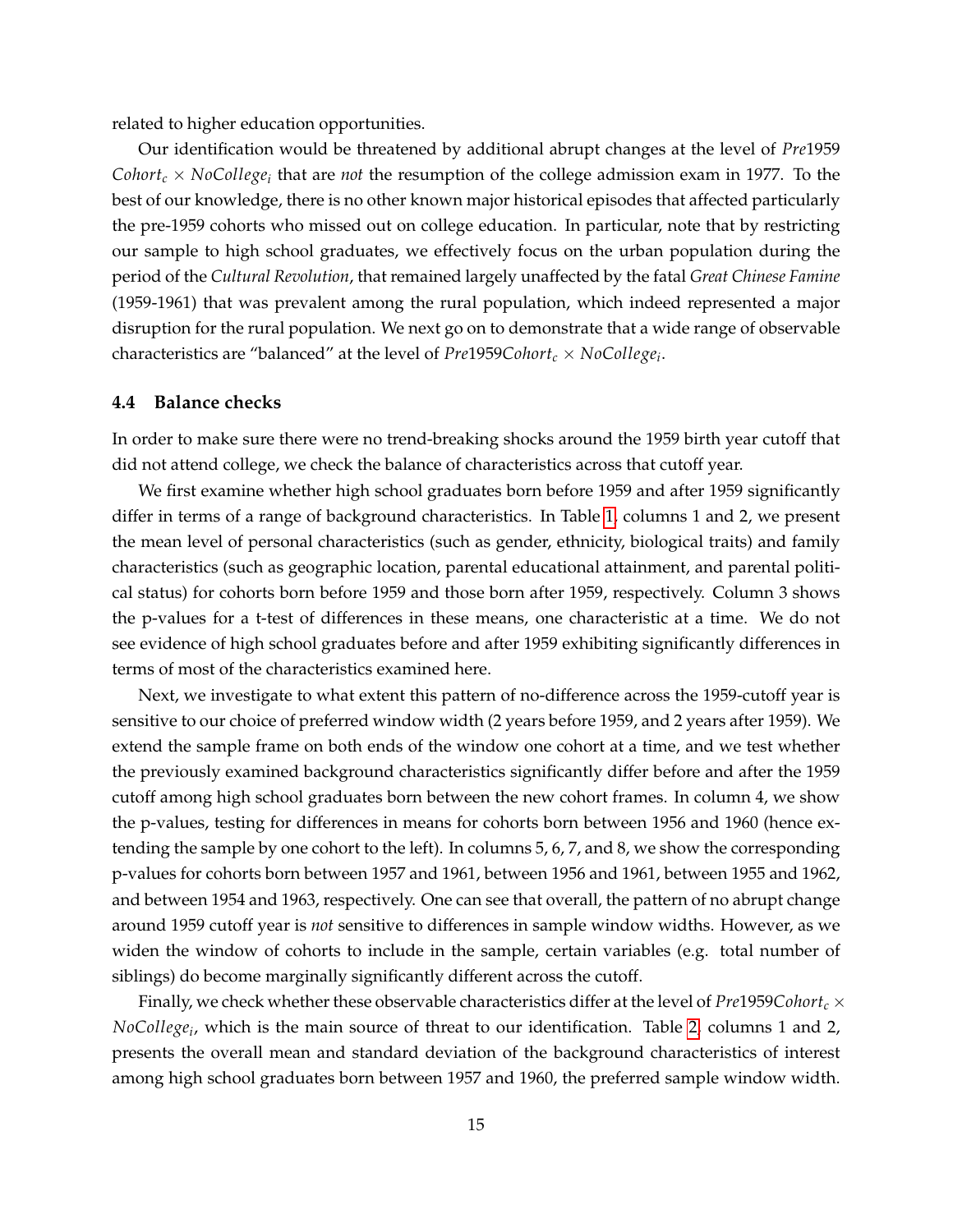Columns 3 and 4 present the mean of these characteristics for individuals born before 1959, without and with college degree, respectively. Similarly, columns 5 and 6 present the mean levels for individuals born after 1959, without and with college degree, respectively. Column 7 presents the difference in the mean of characteristics between those without and with college degrees, across cohorts born before and after 1959, and column 8 shows the p-values for a test of whether this difference in differences is significantly different from zero.

As one can see, among the basic demographic characteristics examined here, there is no significant difference in gender or being of *Han* ethnicity. In addition, we examine (self-reported) weight and height as measures of general health, since one may be concerned that the various cohorts we are looking at were at a young age at the time of the Great Leap Forward and the ensuing Great Chinese Famine(1958-1961), and this might have left some effects on particular cohorts.<sup>[14](#page-16-1)</sup> We see that those who did not go to college have a significant lower weight, but there are no cohort effects. There is no significant difference in height. For a variety of household and parental characteristics, again we do not see evidence of the difference at the level of *Pre*1959*Cohort<sup>c</sup>* × *NoCollege<sup>i</sup>* . For example, individuals with college degrees are much more likely to be residing in urban areas (at the time of the survey, 2010), compared to their counterparts without college degrees. However, this gap is *not* significantly different between cohorts born before and after the 1959 cutoff year.[15](#page-16-2)

Overall, we see that there is a fairly strong balance between the group of interest and other groups. If we do see significant differences in beliefs for that group, it is highly plausible that this is related to their experience of missing out on college.

### <span id="page-16-0"></span>**5 Results**

We now present results that identify the impact of higher education disruption due to the *Cultural Revolution* on citizens' beliefs and corresponding behavior.

#### **5.1 Beliefs on whether effort pays off**

Our main results can be summarized in Figure [3,](#page-28-0) where we plot the mean levels of the main outcome of interest – the belief that hard working does *not* payoff (thick solid line) – for each of the 4 cohorts in the sample. We standardize the belief variable so that it has a mean of 0 and a standard deviation of 1. One can see that relative to the 1959 and 1960 cohorts that did not experience interruptions in their college opportunities, the "lost generation" cohorts (1957 and 1958) exhibit a significantly higher belief that effort does *not* pay off in achieving success. In particular, there is an abrupt jump in this belief across the 1958 and 1959 cohorts, reflecting the

<span id="page-16-1"></span><sup>&</sup>lt;sup>14</sup>As we restrict our sample to high school graduates only, we have effectively excluded many individuals (e.g. lowly educated rural residents) who were most vulnerable to the adverse effects of the famine.

<span id="page-16-2"></span><sup>&</sup>lt;sup>15</sup>We do find that individuals with college degrees are less likely to be from coastal provinces among pre-1959 cohorts but more likely to be from coastal provinces among post-1959 cohorts ( different at the 10% level).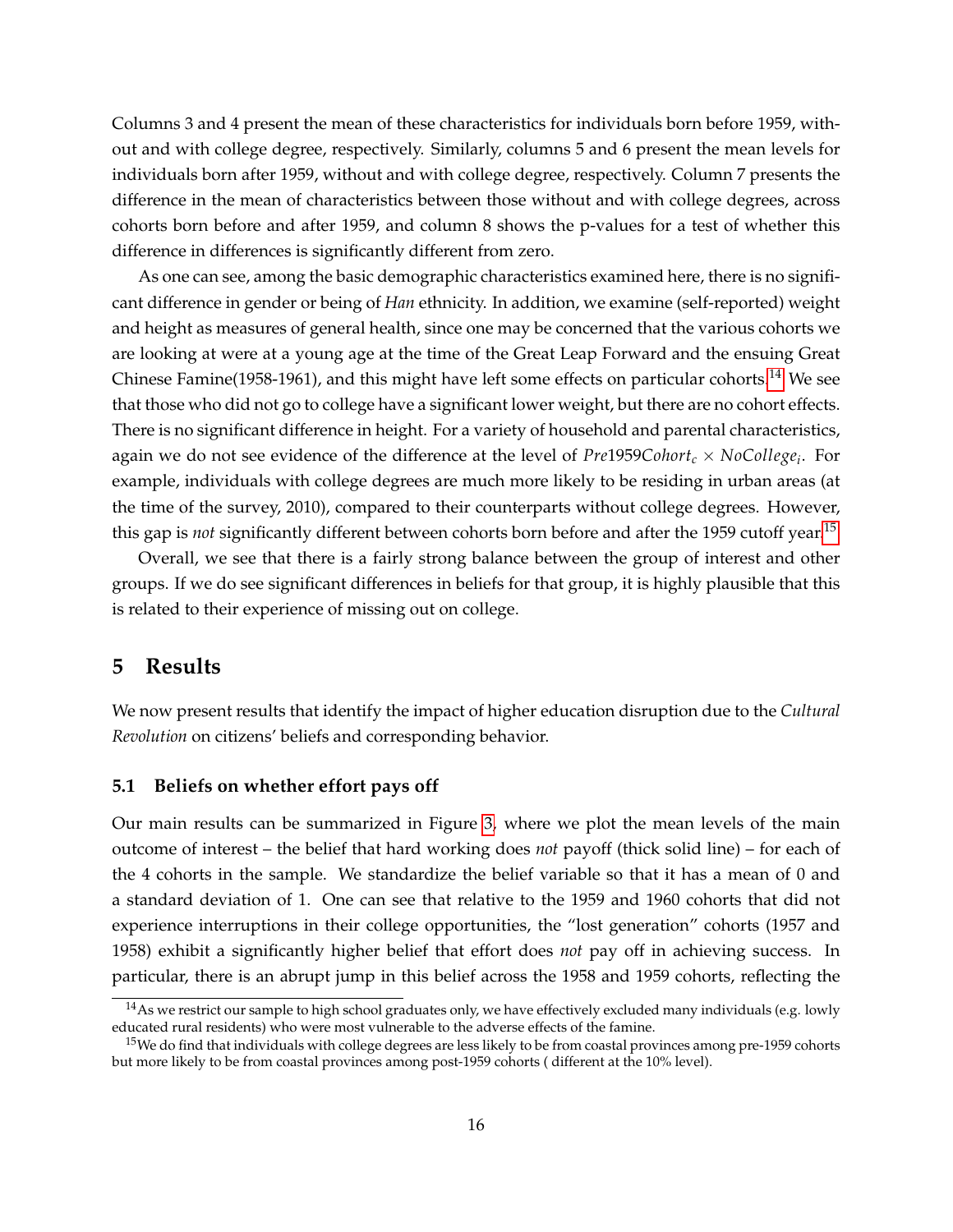sudden resumption of college admission exam in 1977. Importantly, we plot the average z-score index (weighted by inverse standard deviation as proposed by Anderson (2011)) for each of the corresponding cohorts, shown in the thin dotted line, and we do not see abrupt changes on either side of the 1959 cutoff.

More formally, we estimate the pseudo-RD regression described previously. The estimation results are shown in Table [3.](#page-33-0) The belief that hard work does not pay off takes values between 1 and 5. We see clearly that this belief is stronger among the pre-1959 cohorts who did not go to college. Note that due to the narrow window of cohorts in our main specification, the linear cohort trend does *not* play a significant role in the estimation — the estimated coefficient remain unchanged if we do not include the linear time trend.

To be clear, the relevant people we are interested in are those among cohorts who would have been admitted to college in normal times, but were not because of the suspension of higher education during the *Cultural Revolution*. We do not know who these people are, but it is clear that they are included in those from the pre-1959 cohorts that did not go to college. They do not form more than 10 percent of that group, probably less. As we can see in all three specifications of Table [3](#page-33-0) (without and with personal or parental characteristics), the coefficient is significantly positive.

The effect is not only statistically significant, but also substantial in magnitude. The estimated effect of *Pre*1959*Cohort*<sub>c</sub>  $\times$  *NoCollege*<sub>*i*</sub> on citizens' beliefs is in the size of 80% of a standard deviation. It is difficult to think that this effect is present *only* among those who realistically would have gone to college. Quite plausibly, many respondents in the sample think that they are part of the "lost generation" and attribute their failures in life to the fact that they were adversely affected by the *Cultural Revolution* (particularly in the dimension of missing out on college). As we will see below, the difference in belief is concentrated among those who perceive their income as low. Nonetheless, it is worth noting that given the rate of college admission, the vast majority of the members of the "lost generation" would never have been able to go to college anyway, even if they were born a few years later. We are here in presence of a typical attribution error: people attribute their failures to the external environment and not to themselves, whereas people tend to attribute their success to themselves and not to circumstances they face (see, among others, [Ross,](#page-25-0) [Bierbrauer, and Hoffman](#page-25-0) [\(1976\)](#page-25-0)).<sup>[16](#page-17-0)</sup>

#### **5.2 Grudges against the government**

We also see in Table [4](#page-34-0) that the pre-1959 cohorts that did not go to college have a significantly higher distrust in local government. Distrust in local government is measured by CFPS on a scale of 1 to 10 where 10 indicates strong distrust, and 1 indicates strong trust.

Note that both people who did not go to college and people from the pre-1959 cohorts have

<span id="page-17-0"></span> $16$ Note interestingly that those who did not go to college, among all cohorts, are more likely to think that hard work pays off. It is thus not the case that those with lower education generally believe less that effort pays off – in fact, the opposite is the case for people grown up during 1950-1970s in China.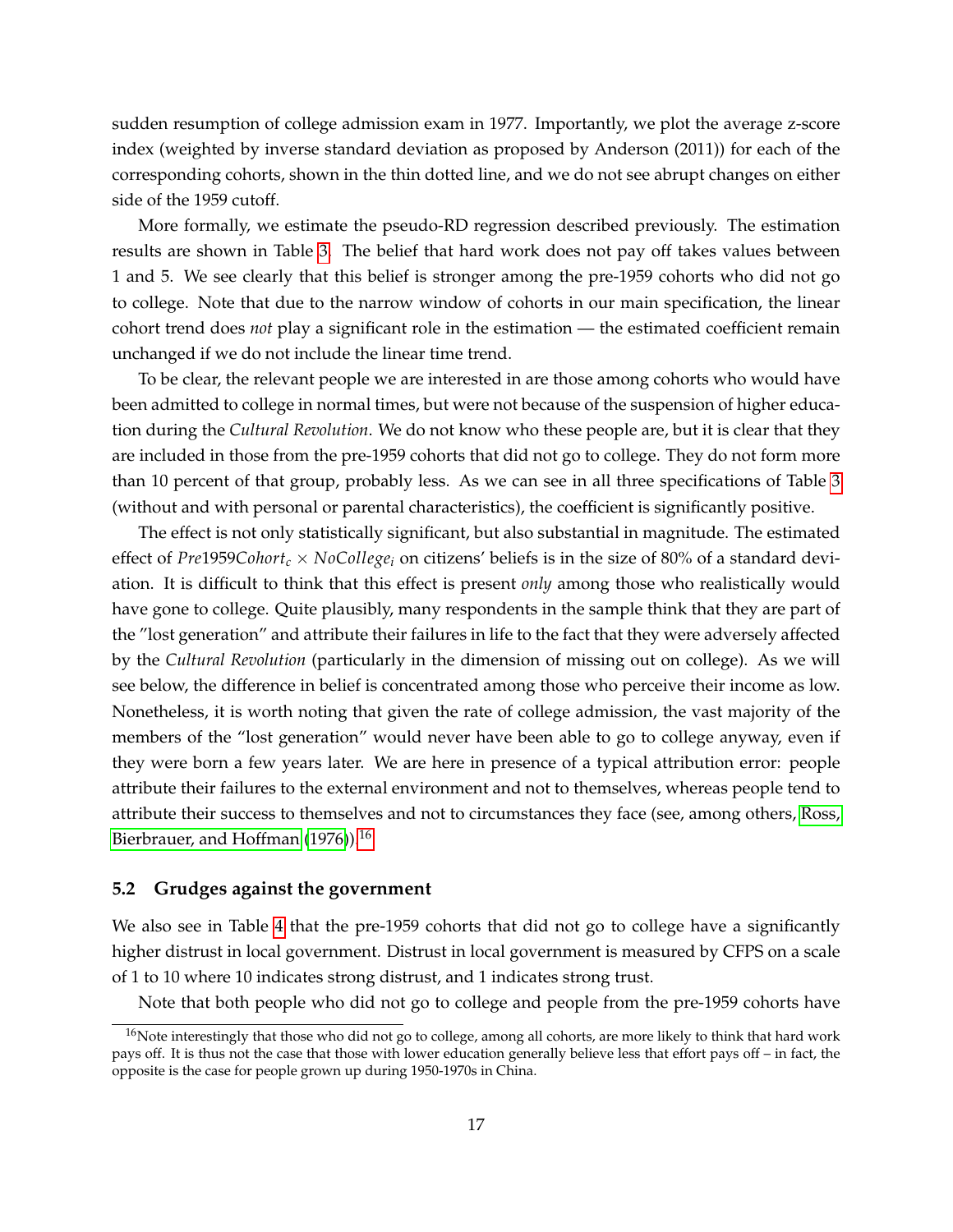in general less distrust towards local government. One thus clearly sees here evidence of grudges from the relevant members of the lost generation towards local government. As we can see in column (4) of Table [4,](#page-34-0) this distrust is purely political. If asked about distrust towards strangers, which is orthogonal to the issue at hand and can be seen as a placebo in this case, we see that there are no significant differences for the group of the lost generation.

The results of Tables [3](#page-33-0) and [4](#page-34-0) thus suggest patterns of persistent grudges from members of the "lost generation." Those who expected under normal circumstances to be able to go to college, but were born in the "wrong years" understood clearly that they were deprived of higher education opportunities due to political reasons, completely outside their control. It is thus no surprise that they blamed the government for their fate. This result echoes with that of Chen and Yang (2015), which shows that those who suffered from the Great Chinese Famine during the Great Leap Forward have a significantly higher distrust of government, and are less likely to have married someone who worked for government.

To make our point clearer, in Table [5,](#page-35-0) we see that lower beliefs in the payoffs of hard work and higher distrust in local government is only significant among those who perceive that they have a relatively lower level of income. The coefficients are also larger in magnitudes, suggesting that one reason that members of the "lost generation" hold persistent grudges and different beliefs about effort versus luck is their dissatisfaction with various life outcomes.<sup>[17](#page-18-0)</sup>

#### **5.3 Intergenerational transmission**

The evidence so far shows clearly the grudges held by the lost generation. A natural question is whether they transmitted their beliefs to their children. To answer that question, we estimate the following model of intergenerational elasticity of beliefs:

$$
y_{ic} = \beta y_{ic}^{F} + \gamma y_{ic}^{F} \cdot Pre1959Cohort_c \times NoCollege_{ic}^{F}
$$

$$
+ \delta Pre1959Cohort_c \times NoCollege_{ic}^{F} + \epsilon_{ic}
$$

where *yic* are the beliefs of children (asked independently to the children, with the exact same wording as the question asked to the parents),  $y_{ic}^F$  are the beliefs of the father, and  $NoCollect_{ic}^F$  is a dummy variable for whether the father did not go to college. The results can be seen in Table [6.](#page-36-0)

As we see, the father's beliefs, be it on the role of effort or on distrust towards local government are transmitted to their children. The coefficients of the effect of the father's beliefs on the children's beliefs are in general all significant and positive, thus showing that there is in general a significant component of intergenerational transmission. But what about the lost generation?

<span id="page-18-0"></span> $17$ We are unable to distinguish whether the changes in beliefs and increase in distrust towards the government took place at the time of college admission (the time when the "lost generation" experienced failure in achieving higher education), or took place much later during their adult life.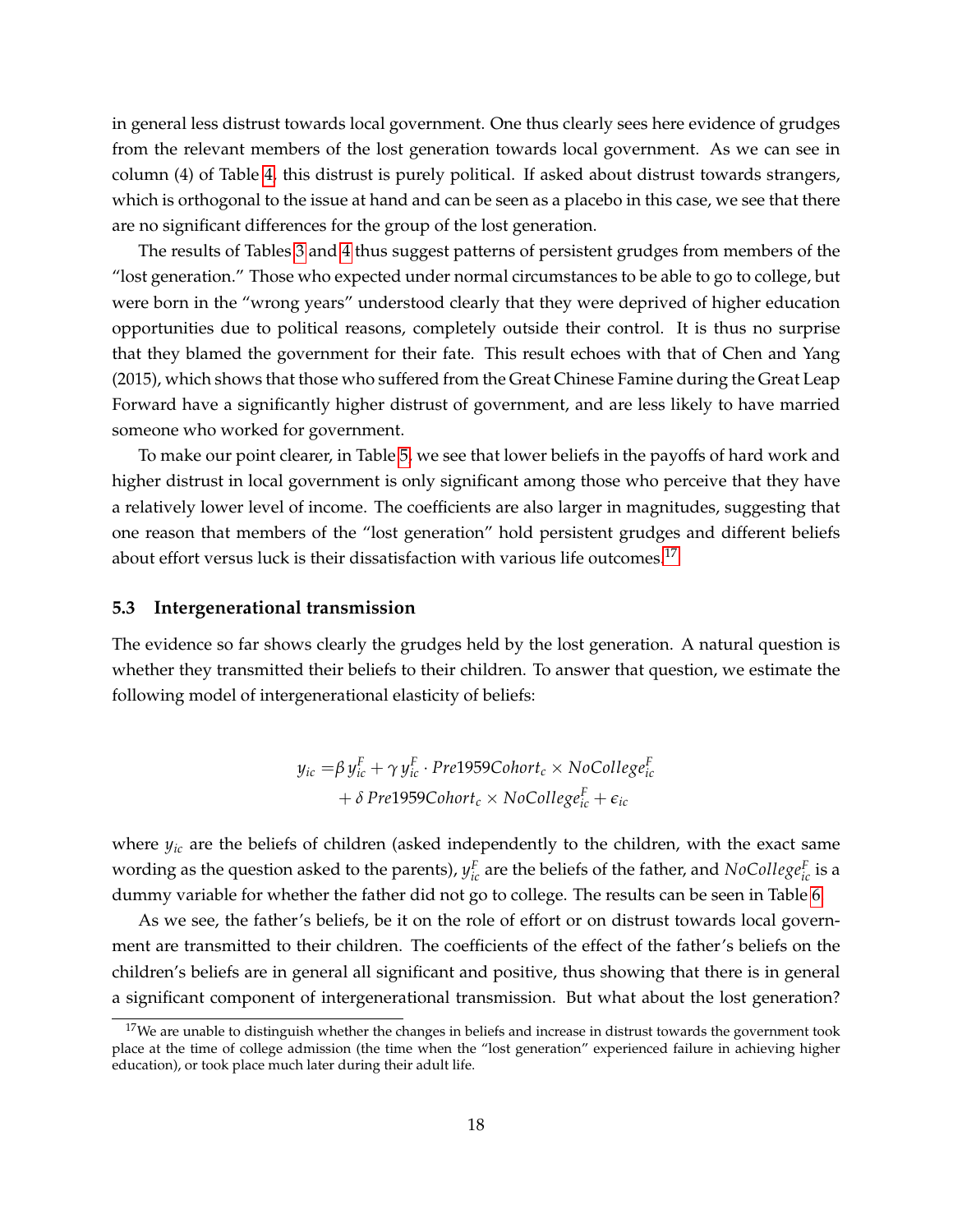How much of their changes in beliefs were transmitted to their children? To see this, we look at the coefficient on the father's beliefs interacted with the pre-1959 cohort not attending college. Here, we see a significant negative effect on beliefs in hard work and no significant effect on distrust towards local government. These results are interesting because they suggest that, while intergenerational transmission of beliefs are clearly present, not all changes in beliefs experienced during somebody's lifetime are necessarily transmitted to one's offspring. The negative coefficient on beliefs on effort clearly suggest some kind of reversion to the mean.

This reversion in the children's beliefs might be related to the fact that their parents, who were deprived from access to higher education, made special efforts to give their children what they had not received. In Table [7,](#page-37-0) we look at annual education spending by parents on their children's education (PPP-adjusted) in the year prior to the CFPS survey. We see that, while parents with no college education, spend less on the education of their children, those from the pre-1959 cohorts with no college education spend significantly more. This clearly suggests an intergenerational altruistic act motivated by one's personal misfortunes. Again, since only a minority in this category includes those who would have gone to college, had they had the opportunity, this spending effect on children's education is presumably quite large. It is also consistent with the reversion in belief transmission observed among the children. Indeed, if parents invest a lot in the education of their children, they want to inculcate beliefs that will lead them to work hard on their education. As a placebo, we looked at annual medical spending. Not surprisingly, we find no significant effect among the pre-1959 cohorts that did not attend college.

## <span id="page-19-0"></span>**6 Discussion**

We now present results for several placebo tests in order to demonstrate the validity of our empirical design, and we discuss evidence that our results are not confounded by changes in intellectual traits accumulated through education and labor market outcomes.

#### **6.1 Placebo tests**

We perform two placebo tests, one assessing the particularity of the cutoff year we exploit in our identitification (1959 cohort, the first cohort to benefit the resumption of college admission after the *Cultural Revolution*), and one assessing the particularity of the lost higher education opportunities (as opposed to education opportunities at other schooling levels) for the pre-1959 cohorts.

**Fake cutoff years** To test the robustness of our results, we repeat the estimation of our baseline specification while replacing the cutoff years. While we know that 1959 is the *true* cutoff of interest due to the resumption of college admission exam in 1977, we assume other years around the 1959 as the cutoffs for the placebo tests. We redraw a window of 4 cohorts around these fake cutoff birth years, and re-estimate our key coefficient of interest: *PreCuto f f Cohort<sup>c</sup>* × *NoCollege<sup>i</sup>* .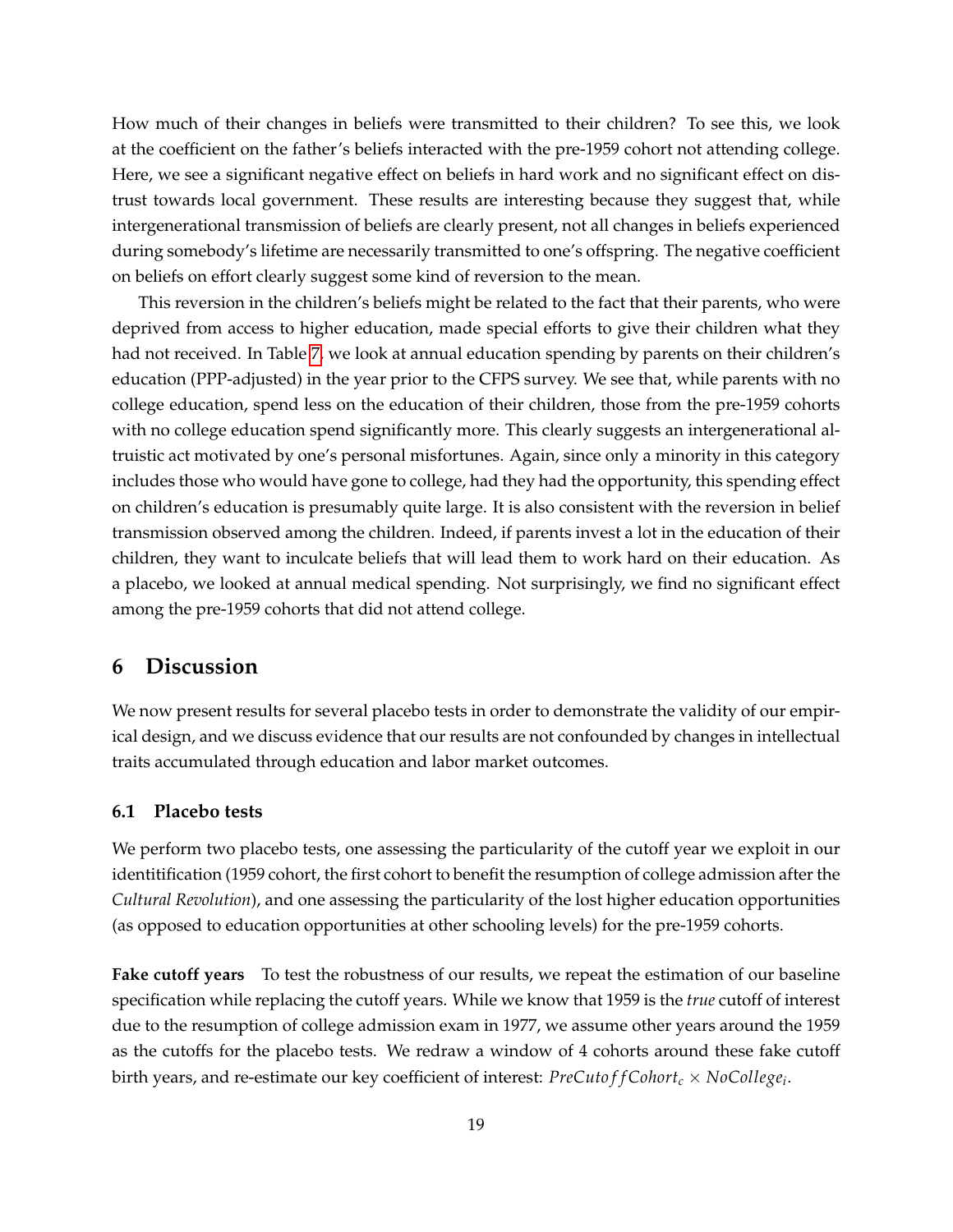The results from these placebo exercises can be seen in Figures [4](#page-29-0) and [5.](#page-30-0) We see clearly that the coefficient is only significant for the 1959 cutoff. If we take the 1960 cutoff, this means that we compare cohorts of 1958 and 1959 to cohorts of 1960 and 1961. In effect, only the cohort of 1958 was delayed in its ability to access the *Gaokao*, not the cohort of 1959. We see that the coefficient is lower, but not significant.

Overall, only the 1959 cutoff yields significant coefficients for beliefs and distrust, suggesting that the competition effect present in our model did not lead to significant effects.

**Lack of high school opportunities** While the *Cultural Revolution* abruptly halted college education, the secondary education system was not affected nearly as dramatically. In particular, there are no sharp changes in the opportunity to access secondary education across neighboring cohorts, as we see in the case of higher education with the centralized admission exam system. This allows us to perform a second placebo test, where we replicate our main specification on the sample who have completed elementary school. Some of them went on to complete secondary school, and some did not. We test, for each of the outcome variables of interest, whether we see significant differences between those who have completed high school degrees and those who did not, across the pre-1959 and post-1959 cohorts. Note that while the outcomes of senior high school and college attainment are correlated, this placebo exercise investigates whether the *differential* education attainment around the 1957 birth cohort cutoff generates significant impact among students.

The results are shown in Table [8.](#page-38-0) It is evident that the *NoHighSchool* × *Pre*1959*Cohort* are not significantly different from zero, when we examine the outcomes of belief in whether hardworking doesn't pay off, the level of distrust towards the local government or annual educational spending. In other words, our main empirical specification captures a pattern unique to college education among the "lost generation," and such a pattern is no longer visible in secondary education, as one might expect.

#### **6.2 Changes in intellectual traits and labor market outcomes**

One naturally wonders to what extent the changes in beliefs that we identified previously are confounded by the changes in individuals' intellectual traits and labor market outcomes as a result of the changing opportunities in higher education. We now examine these factors explicitly.

We first check for proxies of intelligence and abilities acquired through education, in Table [9.](#page-39-0) The CFPS conducted a word test (via recognition of Chinese vocabulary) and math test (via accuracy in performing calculations), with test versions adjusted according to respondents' actual educational attainment. The test questions are formulated based on junior to senior high school level of difficulty, and the final scores are standardized. In addition, the CFPS implemented a memory ability test (via recall of a word list verbally presented) that aims to capture both "short" term (immediate recall) and "long" term (recall after two minutes) memory capacity. These scores are also standardized. Here also, we see no difference for the pre1959 cohorts who did not attend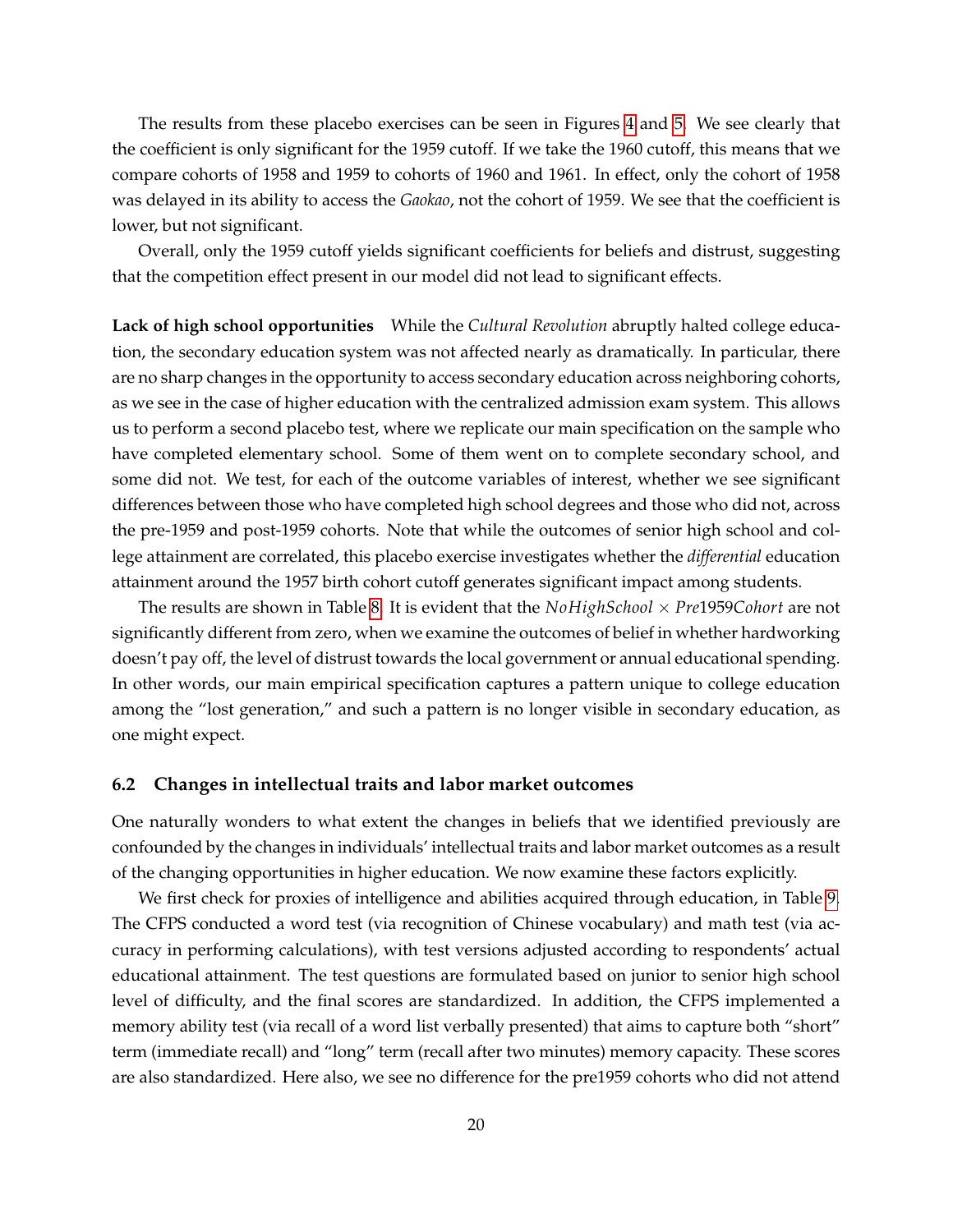college. The only difference is that those who did not go to college do in general less well on the word test. They do slightly better on the math test, but that is significant only at the 10 percent level.

Similarly, we use the same baseline specification to investigate whether the "lost generation", that graduated from high school right before the college admission resumed and subsequently missed out on higher education, exhibit systematic disadvantageous labor market outcomes. In Table [10,](#page-40-0) columns 1-4, we present the results on employment status. One sees that while lack of college is strongly associated with unemployment at the time of the survey, there is no significant difference in this pattern across the pre- and post-1959 cohorts. Columns 5 and 6 present the coefficient estimates on the outcome of the rank of total income (including salary, capital gain, pension, etc.) among subjects in the sample. Again, lack of college education predicts lower rank in total income. However, *NoCollege* × *Pre*1959*Cohort* is not significantly different from zero, indicating that such difference is not particularly larger (or smaller) among the "lost generation." The "lost generation" thus does not seem to have suffered particularly relative to other cohorts on the job market. This reinforces our conclusion that the changes in beliefs we identified are related to the lost opportunity to access college directly after high school.

## <span id="page-21-0"></span>**7 Conclusion**

People form an important part of their beliefs, preferences, and attitudes through the experiences they have gone through, particularly during late adolescence and early adulthood. Such beliefs, preferences, and attitudes then can shape their lifetime beliefs, which may even be transmitted to their offspring and across generations.

In this paper, we look at the effect of the adverse experiences of China's "lost generation" on belief formation. For the decade between 1966 and 1976, most higher education institutions were shut down, and admission exams to college were suspended due to the *Cultural Revolution*. While we do not know who would have gone to college if given the opportunity during those years, we do find that among those cohorts that suffered from the lost opportunities caused by the *Cultural Revolution*, *ex post* beliefs in the payoff of effort were much lower, compared to the beliefs of those who were born afterwards and were not deprived of a normal educational path. They also have a significantly higher distrust of government. Interestingly, we found that the changes in beliefs on whether effort pays off were, to a certain extent at least, not transmitted to their children.

Pondering these results, we realize we still know very little about which changes in beliefs experienced during a generation are transmitted to next generations, which are not, and why. The seminal work of [Bisin and Verdier](#page-23-14) [\(2000\)](#page-23-14) argues that the intergenerational transmission of preferences, beliefs and attitudes is strategic, and parents decide to transmit certain aspects of their preferences, beliefs and values to their children out of two primary motives: *(i)* they transmit preferences, beliefs and attitudes that would be instrumentally valuable to their children (evaluated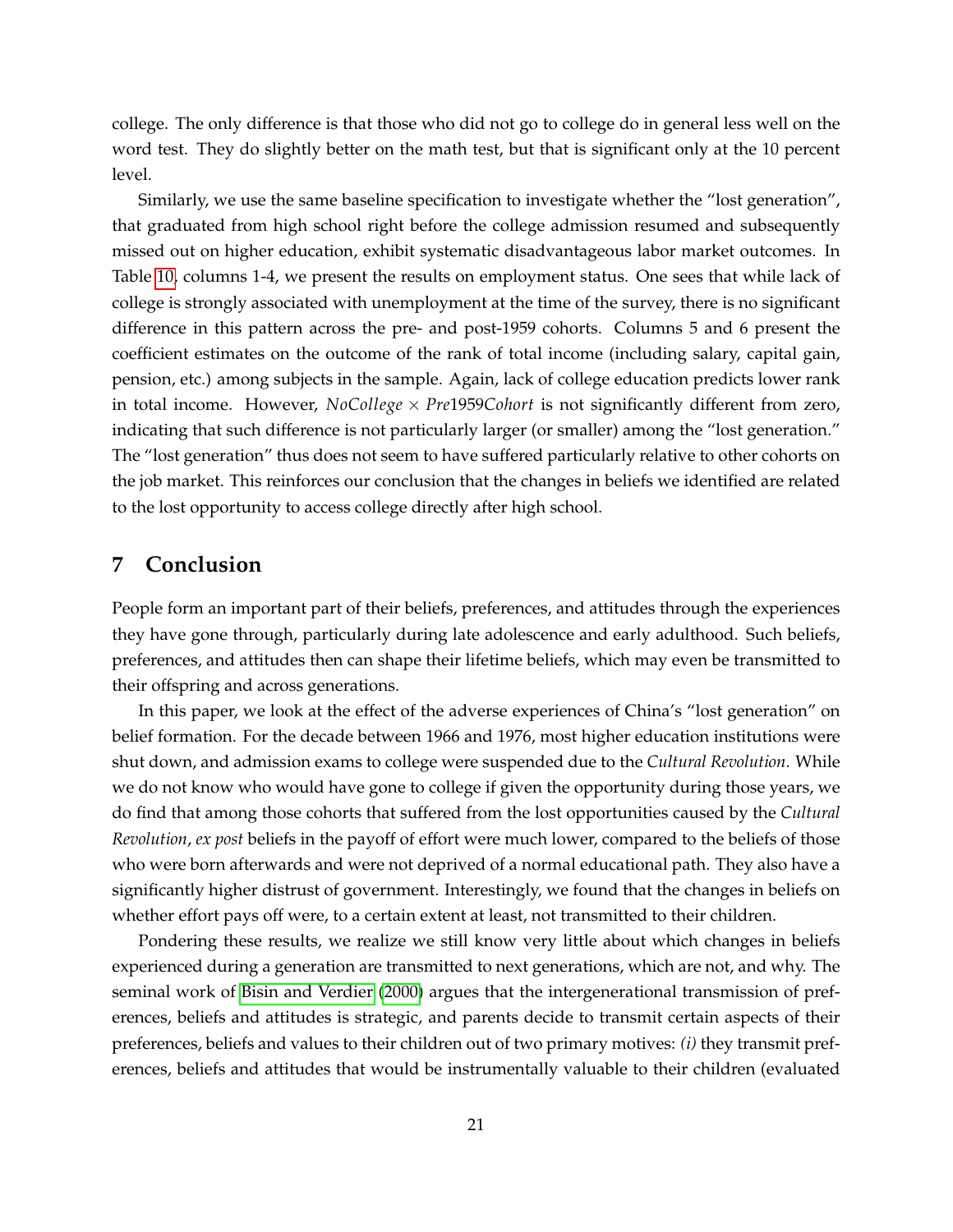based on "imperfect empathy"); and *(ii)* they transmit preferences, beliefs and attitudes that are intrinsically valuable (in particularly when the intrinsic value outweighs the direct cost of possessing such preferences, beliefs and attitudes), a prominent example of which is identity [\(Akerlof and](#page-23-15) [Kranton, 2010\)](#page-23-15).<sup>[18](#page-22-0)</sup> In the context of our study, the "lost generation"'s beliefs that effort does not pay off seem to be largely driven by grudges and dissatisfaction. Such beliefs seem not to be instrumentally valuable – in fact, they are likely to be harmful to the offspring who live and compete in a completely different era in contemporary China, nor do they seem to be intrinsically fundamental to the parents' identity. The low instrumental value and low intrinsic value suggest that parents would be less motivated to transmit such beliefs to the next generation, as our empirical analysis shows.

<span id="page-22-0"></span> $^{18}$  These two motives can obviously co-exist, complementing each other. In certain cases, however, they might crowd each other out.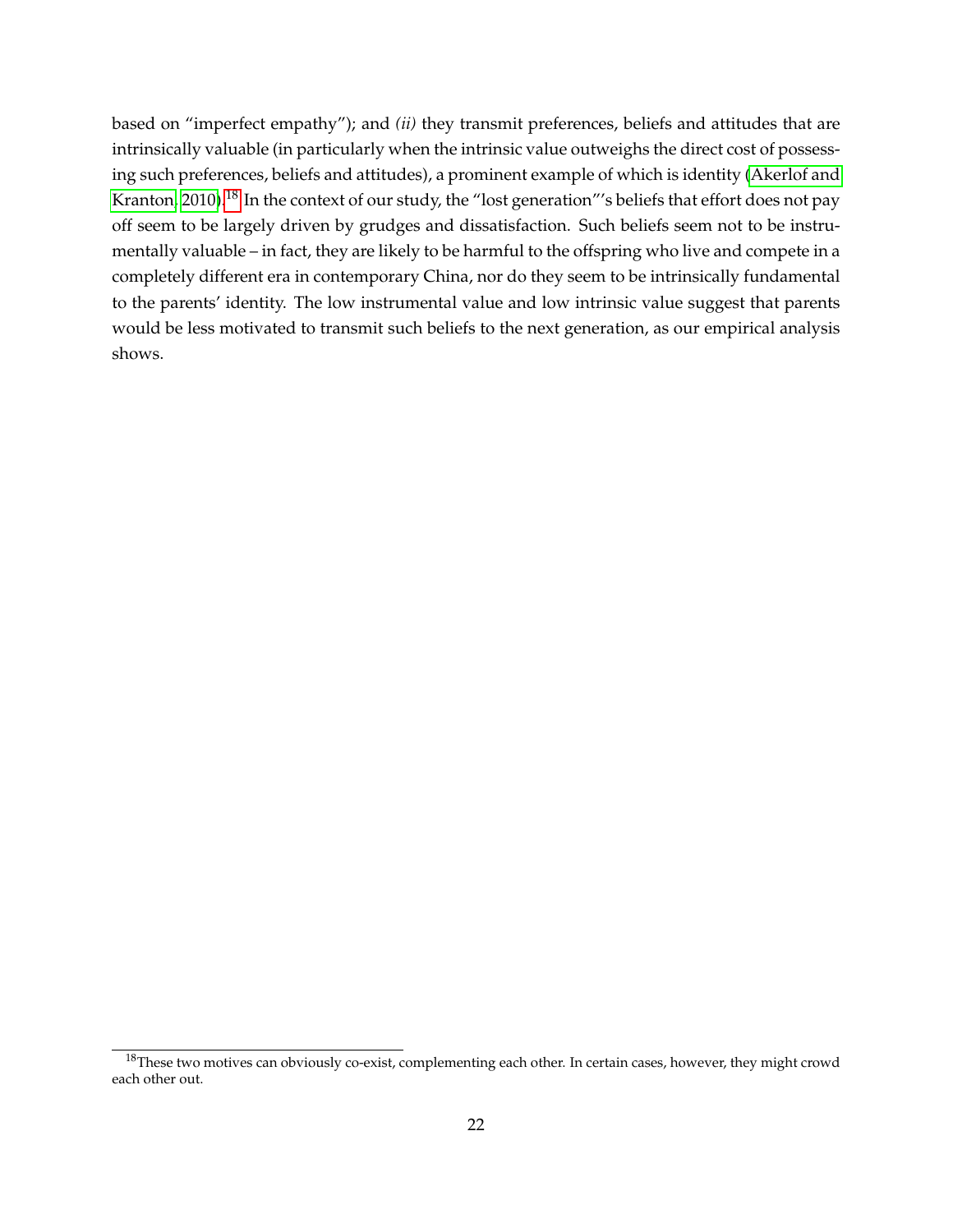### **References**

- <span id="page-23-15"></span>Akerlof, George A and Rachel E. Kranton. 2010. *Identity Economics*. How Our Identities Shape Our Work, Wages, and Well-Being. Princeton University Press.
- <span id="page-23-1"></span>Alesina, Alberto and George-Marios Angeletos. 2005. "Fairness and Redistribution." *American Economic Review* 95 (4):960–980.
- <span id="page-23-6"></span>Alesina, Alberto and Paola Giuliano. 2011. "Ch.4 - Preferences for Redistribution." In *Handbook of Social Economics*, edited by Jess Benhabib. Elsevier B.V., 93–131.
- <span id="page-23-4"></span>Alesina, Alberto and Edward L Glaeser. 2005. *Fighting Poverty in the US and Europe*. A World of Difference. OUP Oxford.
- <span id="page-23-0"></span>Alesina, Alberto, Edward L Glaeser, and Bruce I Sacerdote. 2005. "Work and Leisure in the United States and Europe: Why So Different?" *NBER Macroeconomics Annual* 20:1–64.
- <span id="page-23-5"></span>Alesina, Alberto and Eliana La Ferrara. 2005. "Preferences for Redistribution in the Land of Opportunities." *Journal of Public Economics* 89.
- <span id="page-23-13"></span>Bai, Ying and Ruixue Jia. 2016. "Elite Recruitment and Political Stability: The Impact of the Abolition of China's Civil Service Exam." *Econometrica* .
- <span id="page-23-14"></span>Bisin, Alberto and Thierry Verdier. 2000. ""Beyond the Melting Pot": Cultural Transmission, Marriage, and the Evolution of Ethnic and Religious Traits\*." *The Quarterly Journal of Economics* 115 (3):955–988.
- <span id="page-23-7"></span>———. 2001. "The Economics of Cultural Transmission and the Dynamics of Preferences." *Journal of Economic Theory* 97 (2):298–319.
- <span id="page-23-2"></span>Bowles, Samuel and Herbert Gintis. 2002. "The Inheritance of Inequality." *Journal of Economic Perspectives* 16 (3):3–30.
- <span id="page-23-10"></span>Callen, Michael, Mohammad Isaqzadeh, James D Long, and Charles Sprenger. 2014. "Violence and Risk Preference: Experimental Evidence from Afghanistan." *American Economic Review* 104 (1):123–148.
- <span id="page-23-12"></span>Cantoni, Davide, Yuyu Chen, David Y. Yang, Noam Yuchtman, and Jane Zhang. 2017. "Curriculum and Ideology." *Journal of Political Economy* 125 (2).
- <span id="page-23-8"></span>Chen, Yixin. 2007. "Lost in revolution and reform: The socioeconomic pains of China's red guards generation, 1966–1996." *Journal of Contemporary China* 8 (21):219–239.
- <span id="page-23-11"></span>Chen, Yuyu and David Y. Yang. 2015. "Historical Traumas and the Roots of Political Distrust: Political Inference from the Great Chinese Famine." *Working Paper* .
- <span id="page-23-3"></span>Corneo, G and Hans Peter Gruner. 2002. "Individual preferences for political redistribution." *Journal of Public Economics* .
- <span id="page-23-9"></span>Di Tella, Rafael, Sebastian Galiant, and Ernesto Schargrodsky. 2007. "The Formation of Beliefs: Evidence From the Allocation of Land Titles to Squatters." *The Quarterly Journal of Economics* 122 (1):209–241.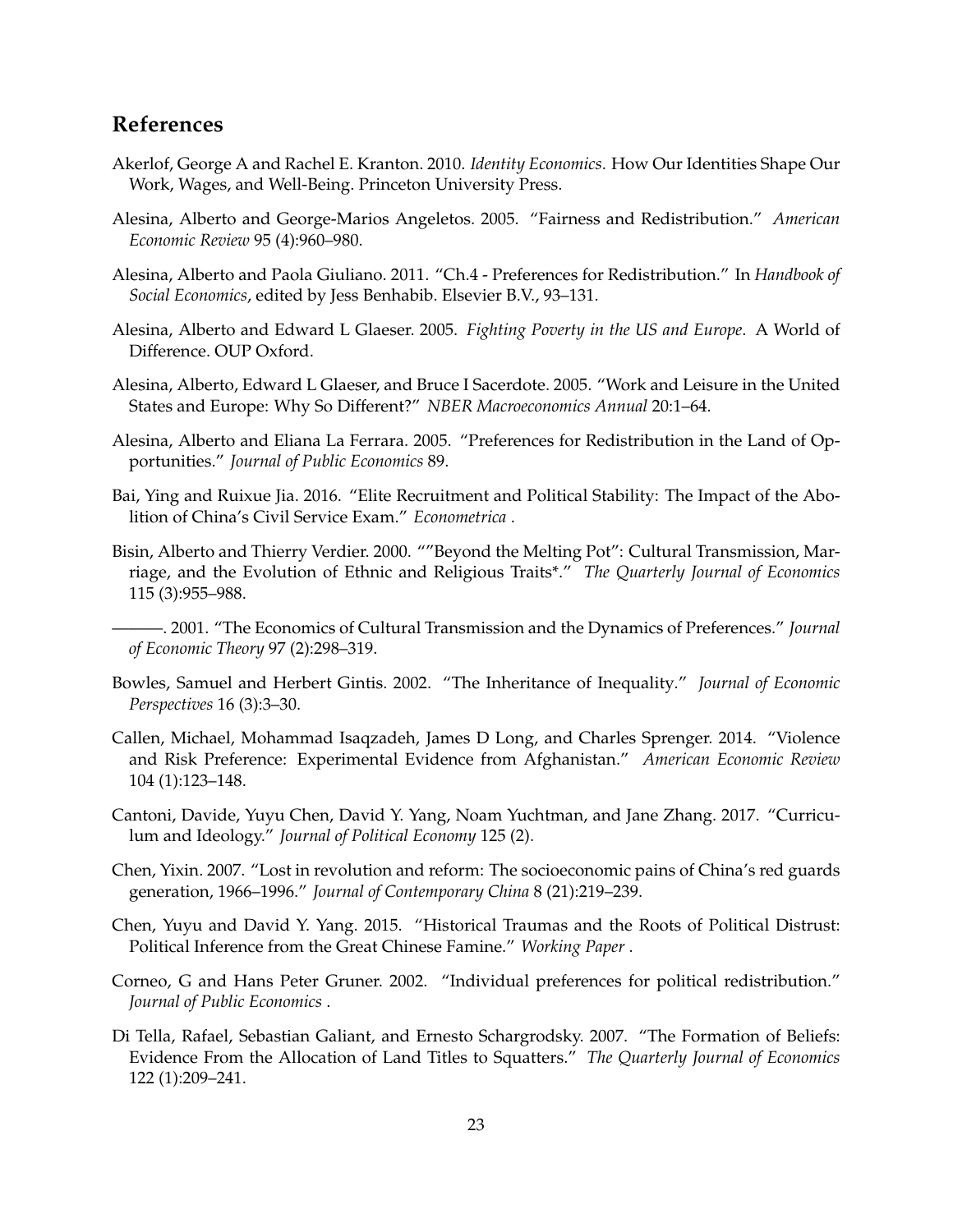- <span id="page-24-10"></span>Dohmen, Thomas, Armin Falk, David Huffman, and Uwe Sunde. 2012. "The Intergenerational Transmission of Risk and Trust Attitudes." *The Review of Economic Studies* 79 (2):645–677.
- <span id="page-24-15"></span>Fehr, Ernst and Klaus M Schmidt. 2003. "Theories of Fairness and Reciprocity - Evidence and Economic Applications." In *Advances in Economics and Econometrics, Econometric Society Monographs, Eighth World Congress, Volume*, edited by Mathias Dewatripont, Lars Peter Hansen, and Stephen J Turnovsky. Cambridge, 1–59.
- <span id="page-24-11"></span>Fernandez, Raquel, Alessandra Fogli, and Claudia Olivetti. 2004. "Mothers and sons: Preference formation and female labor force dynamics." *The Quarterly Journal of Economics* 119 (4).
- <span id="page-24-3"></span>Fuchs-Schündeln, Nicola and Matthias Schündeln. 2015. "On the Endogeneity of Political Preferences: Evidence From Individual Experience with Democracy." *Science* 347 (6226).
- <span id="page-24-2"></span>Giuliano, Paola and Antonio Spilimbergo. 2014. "Growing Up in a Recession." *The Review of Economic Studies* 81 (2):787–817.
- <span id="page-24-9"></span>Gong, Jie, Yi Lu, and Huihua Xie. 2015. "Adolescent Environment and Noncognitive Skills." *Working Paper* :1–59.
- <span id="page-24-5"></span>Guiso, Luigi, Paola Sapienza, and Luigi Zingales. 2008. "Social Capital as Good Culture." *Journal of the European Economic Association* 7 (2/3):1–27.
- <span id="page-24-14"></span>Harding, Harry. 1987. "Ch.2 - The Chinese State in Crisis." In *The Cambridge History of China Volume 15: The People's Republic, Part 2: Revolutions within the Chinese Revolution, 1966–1982*, edited by Roderick MacFarquhar and John K. Fairbank. Cambridge: Cambridge University Press, 1–110.
- <span id="page-24-12"></span>Houser, Daniel, John A List, Marco Piovesan, Anya Samek, and Joachim Winter. 2015. "On the Origins of Dishonesty: From Parents to Children." *Working Paper* .
- <span id="page-24-8"></span>Krosnick, Jon A and Duane F Alwin. 1989. "Aging and susceptibility to attitude change." *Journal of Personality and Social Psychology* 57 (3):416–425.
- <span id="page-24-13"></span>Li, Hongbin, Mark R Rosenzweig, and Junsen Zhang. 2010. "Altruism, Favoritism, and Guilt in the Allocation of Family Resources: Sophie's Choice in Mao's Mass Send-Down Movement." *Journal of Political Economy* 118 (1):1–38.
- <span id="page-24-7"></span>Lindbeck, Assar and Sten Nyberg. 2006. "Raising Children to Work Hard: Altruism, Work Norms, and Social Insurance." *The Quarterly Journal of Economics* 121 (4):1473–1503.
- <span id="page-24-1"></span>Malmendier, Ulrike and Stefan Nagel. 2011. "Depression Babies: Do Macroeconomic Experiences Affect Risk Taking?" *The Quarterly Journal of Economics* 126 (1):373–416.
- <span id="page-24-4"></span>Miguel, Edward, Sebastian M Saiegh, and Shanker Satyanath. 2010. "Civil War Exposure and Violence." *Economics & Politics* 23 (1):59–73.
- <span id="page-24-6"></span>Nunn, Nathan and Leonard Wantchekon. 2011. "The Slave Trade and the Origins of Mistrust in Africa." *American Economic Review* 101 (7):3221–3252.
- <span id="page-24-0"></span>Piketty, Thomas. 1995. "Social Mobility and Redistributive Politics." *The Quarterly Journal of Economics* .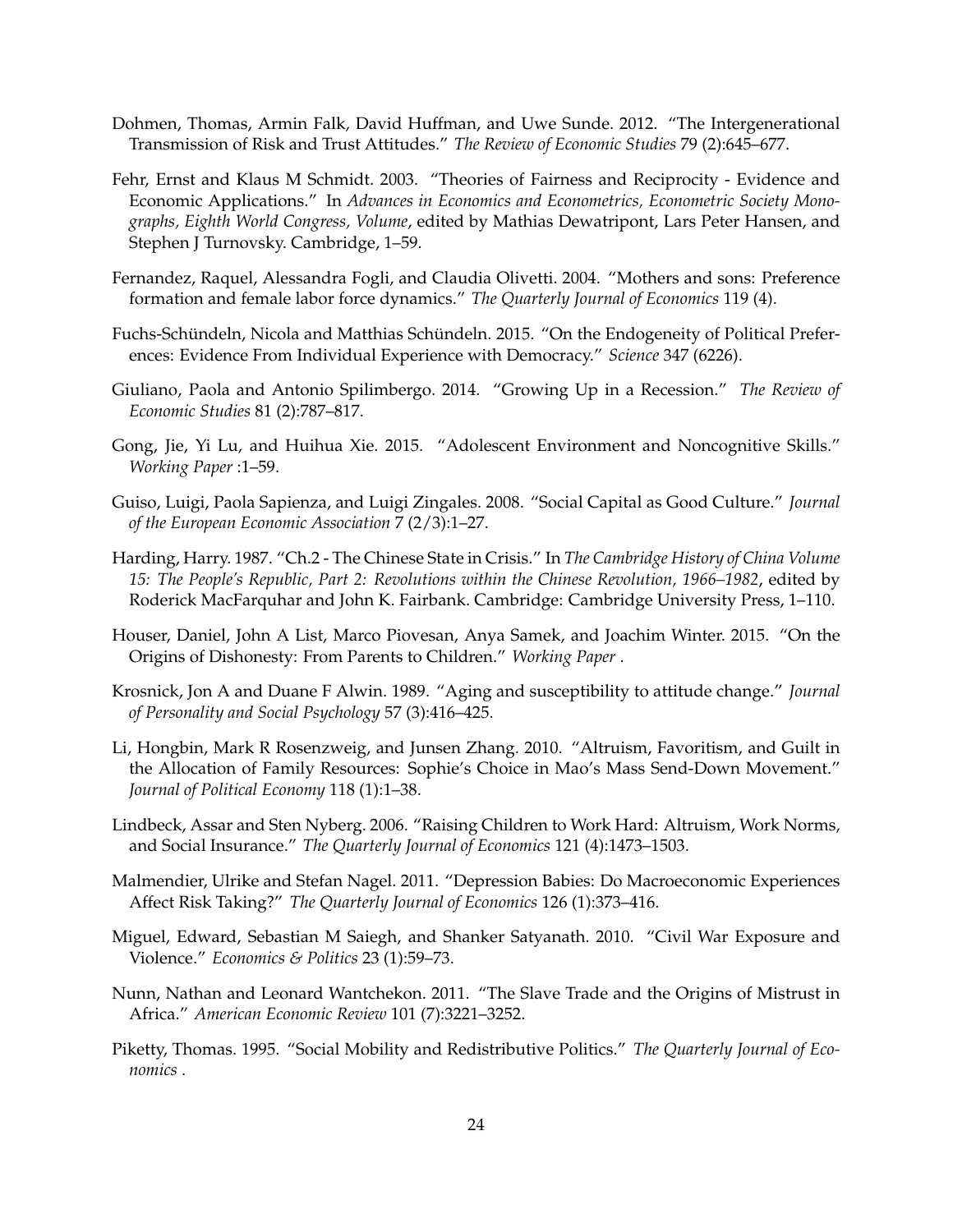<span id="page-25-0"></span>Ross, Lee, Gunter Bierbrauer, and Susan Hoffman. 1976. "The Role of Attribution Processes in Conformity and Dissent: Revisiting the Asch Situation." *American Psychologist* .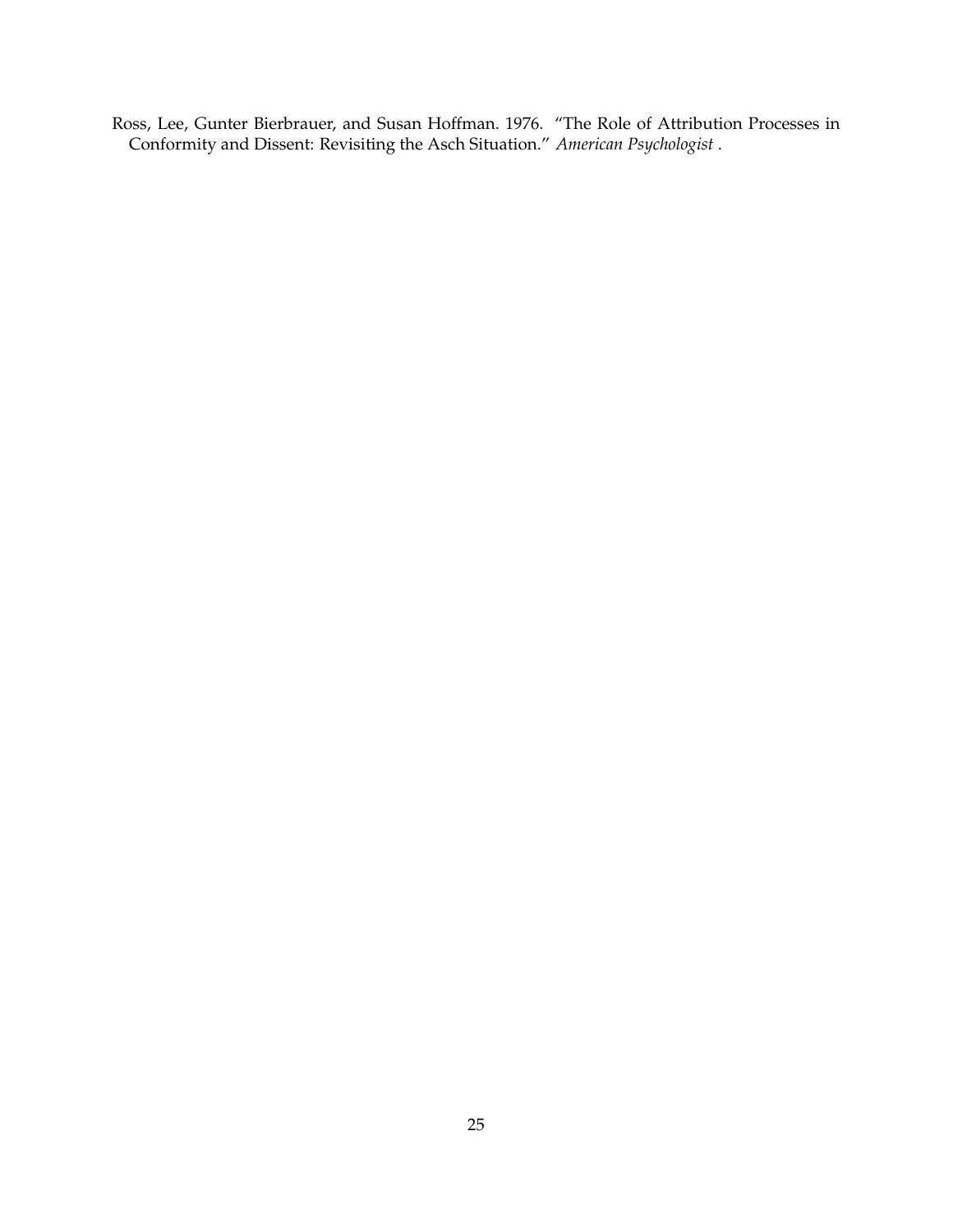# **Figures and Tables**



<span id="page-26-0"></span>Figure 1: Number of students enrolled in universities by cohort. Data source: *Compilation of China Statistics Yearbooks* (1949 to 2008).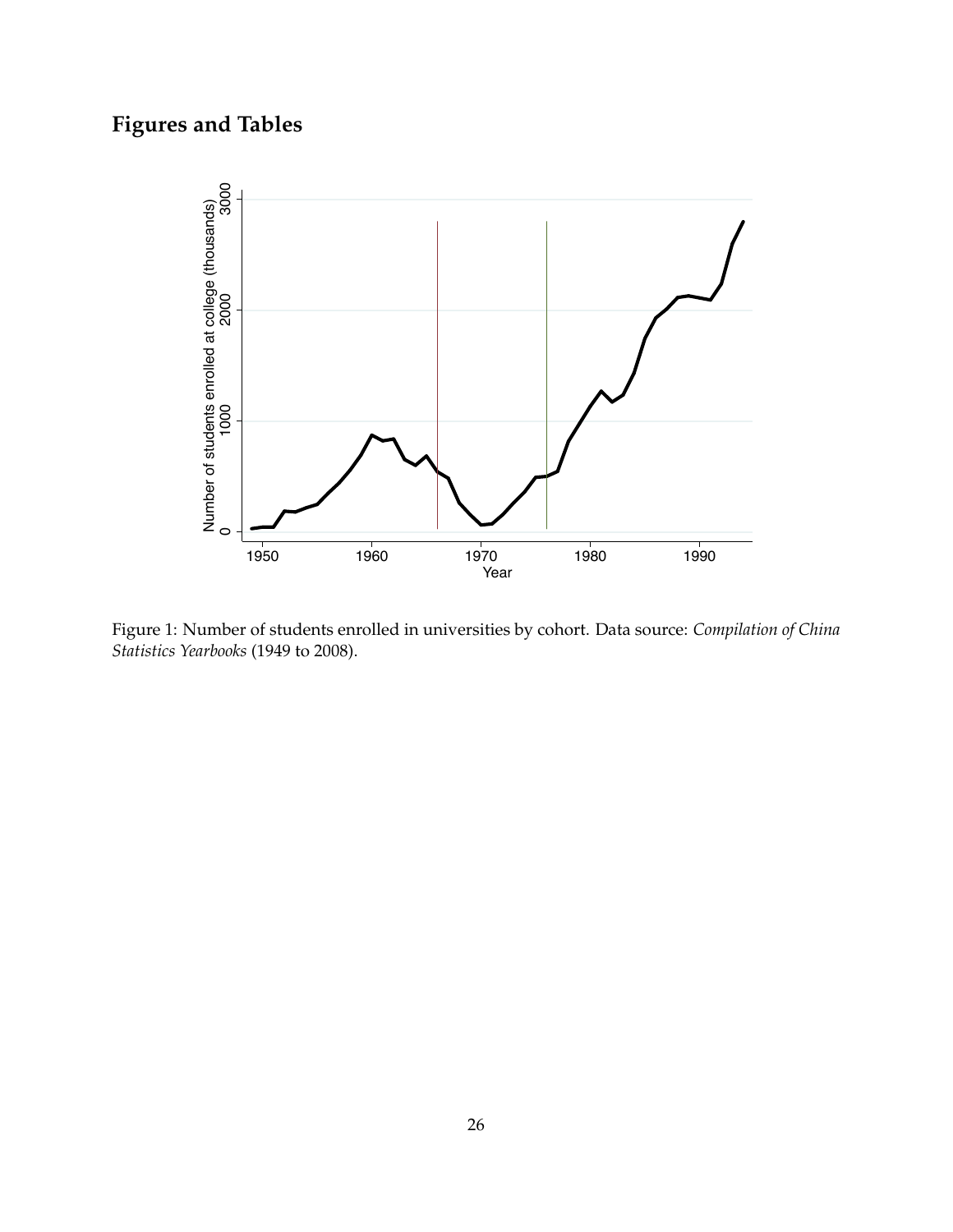

<span id="page-27-0"></span>Figure 2: College entrance exam admission rate by exam year. Admission rate equals total students admitted into college divided by total students who took the exam. Admission rate for 1977 exam is adjusted for the pre-screening process implemented in many provinces before the college entrance exam.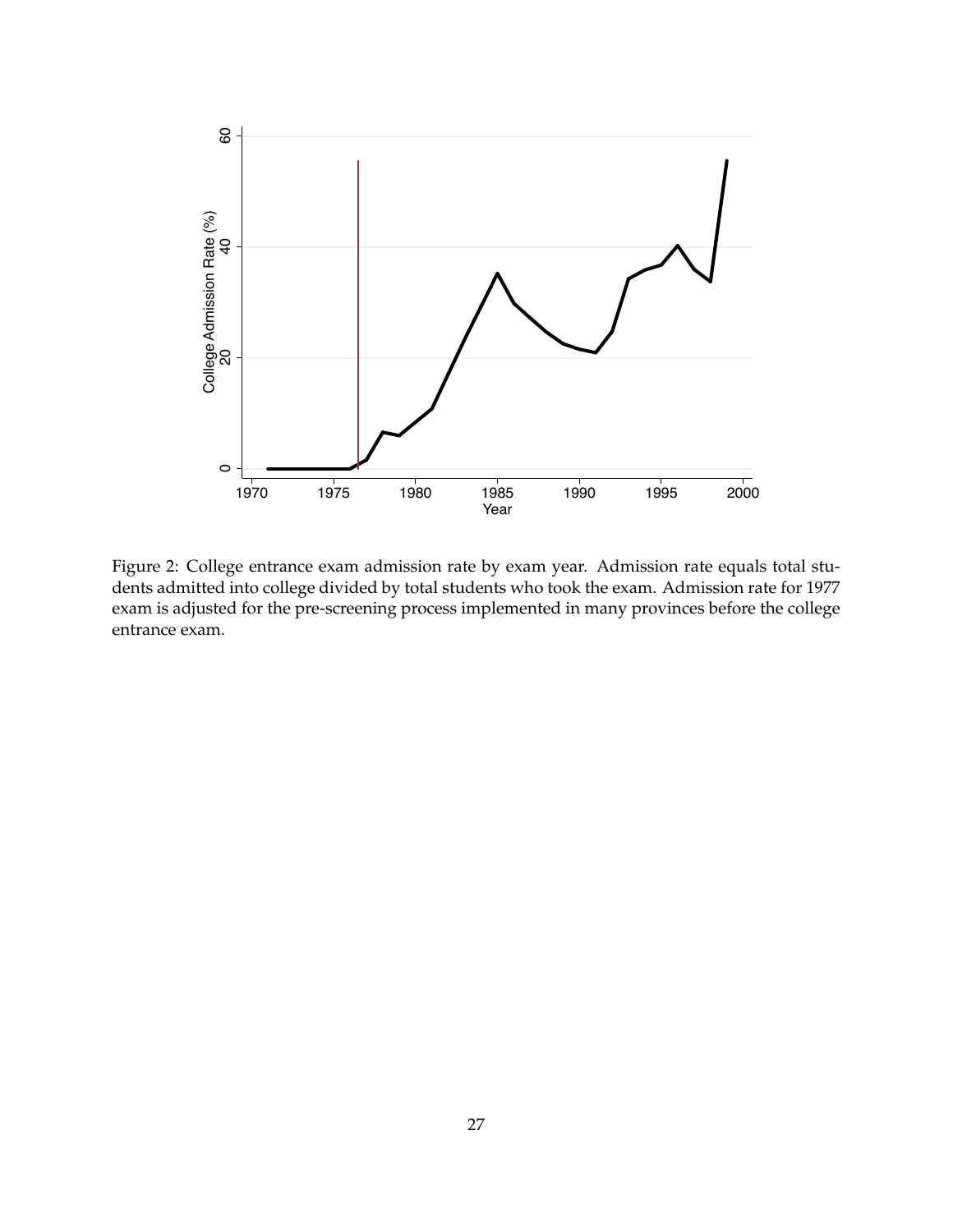

<span id="page-28-0"></span>Figure 3: Differences in means across birth cohorts. "Beliefs in effort vs. luck" and "distrust in government" are standardized. "Background characteristics" is an Anderson z-score index of the characteristics listed in Table [2.](#page-32-0)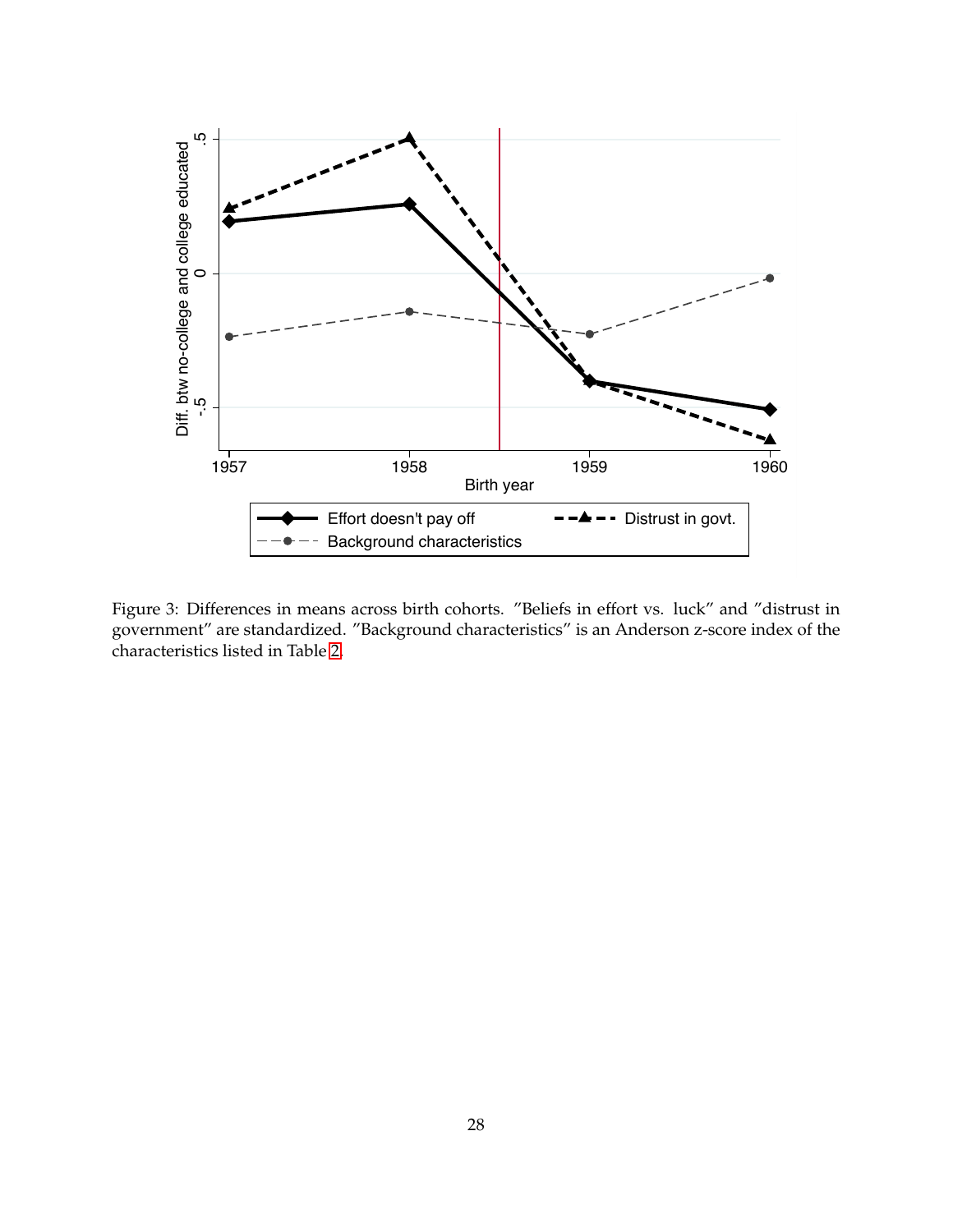

<span id="page-29-0"></span>Figure 4: Placebo test of pseudo-RD design on the outcome of beliefs that effort does not pay off. For each birth cohort cutoff year, we draw 2 cohorts before and 2 cohorts after the cutoff, and re-estimate our baseline specification. Only the NoCollege×PreCutoff coefficient estimates are shown.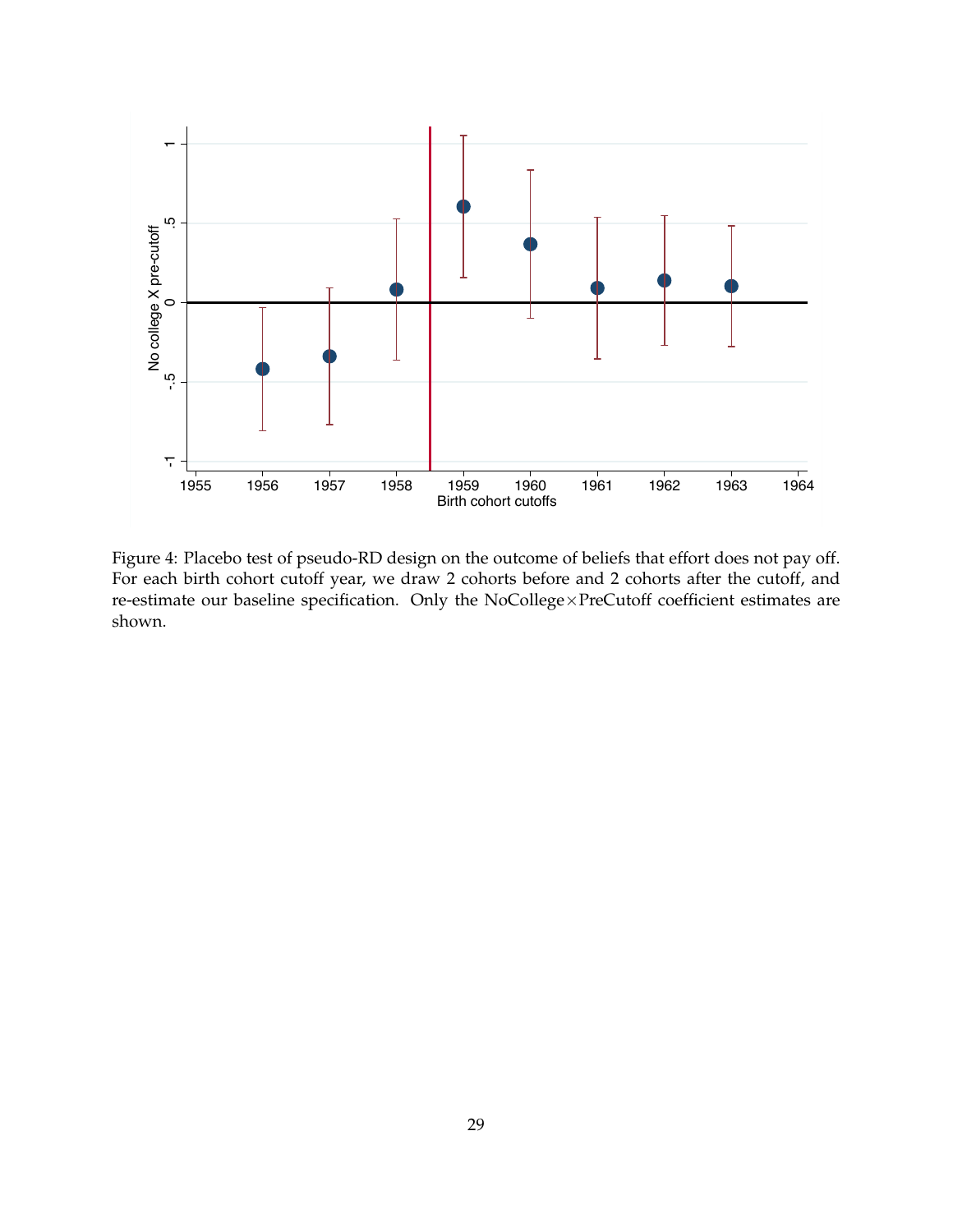

<span id="page-30-0"></span>Figure 5: Placebo test of pseudo-RD design on the outcome of distrust in local government. For each birth cohort cutoff year, we draw 2 cohorts before and 2 cohorts after the cutoff, and re-estimate our baseline specification. Only the NoCollege×PreCutoff coefficient estimates are shown.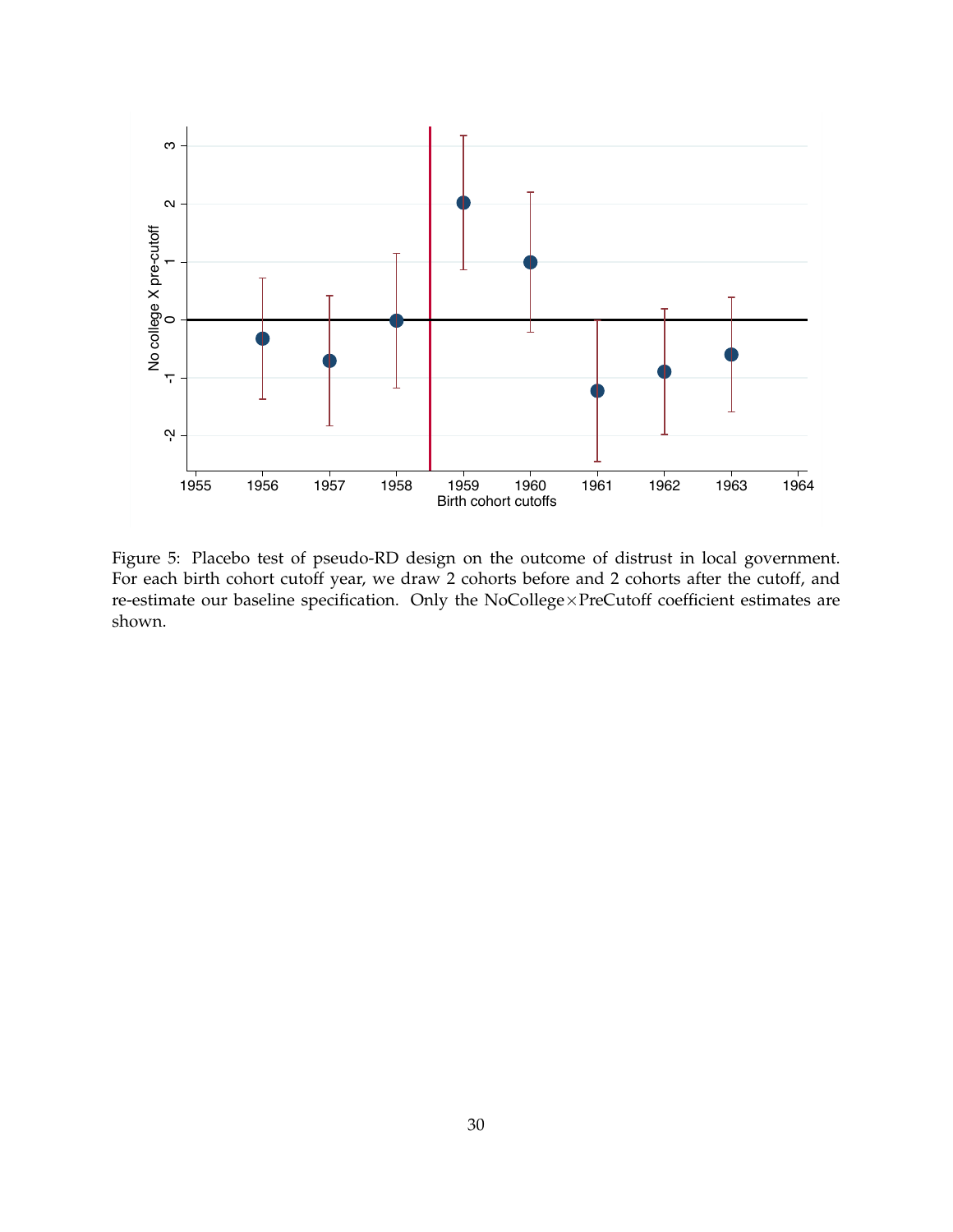<span id="page-31-0"></span>

| Bom between:                                                                                                                                                                                                             |                           | 1957 - 1960         |         | $1966 - 1960$ | 1957 - 1961        | 1956 - 1961    | 1955 - 1962 | 1954 - 1963                                            |
|--------------------------------------------------------------------------------------------------------------------------------------------------------------------------------------------------------------------------|---------------------------|---------------------|---------|---------------|--------------------|----------------|-------------|--------------------------------------------------------|
|                                                                                                                                                                                                                          | e 1959)<br>Mean<br>(befor | after 1959)<br>Mean | p-value | p-value       | p-value            | p-value        | p-value     | p-value                                                |
|                                                                                                                                                                                                                          |                           | $\widehat{\infty}$  | ල       | $\bigoplus$   | $\widehat{\Theta}$ | $\circledcirc$ | E           | $\circledS$                                            |
| $\rm _{Male}$                                                                                                                                                                                                            | 0.590                     | 0.612               | 0.614   | 0.688         | 0.553              | 0.622          | 0.607       | 0.078                                                  |
| $\operatorname{Ham}$                                                                                                                                                                                                     |                           | 0.958               | 0.889   | 0.881         | 0.997              | 1.994          | 0.500       | 0.706                                                  |
| Weight                                                                                                                                                                                                                   | 0.960<br>127.4            | 128.6               | 0.540   | 0.907         | 0.415              | 0.760<br>0.525 | 0.706       | 0.953                                                  |
| Height                                                                                                                                                                                                                   | 50                        | 165.6               | 0.380   | 0.815         | 0.204              |                | 0.813       | 0.411                                                  |
| BMI                                                                                                                                                                                                                      | 23.33                     | 23.44               | 0.711   | 0.863         | 0.772              | 0.941          | 0.462       | 0.498                                                  |
| Urban                                                                                                                                                                                                                    | 0.672                     | 0.624               | 0.259   | 0.400         | 0.168              | 0.272          | 0.546       | 1947                                                   |
| Coastal provinces                                                                                                                                                                                                        | 0.466                     | 0.419               | 0.287   | 0.681         | 0.186              | 0.521          | 0.138       |                                                        |
| Migrated at age 3                                                                                                                                                                                                        | 0.028                     | 0.023               | 0.730   | 0.679         | 0.521              | 0.458          | 0.661       |                                                        |
| Number of siblings                                                                                                                                                                                                       | 3.682                     | 3.449               | 0.151   | 0.058         | 0.180              | 0.067          | 0.084       | 0.022<br>0.640<br>0.080<br>0.0.111<br>0.0.000<br>0.000 |
| Father illiterate                                                                                                                                                                                                        |                           | 0.506               | 0.878   | 0.740         | 0.706              | 0.900          | 0.907       |                                                        |
| Mother illiterate                                                                                                                                                                                                        | 0.513<br>0.748            | 0.794               | 0.227   | 0.133         | 0.227              | 0.124          | 0.997       |                                                        |
| Father CCP member                                                                                                                                                                                                        | 0.247                     | 0.276<br>0.043      | 0.469   | 0.398         | 0.452              | 0.374          | 0.336       |                                                        |
| Mother CCP member                                                                                                                                                                                                        | 0.079                     |                     | 0.101   | 0.117         | 0.335              | 0.395          | 0.129       |                                                        |
| Landlord class                                                                                                                                                                                                           | 0.016                     | 0.042               | 0.078   | 0.355         | 0.125              | 0.530          | 0.281       |                                                        |
| No college degree                                                                                                                                                                                                        | 0.880                     | 0.919               | 0.144   | 0.119         | 0.306              | 0.266          | 0.113       | 0.043                                                  |
| # of obs.                                                                                                                                                                                                                | 251                       | 260                 | 511     | 61            | 603                | 703            | 955         | 1207                                                   |
| Column 3 reports the p-value for a t-test of differences in means between pre-1959 cohorts and post-1959 cohorts. Column 4-8 report<br>p-values for t-tests of differences in means, using alternative sample of cohorts |                           |                     |         |               |                    |                |             |                                                        |

Table 1: High school graduates born before and after 1959 Table 1: High school graduates born before and after 1959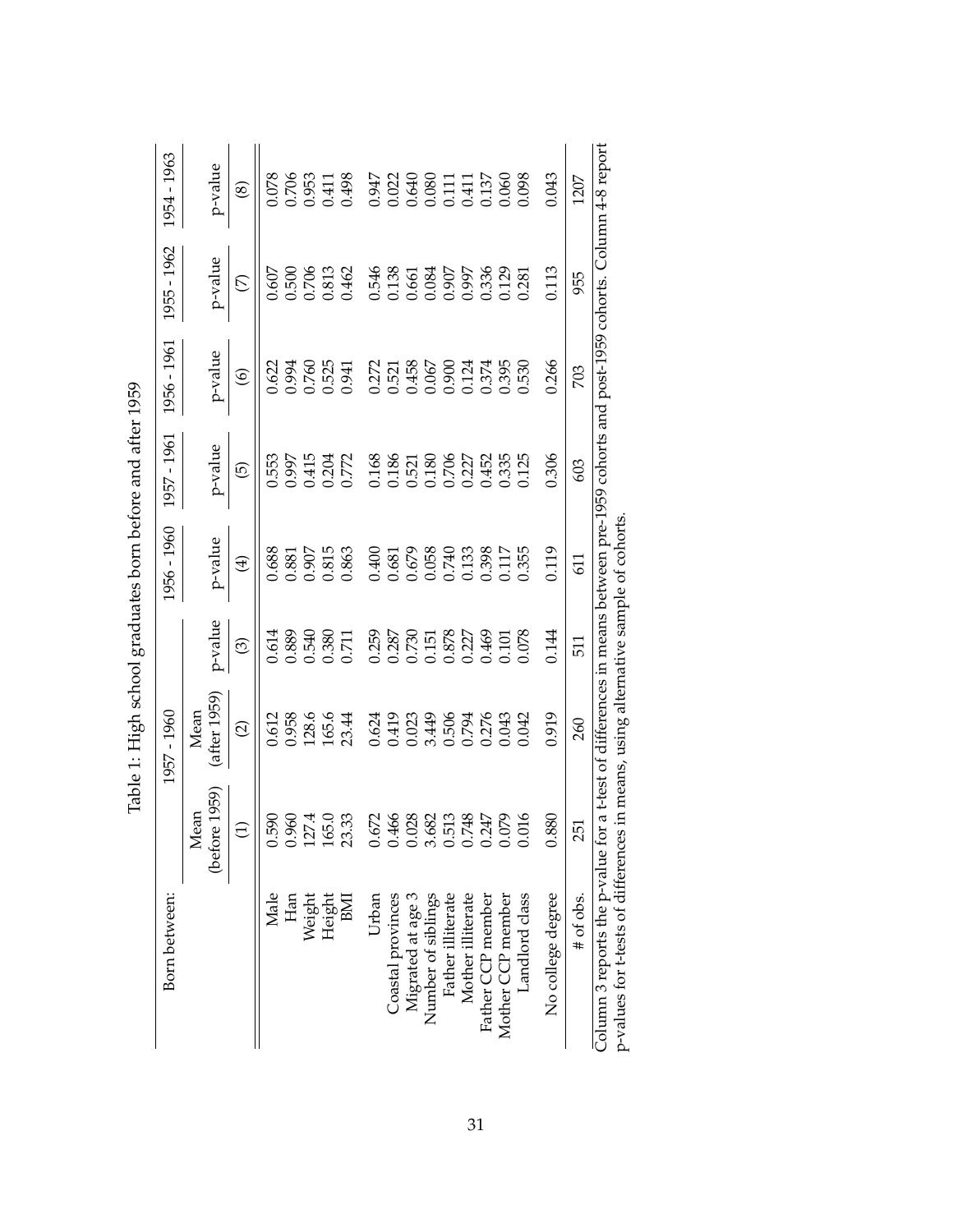|                    |       | All      | Born before 1959 |         | Born after 1959 |         |               |         |
|--------------------|-------|----------|------------------|---------|-----------------|---------|---------------|---------|
|                    |       |          | No college       | College | No college      | College |               |         |
|                    | Mean  | Std.Dev. | Mean             | Mean    | Mean            | Mean    | Diff-in-diffs | p-value |
|                    | (1)   | (2)      | (3)              | (4)     | (5)             | (6)     | (7)           | (8)     |
| Male               | 0.601 | 0.490    | 0.577            | 0.700   | 0.597           | 0.760   | 0.043         | 0.772   |
| Han                | 0.959 | 0.199    | 0.959            | 0.967   | 0.958           | 0.952   | $-0.013$      | 0.826   |
| Weight             | 128.0 | 21.04    | 125.9            | 138.0   | 127.6           | 138.8   | $-0.902$      | 0.885   |
| Height             | 165.3 | 7.418    | 164.7            | 167.3   | 165.3           | 168.1   | 0.123         | 0.956   |
| BMI                | 23.39 | 3.233    | 23.14            | 24.61   | 23.34           | 24.55   | $-0.248$      | 0.797   |
| Urban              | 0.648 | 0.478    | 0.653            | 0.800   | 0.610           | 0.810   | 0.052         | 0.714   |
| Coastal provinces  | 0.442 | 0.497    | 0.482            | 0.333   | 0.412           | 0.524   | 0.261         | 0.080   |
| Migrated at age 3  | 0.025 | 0.158    | 0.027            | 0.033   | 0.021           | 0.048   | 0.021         | 0.665   |
| Number of siblings | 3.563 | 1.808    | 3.693            | 3.621   | 3.496           | 2.905   | $-0.519$      | 0.343   |
| Father illiterate  | 0.510 | 0.500    | 0.515            | 0.480   | 0.513           | 0.421   | $-0.057$      | 0.721   |
| Mother illiterate  | 0.771 | 0.420    | 0.751            | 0.714   | 0.787           | 0.857   | 0.107         | 0.404   |
| Father CCP member  | 0.262 | 0.440    | 0.237            | 0.333   | 0.272           | 0.333   | $-0.035$      | 0.798   |
| Mother CCP member  | 0.060 | 0.238    | 0.070            | 0.138   | 0.047           | 0.000   | $-0.115$      | 0.110   |
| Landlord class     | 0.029 | 0.169    | 0.018            | 0.000   | 0.038           | 0.095   | 0.076         | 0.136   |

<span id="page-32-0"></span>Table 2: Summary statistics and balance check

Total number of observations: 509 (born before 1959 without college degree: 220; born before 1959 with college degree: 30; born after 1959 without college degree: 238; born after 1959 with college degree: 21).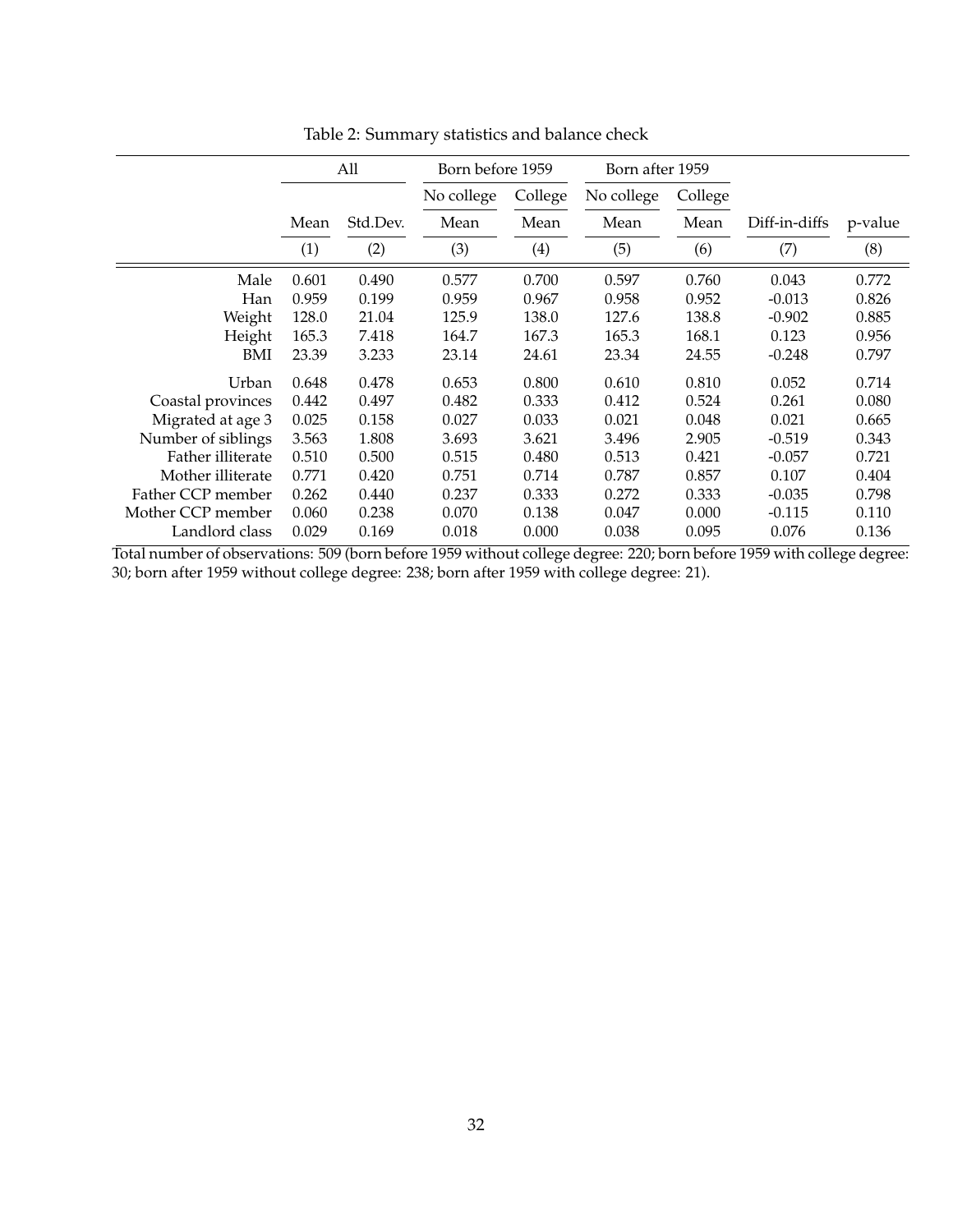| Dependent variables: |             | Hardworking doesn't pay off |            |            |
|----------------------|-------------|-----------------------------|------------|------------|
|                      | (1)         | (2)                         | (3)        | (4)        |
| NoCollege            | $-0.412***$ | $-0.410***$                 | $-0.432**$ | $-0.435**$ |
|                      | [0.202]     | [0.204]                     | [0.214]    | [0.216]    |
| BirthYear            | $-0.031$    | $-0.020$                    | 0.019      | 0.028      |
|                      | [0.080]     | [0.080]                     | [0.085]    | [0.086]    |
| Pre1959Cohort        | $-0.520*$   | $-0.496$                    | $-0.452$   | $-0.431$   |
|                      | [0.305]     | [0.307]                     | [0.329]    | [0.331]    |
| NoCollege $\times$   | $0.605**$   | $0.608**$                   | $0.616**$  | $0.615**$  |
| Pre1959Cohort        | [0.266]     | [0.267]                     | [0.287]    | [0.288]    |
| Personal chara.      | No          | Yes                         | No         | Yes        |
| Parental chara.      | No          | No                          | Yes        | Yes        |
| Observations         | 504         | 501                         | 449        | 446        |
| Mean                 | 2.287       | 2.287                       | 2.287      | 2.287      |
| Std.Dev.             | 0.887       | 0.887                       | 0.887      | 0.887      |

<span id="page-33-0"></span>Table 3: "Lost generation" and beliefs on effort vs. luck

\*: Significant at 10%; \*\*: 5%; \*\*\*: 1%. Robust standard errors in brackets. Personal characteristics include: gender, han ethnicity indicator, weight, and height. Parental and household characteristics include father literacy, father CCP membership, mother literacy, mother CCP membership, landlord class during the Land Reform, total number of siblings, and indicator whether one was sent down to countryside during the Cultural Revolution.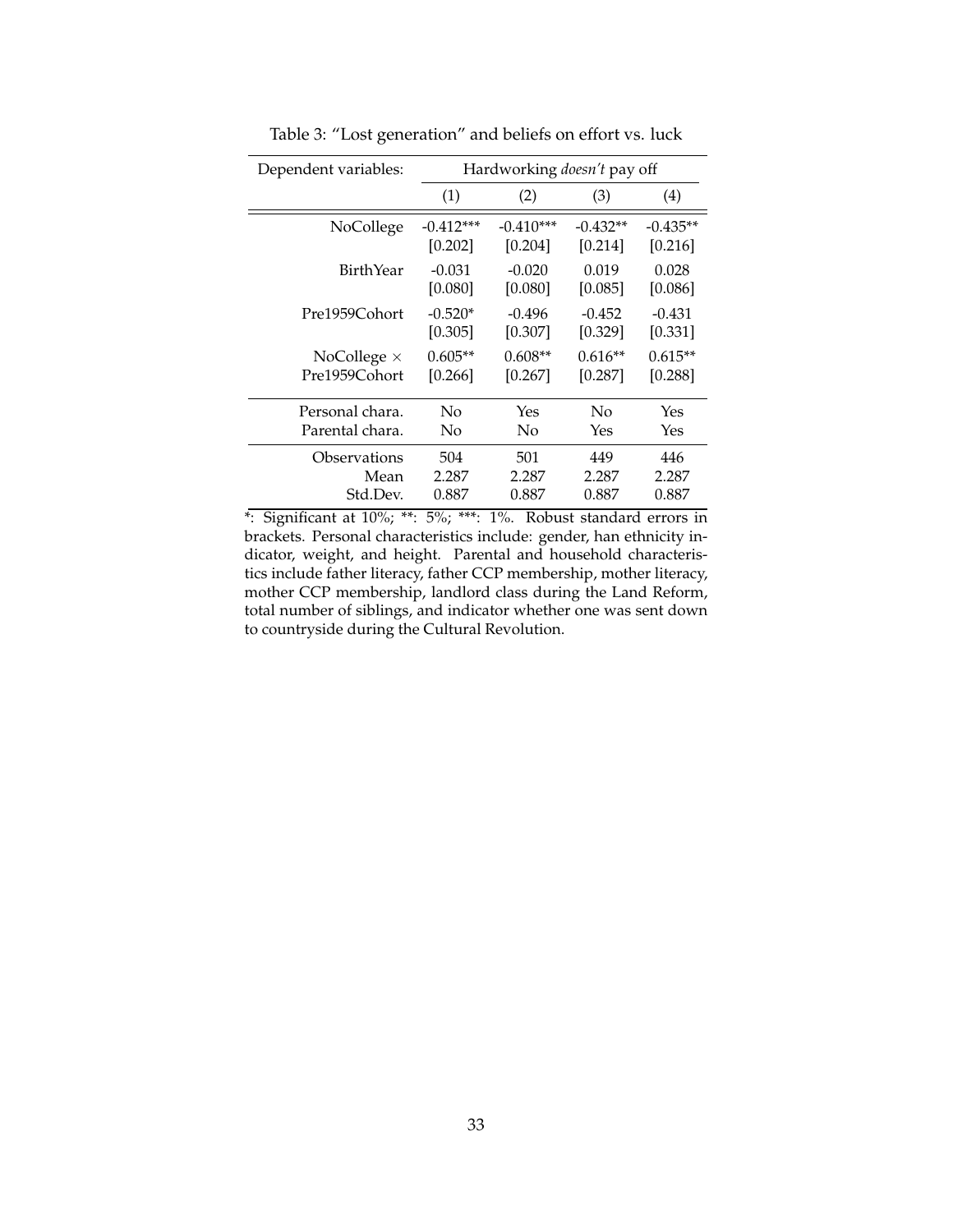| Dependent variables: |            |            | Distrust in<br>local government |            | Distrust in<br>strangers (placebo) |
|----------------------|------------|------------|---------------------------------|------------|------------------------------------|
|                      | (1)        | (2)        | (3)                             | (4)        | (5)                                |
| NoCollege            | $-1.226**$ | $-1.095**$ | $-1.307**$                      | $-1.131**$ | 0.085                              |
|                      | [0.520]    | [0.519]    | [0.536]                         | [0.534]    | [0.476]                            |
| <b>BirthYear</b>     | 0.089      | 0.116      | 0.251                           | 0.266      | 0.024                              |
|                      | [0.205]    | [0.205]    | [0.213]                         | [0.212]    | [0.188]                            |
| Pre1959Cohort        | $-1.966**$ | $-1.880**$ | $-1.851**$                      | $-1.694**$ | $-0.275$                           |
|                      | [0.790]    | [0.785]    | [0.824]                         | [0.815]    | [0.724]                            |
| NoCollege $\times$   | $2.023***$ | $2.055**$  | $1.945***$                      | 1.875***   | 0.295                              |
| Pre1959Cohort        | [0.689]    | [0.683]    | [0.719]                         | [0.712]    | [0.631]                            |
| Personal chara.      | No         | Yes        | No                              | Yes        | No                                 |
| Parental chara.      | No         | No.        | Yes                             | Yes        | No                                 |
| Observations         | 498        | 495        | 448                             | 445        | 496                                |
| Mean                 | 5.280      | 5.280      | 5.280                           | 5.280      | 7.845                              |
| Std.Dev.             | 2.296      | 2.296      | 2.296                           | 2.296      | 2.083                              |

<span id="page-34-0"></span>Table 4: "Lost generation" and distrust in government

\*: Significant at 10%; \*\*: 5%; \*\*\*: 1%. Robust standard errors in brackets. Personal characteristics include: gender, han ethnicity indicator, weight, and height. Parental and household characteristics include father literacy, father CCP membership, mother literacy, mother CCP membership, landlord class during the Land Reform, total number of siblings, and indicator whether one was sent down to countryside during the Cultural Revolution.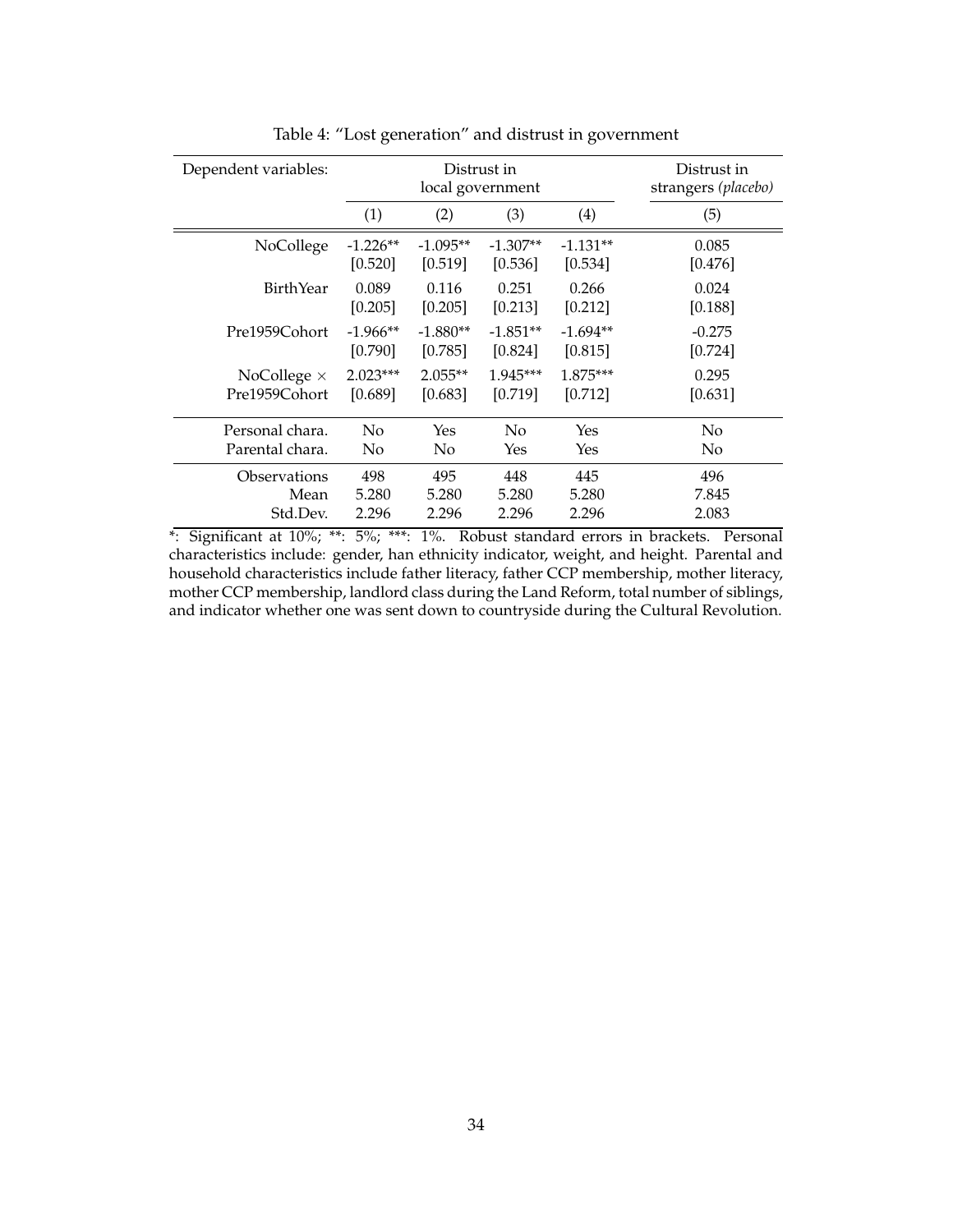| Dependent variables:         |          | Hardworking<br>doesn't pay off |          | Distrust in<br>local govt. |
|------------------------------|----------|--------------------------------|----------|----------------------------|
| Subjective income evaluation | High     | Low                            | High     | Low                        |
|                              | (1)      | (2)                            | (3)      | (4)                        |
| NoCollege                    | $0.506*$ | $-0.306$                       | $-0.695$ | $-2.011**$                 |
|                              | [0.260]  | [0.318]                        | [0.705]  | [0.781]                    |
| BirthYear                    | $-0.065$ | $-0.000$                       | 0.097    | 0.035                      |
|                              | [0.110]  | [0.115]                        | [0.302]  | [0.282]                    |
| Pre1959Cohort                | $-0.535$ | $-0.699$                       | $-1.272$ | $-3.072**$                 |
|                              | [0.373]  | [0.544]                        | [1.018]  | [1.338]                    |
| NoCollege $\times$           | 0.519    | $0.883*$                       | 1.181    | $3.176***$                 |
| Pre1959Cohort                | [0.325]  | [0.480]                        | [0.890]  | [1.180]                    |
| Observations                 | 241      | 263                            | 236      | 262                        |

<span id="page-35-0"></span>Table 5: Heterogeneity by income satisfaction

\*: Significant at 10%; \*\*: 5%; \*\*\*: 1%. Robust standard errors in brackets.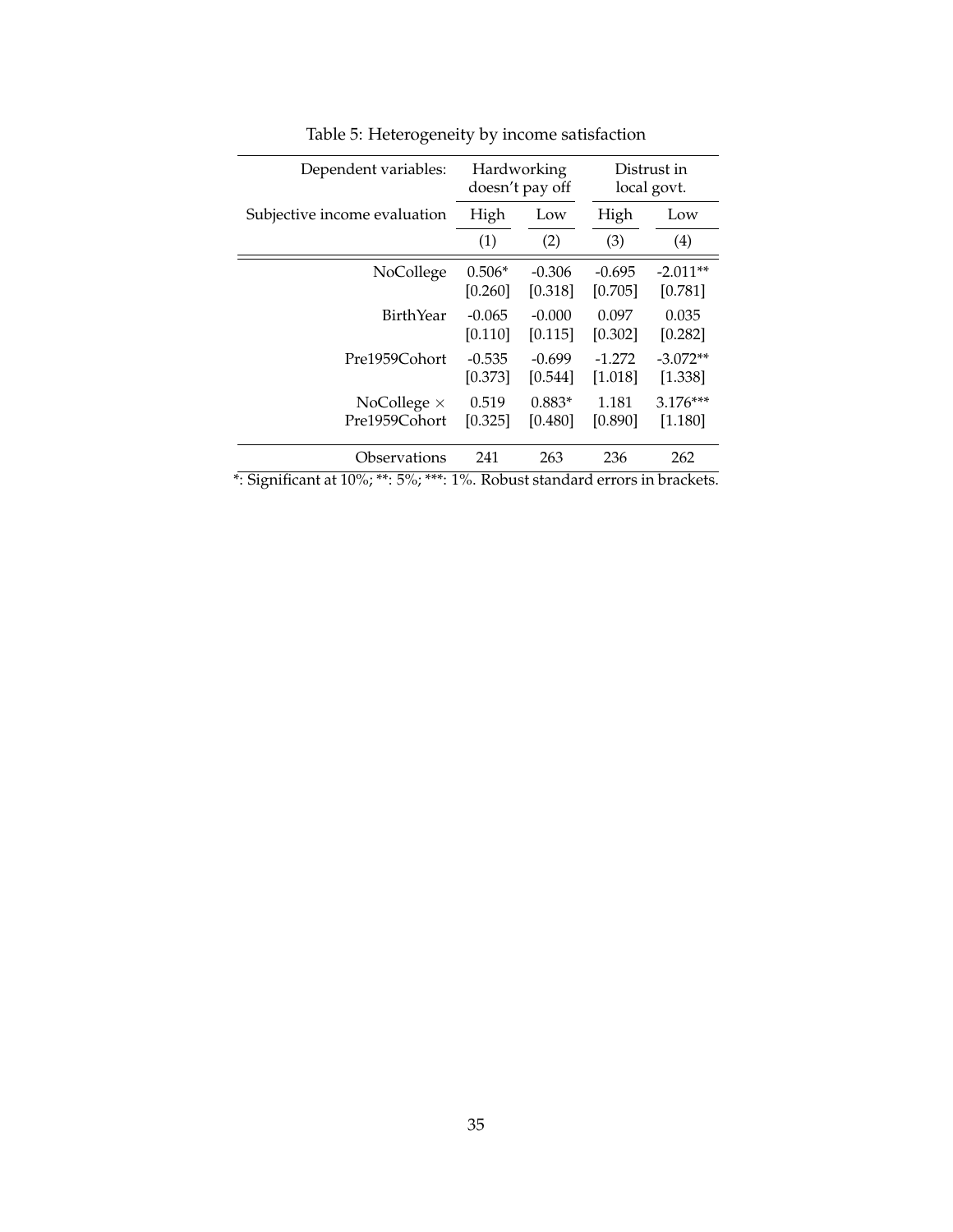| Child's beliefs:                                            | Hardworking           | doesn't pay off       |                       | Distrust in<br>local govt. |
|-------------------------------------------------------------|-----------------------|-----------------------|-----------------------|----------------------------|
|                                                             | (1)                   | (2)                   | (3)                   | $\left( 4\right)$          |
| Father's corresponding beliefs                              | $0.283***$<br>[0.071] | $0.363***$<br>[0.079] | $0.241***$<br>[0.049] | $0.303***$<br>[0.067]      |
| Father's corresponding beliefs<br>$\times$ Pre1959NoCollege |                       | $-0.123**$<br>[0.055] |                       | $-0.001$<br>[0.052]        |
| Observations                                                | 243                   | 242                   | 248                   | 242                        |

<span id="page-36-0"></span>Table 6: Intergenerational elasticity of beliefs

\*: Significant at 10%; \*\*: 5%; \*\*\*: 1%. Robust standard errors in brackets.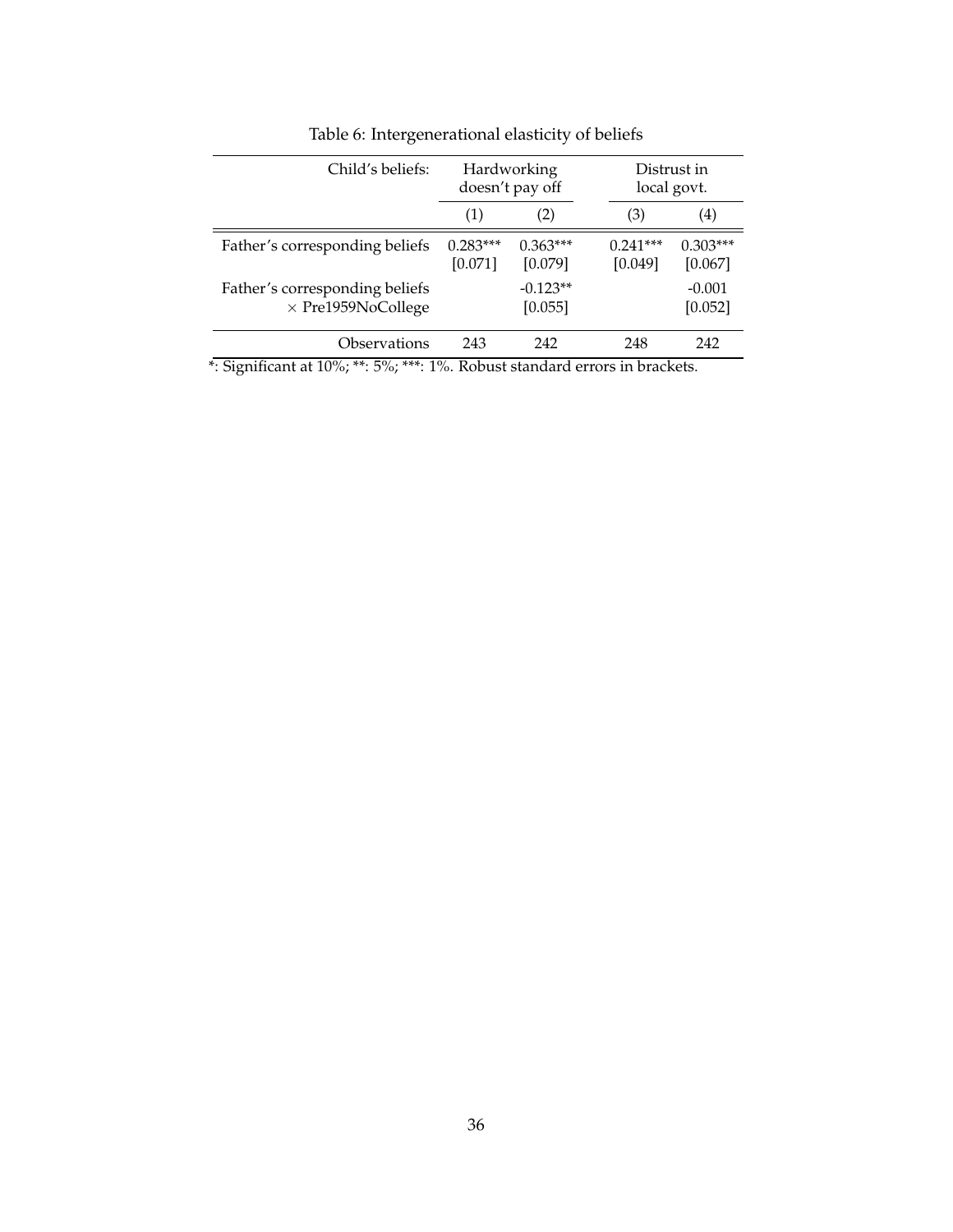| Dependent variables: |                    | Annual educational<br>spendings (PPP-adjusted) |                | Annual medical<br>spendings (placebo) |
|----------------------|--------------------|------------------------------------------------|----------------|---------------------------------------|
|                      | (1)                | (2)                                            | (3)            | (4)                                   |
| NoCollege            | $-6,430***$        | $-6,330***$                                    | $-6,327***$    | $-3,871$                              |
|                      | [2,131]            | [2, 146]                                       | [2,120]        | [3, 113]                              |
| <b>BirthYear</b>     | 700                | 843                                            | 381            | $-2,542**$                            |
|                      | [839]              | [848]                                          | [840]          | [1,201]                               |
| Pre1959Cohort        | $-5,120$           | -4,856                                         | $-6,592$       | $-8,486*$                             |
|                      | [3,234]            | [3,247]                                        | [3,214]        | [4,673]                               |
| NoCollege $\times$   | 6,736**            | $6,816**$                                      | $6,855**$      | 1,932                                 |
| Pre1959Cohort        | [2,823]            | [2,826]                                        | [2,804]        | [4,060]                               |
| Personal chara.      | $\overline{N}_{0}$ | Yes                                            | $\overline{N}$ | $\rm No$                              |
| Child chara.         | No                 | No                                             | Yes            | No                                    |
| Observations         | 500                | 496                                            | 500            | 499                                   |
| Mean                 | 4,604              | 4,604                                          | 4,604          | 4,646                                 |
| Std.Dev.             | 9,394              | 9,394                                          | 9,394          | 13,379                                |

<span id="page-37-0"></span>Table 7: Spending on children's education

\*: Significant at 10%; \*\*: 5%; \*\*\*: 1%. Robust standard errors in brackets. Personal characteristics include: gender, han ethnicity indicator, weight, and height. Parental and household characteristics include father literacy, father CCP membership, mother literacy, mother CCP membership, landlord class during the Land Reform, total number of siblings, and indicator whether one was sent down to countryside during the Cultural Revolution.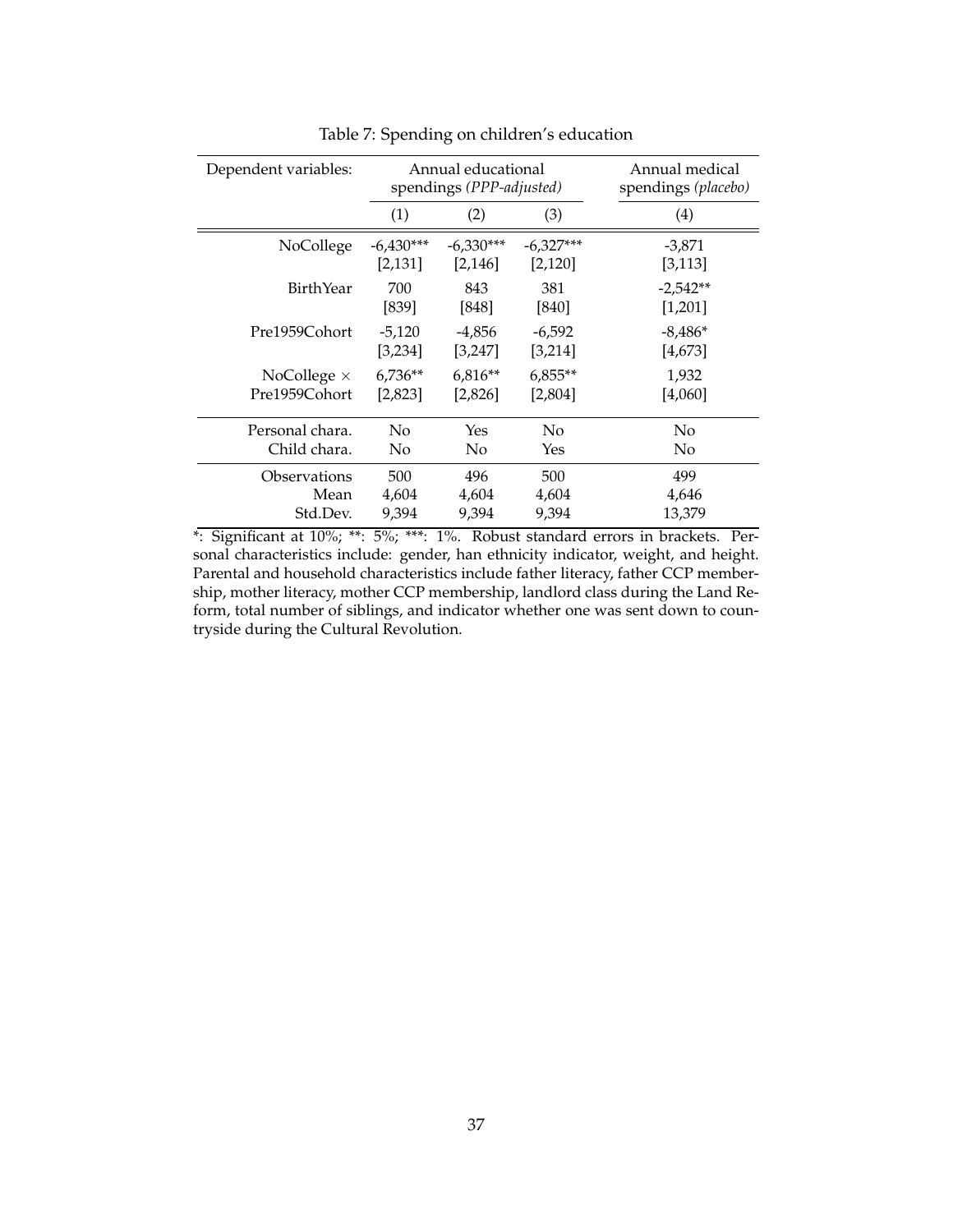| Dependent variables:  |          | Hardworking<br>doesn't pay off |          | Distrust in<br>local government |          | Annual educational<br>spendings |
|-----------------------|----------|--------------------------------|----------|---------------------------------|----------|---------------------------------|
|                       | (1)      | (2)                            | (3)      | $\left( 4\right)$               | (5)      | (6)                             |
| NoHighSchool          | $-0.081$ | $-0.042$                       | $-0.276$ | $-0.057$                        | $-940.4$ | $-614.5$                        |
|                       | [0.067]  | [0.071]                        | [0.208]  | [0.216]                         | [1113]   | [1265]                          |
| <b>BirthYear</b>      | $-0.029$ | 0.002                          | 0.053    | 0.028                           | 381.7    | 278.6                           |
|                       | [0.045]  | [0.048]                        | [0.139]  | [0.145]                         | [745.6]  | [851.3]                         |
| Pre1959Cohort         | 0.025    | 0.057                          | $-0.219$ | $-0.468$                        | 395.8    | 575.2                           |
|                       | [0.118]  | [0.126]                        | [0.366]  | [0.381]                         | [1960]   | $[2241]$                        |
| NoHighSchool $\times$ | $-0.172$ | $-0.186*$                      | 0.052    | 0.197                           | $-1031$  | -1348                           |
| Pre1959Cohort         | [0.093]  | [0.099]                        | [0.288]  | [0.299]                         | [1547]   | [1758]                          |
| Personal chara.       | No       | Yes                            | $\rm No$ | Yes                             | No       | Yes                             |
| Parental chara.       | No.      | Yes                            | No.      | Yes                             | No.      | Yes                             |
| Observations          | 1300     | 1122                           | 1296     | 1137                            | 1322     | 1143                            |
| Mean                  | 2.208    | 2.208                          | 5.237    | 5.237                           | 4637     | 4637                            |
| Std.Dev.              | 0.840    | 0.840                          | 2.438    | 2.438                           | 9709     | 9709                            |

<span id="page-38-0"></span>Table 8: Placebo tests – no high school education

\*: Significant at 10%; \*\*: 5%; \*\*\*: 1%. Robust standard errors in brackets. Personal characteristics include: gender, han ethnicity indicator, weight, and height. Parental and household characteristics include father literacy, father CCP membership, mother literacy, mother CCP membership, landlord class during the Land Reform, total number of siblings, and indicator whether one was sent down to countryside during the Cultural Revolution.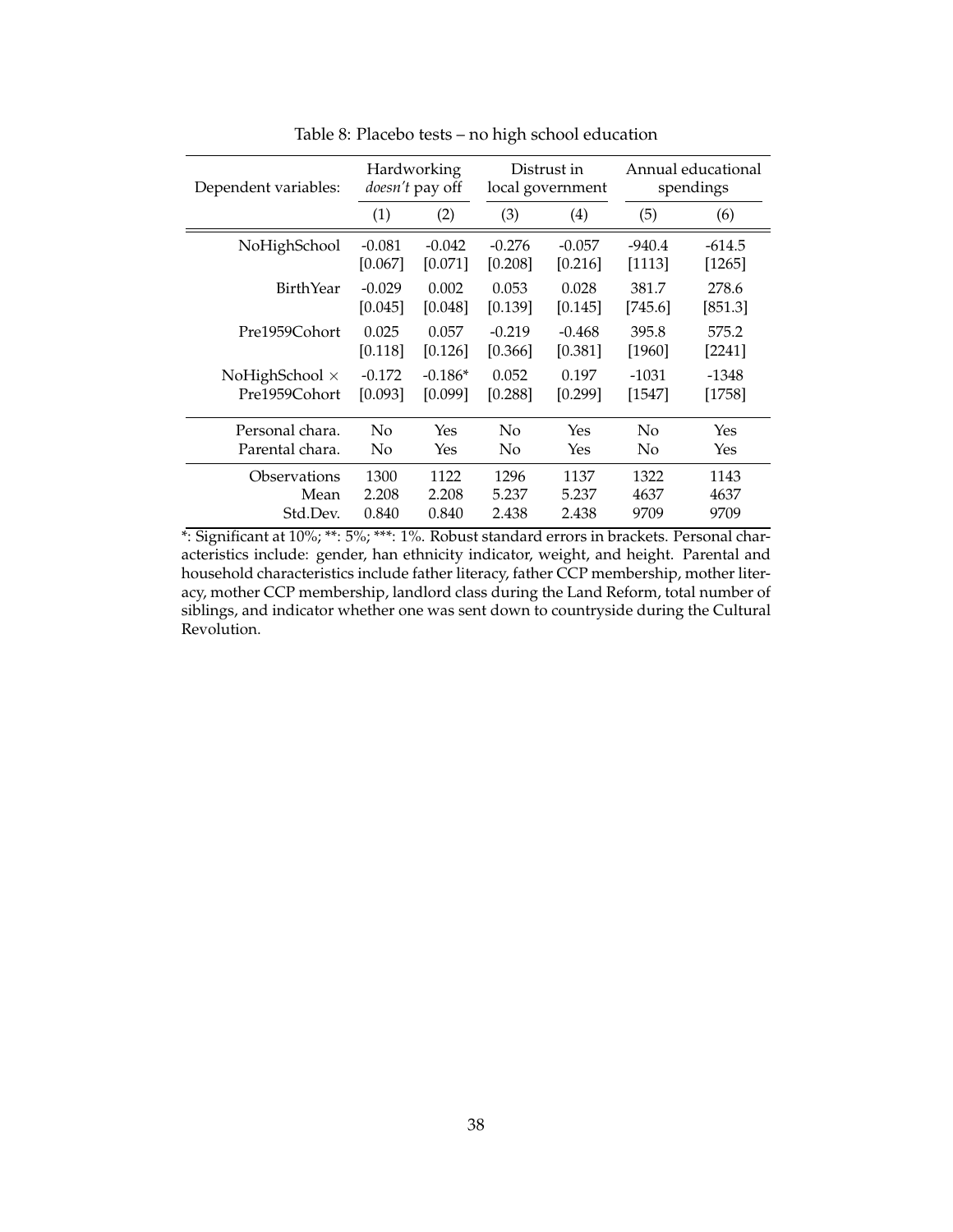| Dependent variables: | Word test   | Math test | Long-term<br>memory | Short-term<br>memory |
|----------------------|-------------|-----------|---------------------|----------------------|
|                      | (1)         | (2)       | (3)                 | (4)                  |
| NoCollege            | $-3.417***$ | $0.063*$  | $-2.927$            | $-4.503$             |
|                      | [0.868]     | [0.221]   | [6.343]             | [6.165]              |
| <b>BirthYear</b>     | $-0.064$    | 0.045     | 1.234               | 1.518                |
|                      | [0.339]     | [0.086]   | [2.539]             | [2.457]              |
| Pre1959Cohort        | $-0.006$    | 0.535     | 0.914               | 1.414                |
|                      | [1.311]     | [0.333]   | [9.665]             | [9.383]              |
| NoCollege $\times$   | 0.545       | $-0.317$  | 2.502               | 2.780                |
| Pre1959Cohort        | [1.142]     | [0.290]   | [8.402]             | [8.165]              |
| Observations         | 509         | 509       | 483                 | 488                  |
| Mean                 | 24.560      | 18.230    | 60.514              | 59.784               |
| Std.Dev.             | 3.93        | 0.970     | 27.783              | 26.903               |

<span id="page-39-0"></span>Table 9: Intellectural traits – intelligence and ability

\*: Significant at 10%; \*\*: 5%; \*\*\*: 1%. Robust standard errors in brackets.